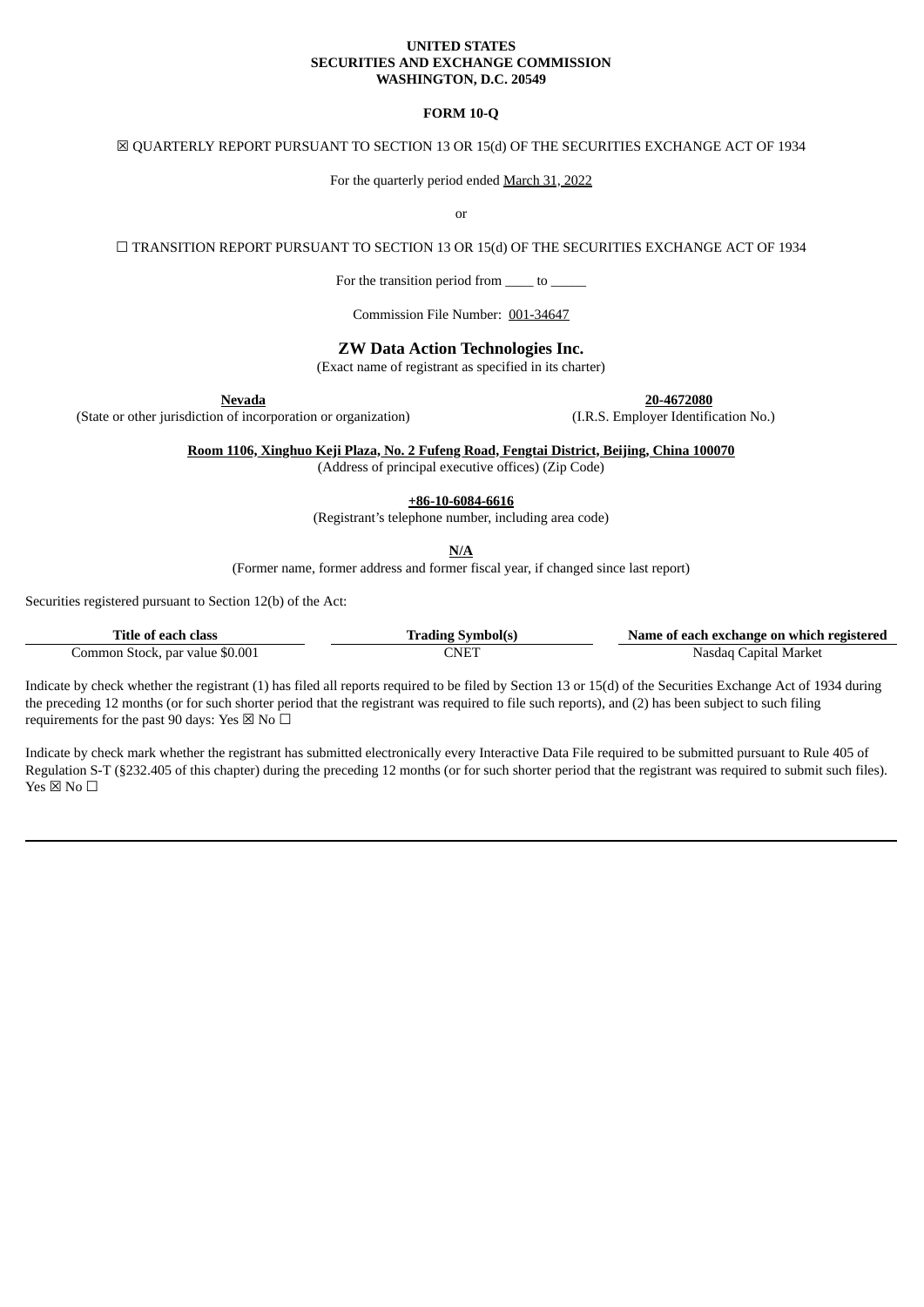Indicate by check mark whether the registrant is a large accelerated filer, an accelerated filer, a non-accelerated filer, a smaller reporting company, or an emerging growth company. See the definitions of "large accelerated filer," "accelerated filer," "smaller reporting company" and "emerging growth company" in Rule 12b-2 of the Exchange Act.

Large accelerated filer □ <br>
Accelerated filer □

Non-accelerated filer  $\boxtimes$  Smaller reporting company  $\boxtimes$ Emerging growth company  $\Box$ 

If an emerging growth company, indicate by check mark if the registrant has elected not to use the extended transition period for complying with any new or revised financial accounting standards provided pursuant to Section 13(a) of the Exchange Act.  $\Box$ 

Indicate by check mark whether the registrant is a shell company (as defined in Rule 12b-2 of the Exchange Act). Yes  $\Box$  No  $\boxtimes$ 

As of May 16, 2022, the registrant had 35,427,677 shares of common stock outstanding.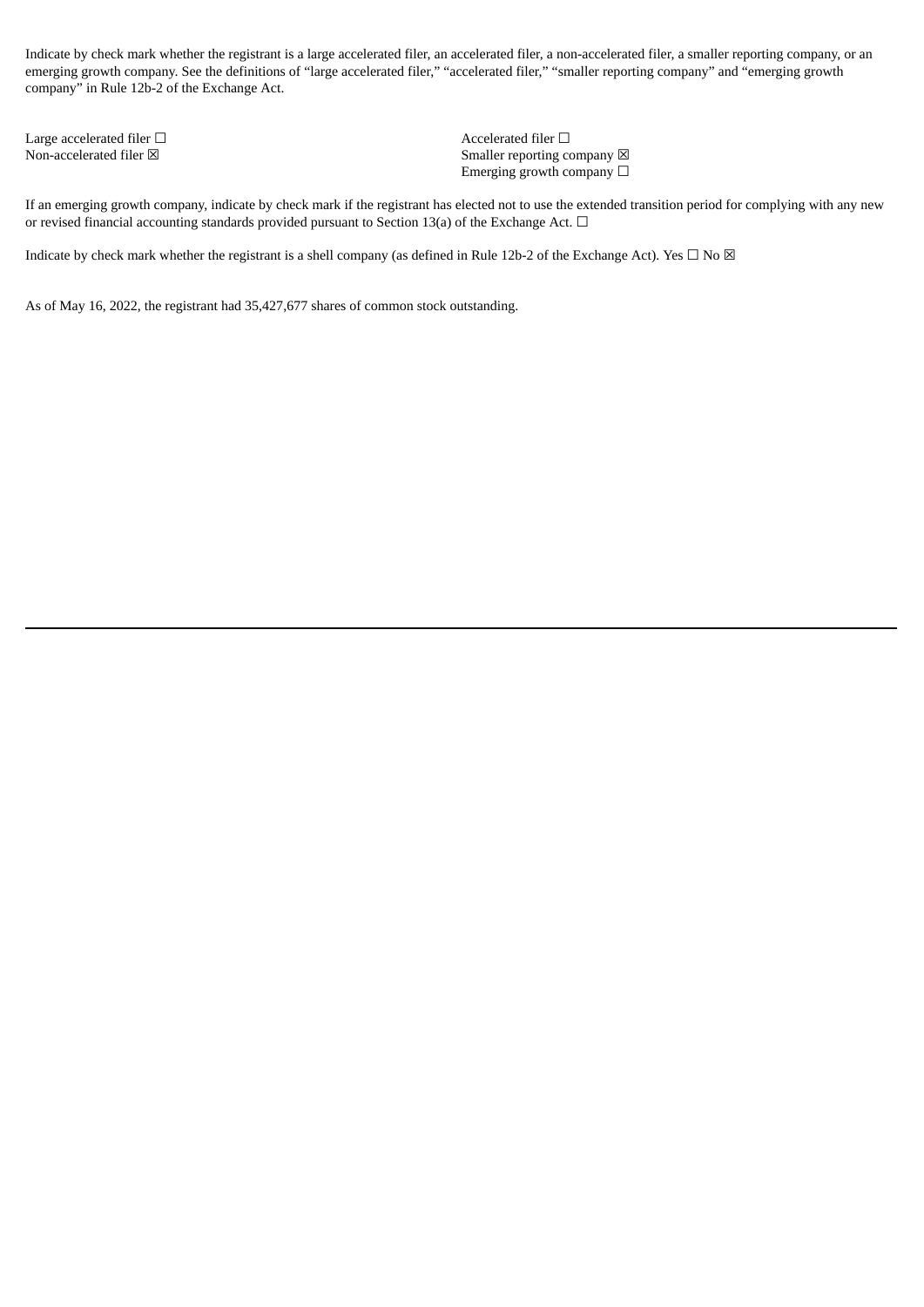# **TABLE OF CONTENTS**

| <b>PART I. FINANCIAL INFORMATION</b>                                                                                                              | <b>PAGE</b>     |
|---------------------------------------------------------------------------------------------------------------------------------------------------|-----------------|
| <b>Item 1. Interim Financial Statements</b>                                                                                                       |                 |
| Condensed Consolidated Balance Sheets as of March 31, 2022 (Unaudited) and December 31, 2021                                                      | $1 - 2$         |
| Condensed Consolidated Statements of Operations and Comprehensive (Loss)/Income for the Three Months Ended March 31, 2022<br>and 2021 (Unaudited) | $3 - 4$         |
| Condensed Consolidated Statements of Cash Flows for the Three Months Ended March 31, 2022 and 2021 (Unaudited)                                    | $5-6$           |
| Condensed Consolidated Statements of Changes in Equity for the Three Months Ended March 31, 2022 and 2021 (Unaudited)                             | $7 - 8$         |
| <b>Notes to Condensed Consolidated Financial Statements (Unaudited)</b>                                                                           | $9 - 25$        |
| <u>Item 2. Management's Discussion and Analysis of Financial Condition and Results of Operations</u>                                              | 26-33           |
| Item 3. Quantitative and Qualitative Disclosures About Market Risk                                                                                | 33              |
| <b>Item 4. Controls and Procedures</b>                                                                                                            | 33              |
| <b>PART II. OTHER INFORMATION</b>                                                                                                                 |                 |
| Item 1. Legal Proceedings                                                                                                                         | 34              |
| <b>Item 1A. Risk Factors</b>                                                                                                                      | 34              |
| <b>Item 2. Unregistered Sales of Equity Securities and Use of Proceeds</b>                                                                        | $\overline{34}$ |
| Item 3. Defaults Upon Senior Securities                                                                                                           | 34              |
| <b>Item 4. Mine Safety Disclosures</b>                                                                                                            | 34              |
| Item 5. Other Information                                                                                                                         | 34              |
| Item 6. Exhibits                                                                                                                                  | 35              |
| <b>Signatures</b>                                                                                                                                 | 36              |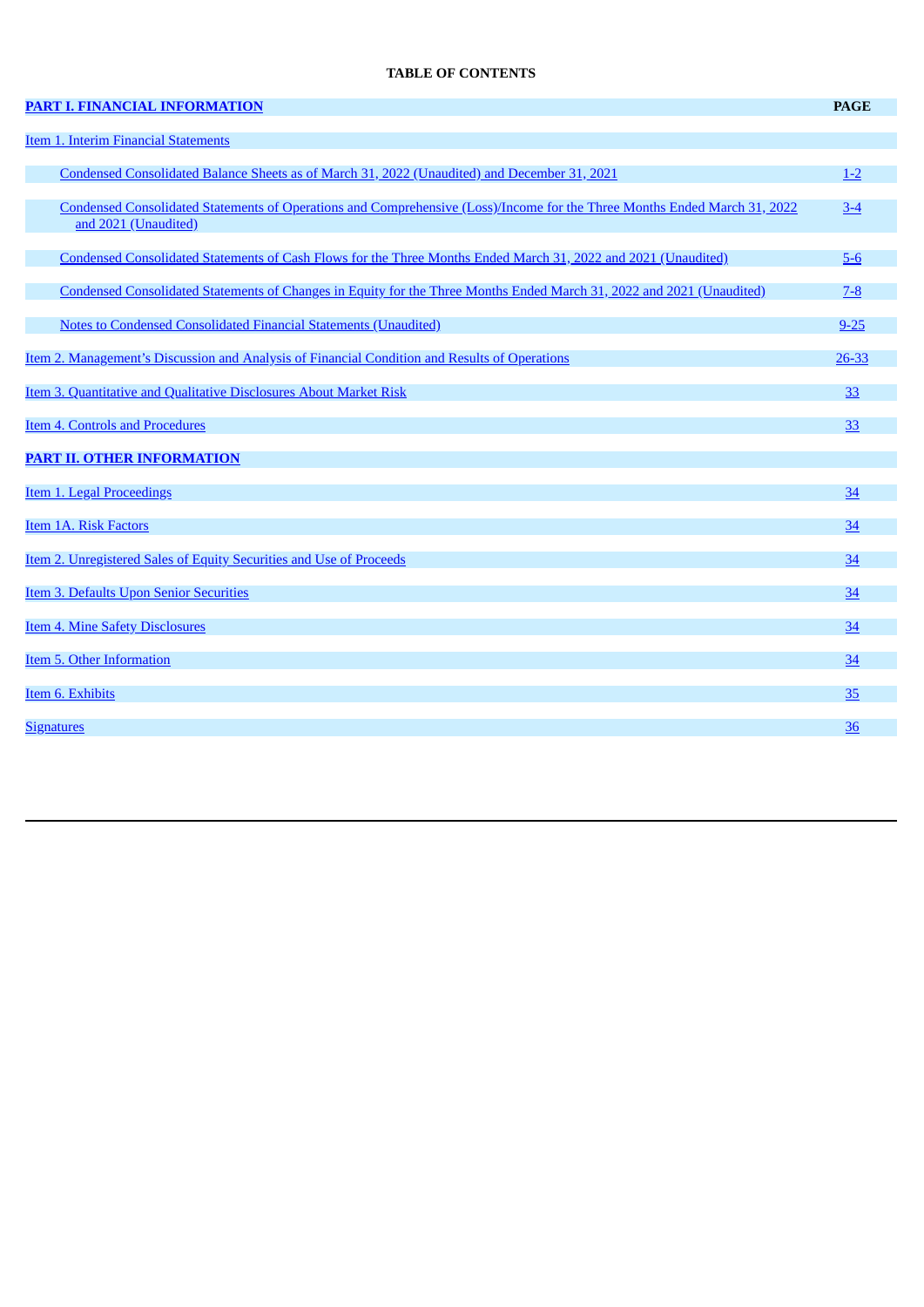# <span id="page-3-2"></span><span id="page-3-1"></span><span id="page-3-0"></span>**Item 1. Interim Financial Statements**

# **ZW DATA ACTION TECHNOLOGIES INC. CONDENSED CONSOLIDATED BALANCE SHEETS**

(In thousands, except for number of shares and per share data)

|                                                                                                    |                           | March 31,<br>2022<br>(US \$)<br>(Unaudited) |                    | December 31,<br>2021<br>(US \$) |
|----------------------------------------------------------------------------------------------------|---------------------------|---------------------------------------------|--------------------|---------------------------------|
| <b>Assets</b>                                                                                      |                           |                                             |                    |                                 |
| <b>Current assets:</b>                                                                             |                           |                                             |                    |                                 |
| Cash and cash equivalents *                                                                        | $\boldsymbol{\mathsf{S}}$ | 4,824                                       | $\mathbf{\hat{S}}$ | 7,173                           |
| Accounts receivable, net of allowance for doubtful accounts of \$2,245 and \$2,236, respectively * |                           | 3,611                                       |                    | 3,439                           |
| Prepayment and deposit to suppliers *                                                              |                           | 6.613                                       |                    | 7,559                           |
| Due from related parties *                                                                         |                           | 78                                          |                    | 90                              |
| Other current assets *                                                                             |                           | 3,173                                       |                    | 1,657                           |
| <b>Total current assets</b>                                                                        |                           | 18,299                                      |                    | 19,918                          |
|                                                                                                    |                           |                                             |                    |                                 |
| Long-term investments *                                                                            |                           | 2,285                                       |                    | 2,280                           |
| Operating lease right-of-use assets *                                                              |                           | 1,968                                       |                    | 2,019                           |
| Property and equipment, net *                                                                      |                           | 351                                         |                    | 375                             |
| Intangible assets, net                                                                             |                           | 6,989                                       |                    | 7,523                           |
| Long-term deposits and prepayments                                                                 |                           | 76                                          |                    | 75                              |
| Deferred tax assets, net *                                                                         |                           | 445                                         |                    | 441                             |
| <b>Total Assets</b>                                                                                | \$                        | 30,413                                      | \$                 | 32,631                          |
|                                                                                                    |                           |                                             |                    |                                 |
| <b>Liabilities and Equity</b>                                                                      |                           |                                             |                    |                                 |
| <b>Current liabilities:</b>                                                                        |                           |                                             |                    |                                 |
| Accounts payable *                                                                                 | \$                        | 751                                         | \$                 | 1,119                           |
| Advances from customers *                                                                          |                           | 1,047                                       |                    | 1,245                           |
| Accrued payroll and other accruals *                                                               |                           | 323                                         |                    | 389                             |
| Taxes payable *                                                                                    |                           | 3,555                                       |                    | 3,534                           |
| Operating lease liabilities *                                                                      |                           | 210                                         |                    | 202                             |
| Lease payment liabilities related to short-term leases *                                           |                           | 111                                         |                    | 152                             |
| Other current liabilities *                                                                        |                           | 138                                         |                    | 141                             |
| <b>Warrant liabilities</b>                                                                         |                           | 1,244                                       |                    | 2,039                           |
| <b>Total current liabilities</b>                                                                   |                           | 7,379                                       |                    | 8,821                           |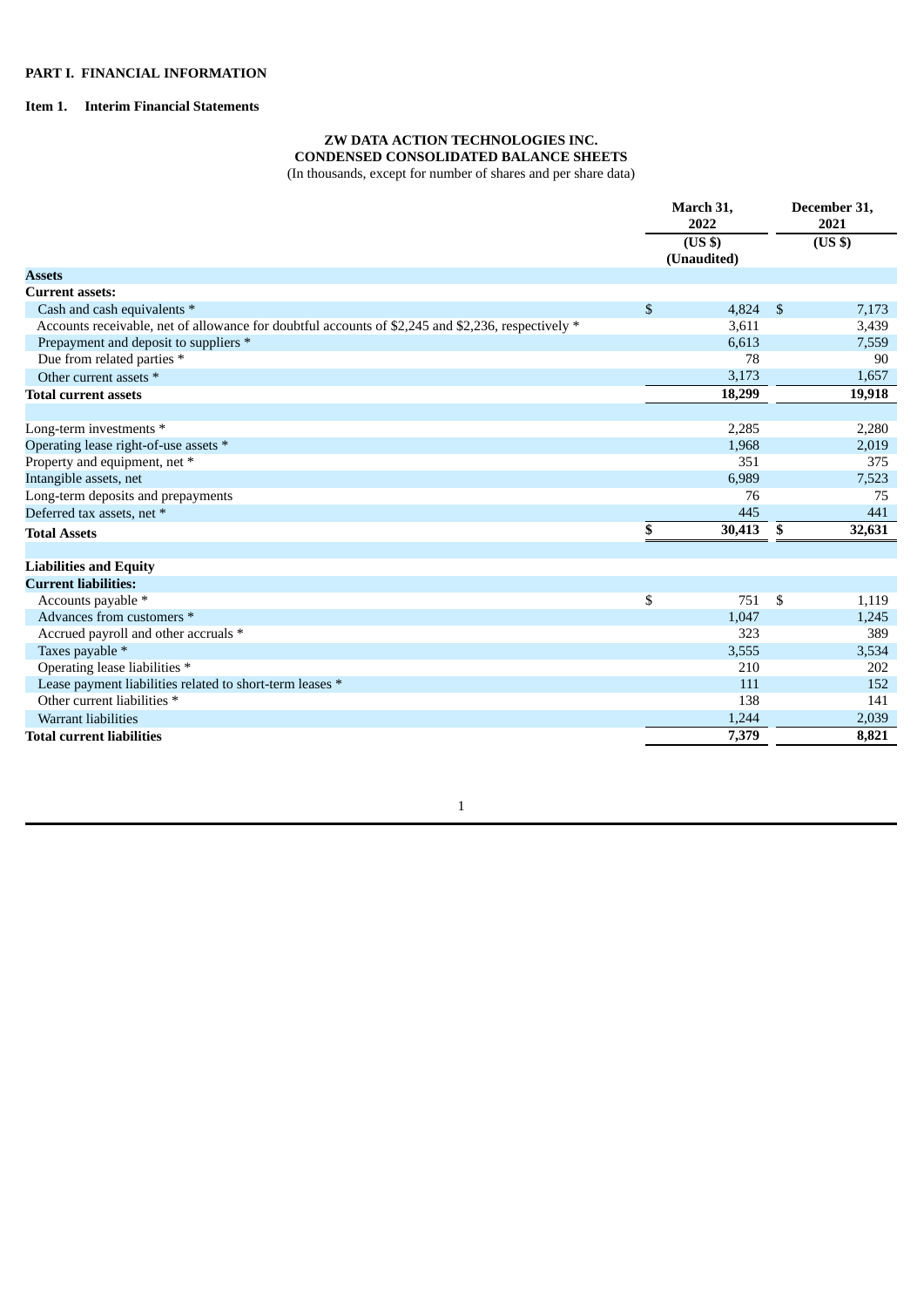# **ZW DATA ACTION TECHNOLOGIES INC. CONDENSED CONSOLIDATED BALANCE SHEETS (CONTINUED)**

(In thousands, except for number of shares and per share data)

|                                          | March 31,<br>2022 | December 31,<br>2021 |
|------------------------------------------|-------------------|----------------------|
|                                          | (USS)             | $(US \$              |
|                                          | (Unaudited)       |                      |
| <b>Long-term liabilities:</b>            |                   |                      |
| Operating lease liabilities-Non current  | 1,853             | 1,907                |
| Long-term borrowing from a related party | 138               | 137                  |
| <b>Total Liabilities</b>                 | 9,370             | 10,865               |
|                                          |                   |                      |

## **Commitments and contingencies**

| <b>Equity:</b>                                                                                      |           |           |
|-----------------------------------------------------------------------------------------------------|-----------|-----------|
| ZW Data Action Technologies Inc.'s stockholders' equity                                             |           |           |
| Common stock (US\$0.001 par value; authorized 100,000,000 shares; issued and outstanding 35,427,677 |           |           |
| shares and 35,332,677 shares at March 31, 2022 and December 31, 2021, respectively)                 | 35        | 35        |
| Additional paid-in capital                                                                          | 61,801    | 61,785    |
| <b>Statutory reserves</b>                                                                           | 2.598     | 2.598     |
| Accumulated deficit                                                                                 | (44, 451) | (43, 734) |
| Accumulated other comprehensive income                                                              | 1,060     | 1,082     |
| Total ZW Data Action Technologies Inc.'s stockholders' equity                                       | 21,043    | 21,766    |
|                                                                                                     |           |           |
| <b>Total equity</b>                                                                                 | 21,043    | 21,766    |
|                                                                                                     |           |           |
| <b>Total Liabilities and Equity</b>                                                                 | 30,413    | 32,631    |
|                                                                                                     |           |           |

\*All of the VIEs' assets can be used to settle obligations of their primary beneficiary. Liabilities recognized as a result of consolidating these VIEs do not represent additional claims on the Company's general assets (Note 2).

See notes to condensed consolidated financial statements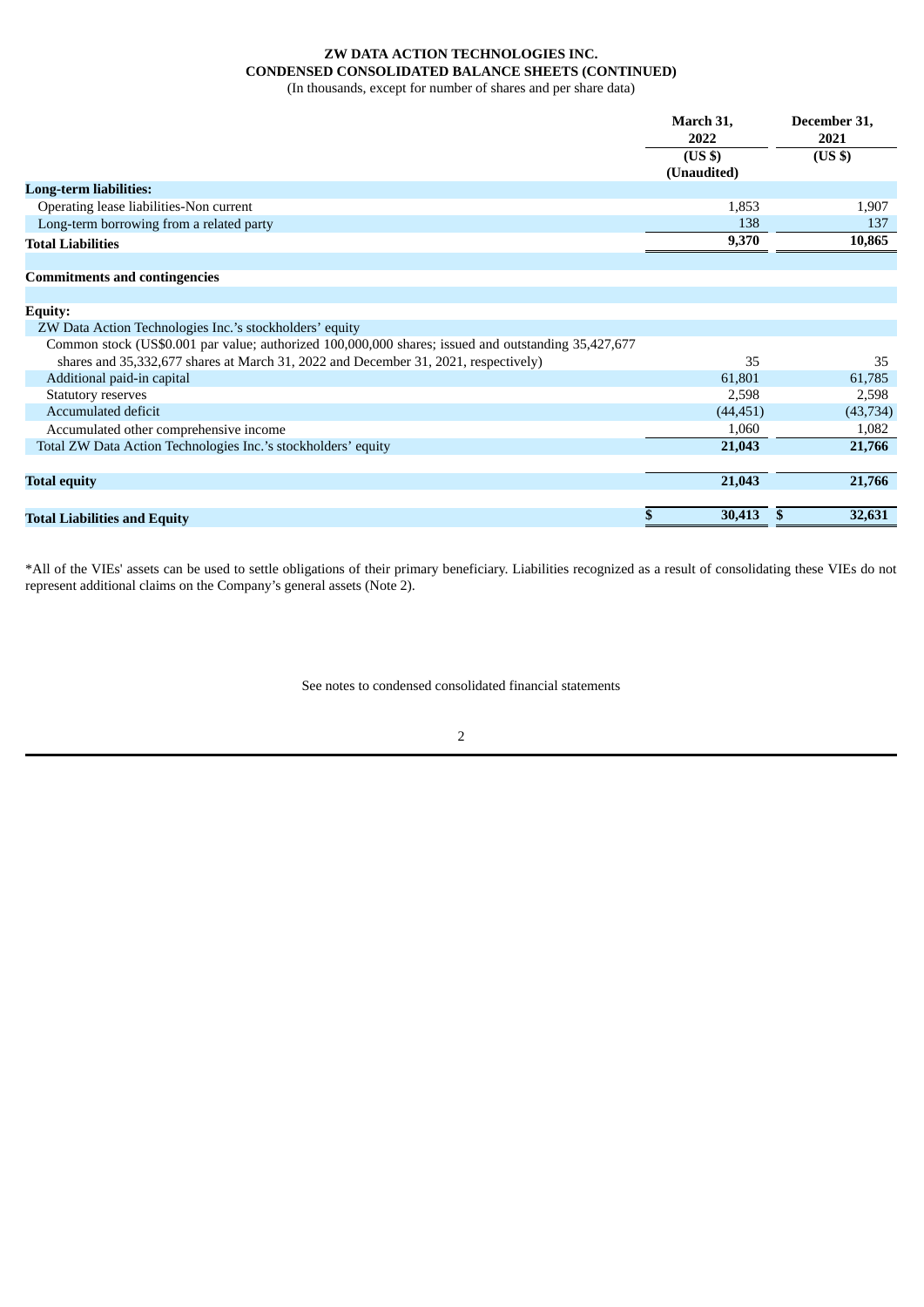# **ZW DATA ACTION TECHNOLOGIES INC.**

# **CONDENSED CONSOLIDATED STATEMENTS OF OPERATIONS AND COMPREHENSIVE (LOSS)/INCOME**

(In thousands, except for number of shares and per share data)

<span id="page-5-0"></span>

|                                                                      | Three Months Ended March 31, |     |                            |  |  |
|----------------------------------------------------------------------|------------------------------|-----|----------------------------|--|--|
|                                                                      | 2022                         |     | 2021                       |  |  |
|                                                                      | $($ US\$ $)$                 |     | $\overline{\text{(US S)}}$ |  |  |
|                                                                      | (Unaudited)                  |     | (Unaudited)                |  |  |
| <b>Revenues</b>                                                      |                              |     |                            |  |  |
| From unrelated parties                                               | \$<br>7,652                  | -\$ | 8,396                      |  |  |
| From related parities                                                |                              |     |                            |  |  |
| <b>Total revenues</b>                                                | 7,652                        |     | 8,396                      |  |  |
| <b>Cost of revenues</b>                                              | 7,518                        |     | 9,113                      |  |  |
| Gross profit/(loss)                                                  | 134                          |     | (717)                      |  |  |
|                                                                      |                              |     |                            |  |  |
| <b>Operating expenses</b>                                            |                              |     |                            |  |  |
| Sales and marketing expenses                                         | 69                           |     | 28                         |  |  |
| General and administrative expenses                                  | 1,548                        |     | 996                        |  |  |
| Research and development expenses                                    | 68                           |     | 74                         |  |  |
| Total operating expenses                                             | 1,685                        |     | 1,098                      |  |  |
|                                                                      |                              |     |                            |  |  |
| <b>Loss from operations</b>                                          | (1, 551)                     |     | (1, 815)                   |  |  |
| Other income/(expenses)                                              |                              |     |                            |  |  |
| Interest income                                                      | 46                           |     | 1                          |  |  |
| Other expenses, net                                                  | (9)                          |     | (24)                       |  |  |
| Change in fair value of warrant liabilities                          | 795                          |     | 2,507                      |  |  |
| Total other income                                                   | 832                          |     | 2,484                      |  |  |
|                                                                      |                              |     |                            |  |  |
| (Loss)/income before income tax benefit and noncontrolling interests | (719)                        |     | 669                        |  |  |
| Income tax benefit                                                   | $\overline{2}$               |     | 18                         |  |  |
| Net (loss)/income                                                    | (717)                        |     | 687                        |  |  |
| Net income attributable to noncontrolling interests                  |                              |     | (2)                        |  |  |
| Net (loss)/income attributable to ZW Data Action Technologies Inc.   | \$<br>(717)                  | \$  | 685                        |  |  |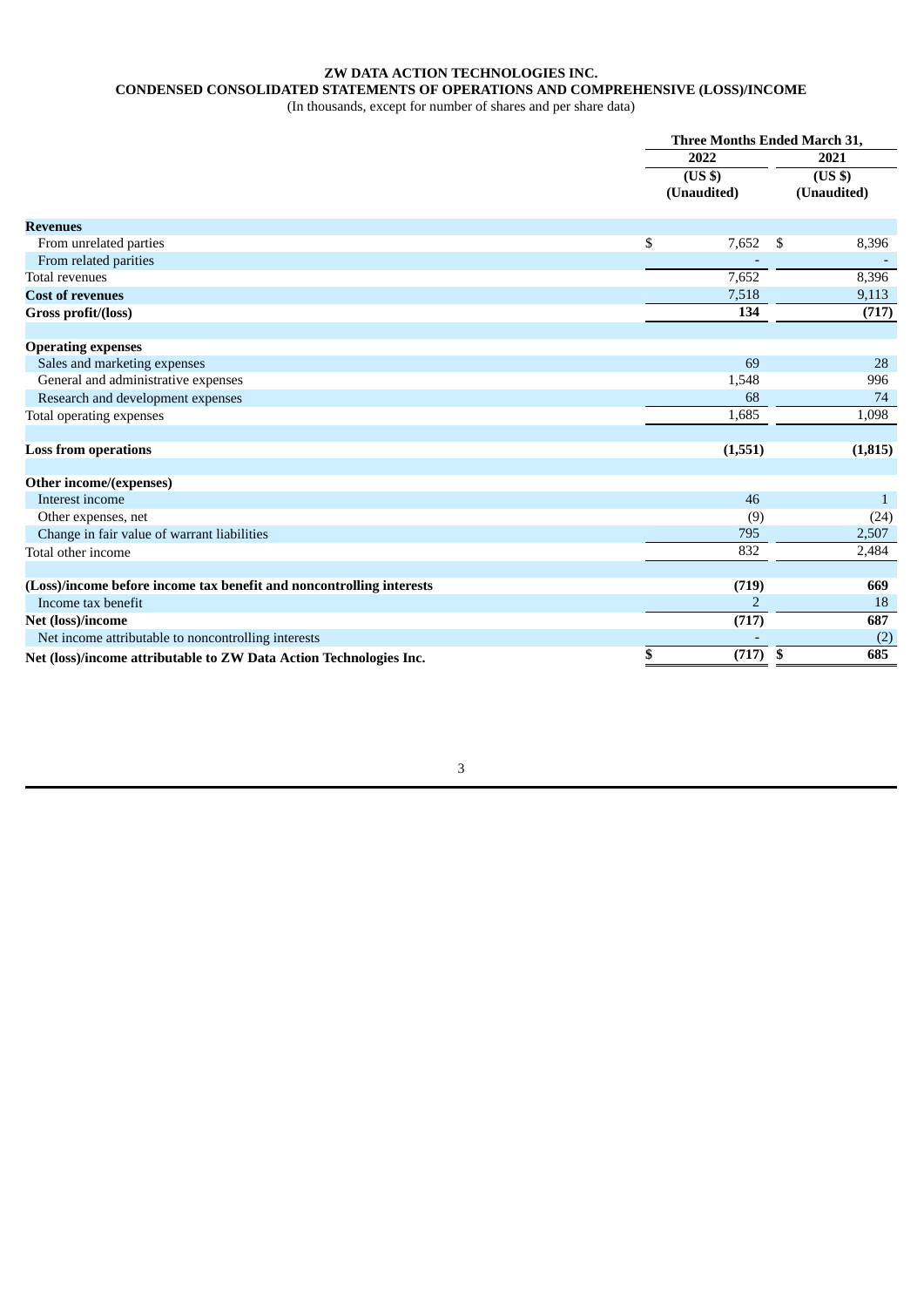# **ZW DATA ACTION TECHNOLOGIES INC.**

# **CONDENSED CONSOLIDATED STATEMENTS OF OPERATIONS AND COMPREHENSIVE (LOSS)/INCOME**(**CONTINUED**)

(In thousands, except for number of shares and per share data)

|                                                                              | Three Months Ended March 31, |                        |    |            |  |  |
|------------------------------------------------------------------------------|------------------------------|------------------------|----|------------|--|--|
|                                                                              |                              | 2022                   |    |            |  |  |
|                                                                              | (Unaudited)                  | $(US \$<br>(Unaudited) |    |            |  |  |
|                                                                              |                              |                        |    |            |  |  |
| Net (loss)/income                                                            | $\mathfrak{L}$               | $(717)$ \$             |    | 687        |  |  |
| Foreign currency translation loss                                            |                              | (22)                   |    | (19)       |  |  |
| <b>Comprehensive (loss)/income</b>                                           |                              | (739)                  |    | 668        |  |  |
| Comprehensive income attributable to noncontrolling interests                |                              |                        |    | (2)        |  |  |
| Comprehensive (loss)/income attributable to ZW Data Action Technologies Inc. |                              | (739)                  | -S | 666        |  |  |
| (Loss)/earnings per share                                                    |                              |                        |    |            |  |  |
| (Loss)/earnings per common share                                             |                              |                        |    |            |  |  |
|                                                                              |                              |                        |    |            |  |  |
| Basic and diluted                                                            |                              | $(0.02)$ \$            |    | 0.02       |  |  |
|                                                                              |                              |                        |    |            |  |  |
| Weighted average number of common shares outstanding:                        |                              |                        |    |            |  |  |
|                                                                              |                              |                        |    |            |  |  |
| Basic and diluted                                                            |                              | 35,354,954             |    | 28,505,181 |  |  |

See notes to condensed consolidated financial statements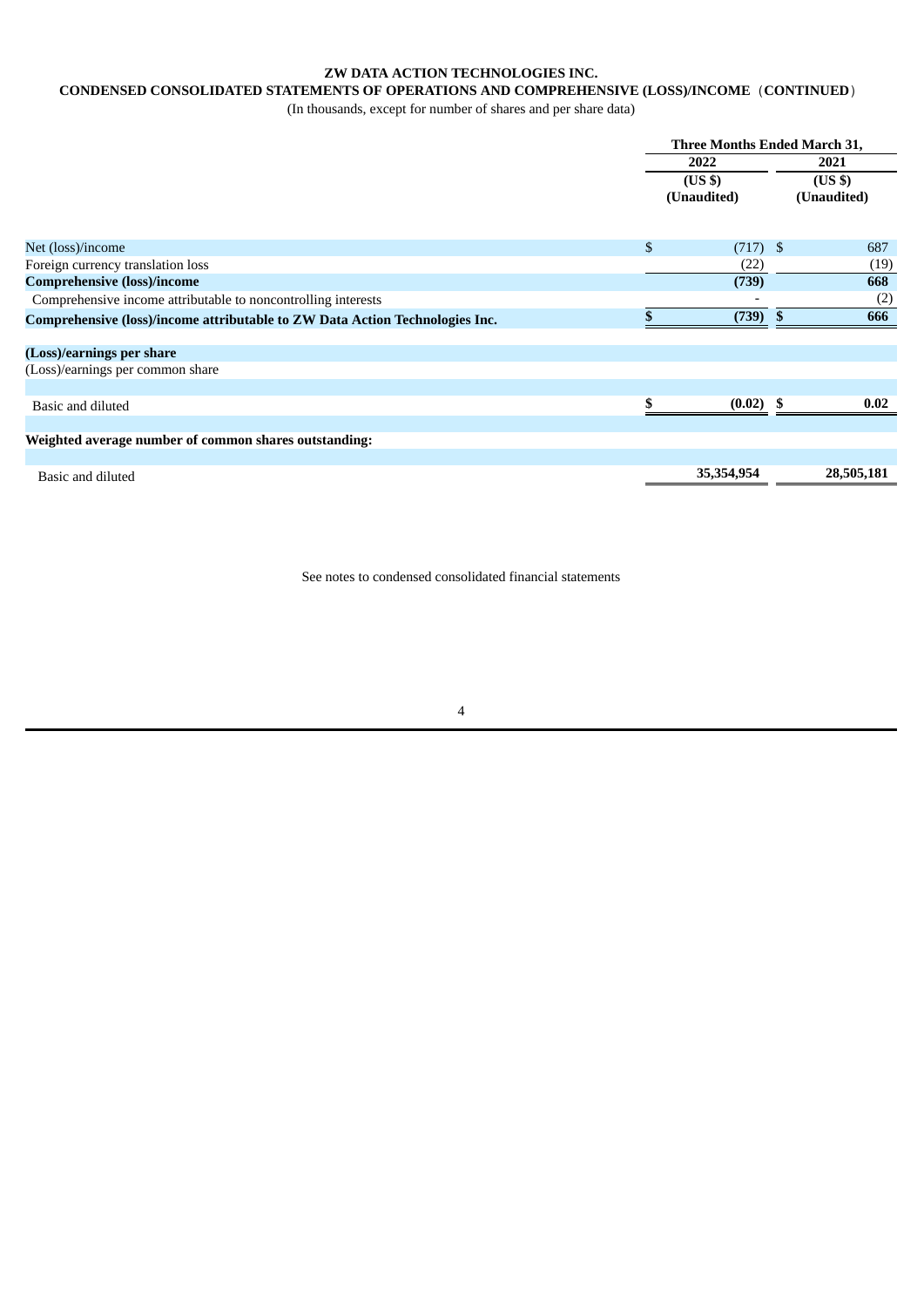# **ZW DATA ACTION TECHNOLOGIES INC. CONDENSED CONSOLIDATED STATEMENTS OF CASH FLOWS**

(In thousands)

<span id="page-7-0"></span>

|                                                                                     | Three Months Ended March 31, |                    |                            |  |  |
|-------------------------------------------------------------------------------------|------------------------------|--------------------|----------------------------|--|--|
|                                                                                     |                              | 2022               | 2021                       |  |  |
|                                                                                     |                              | (US <sub>3</sub> ) | $\overline{\text{(US S)}}$ |  |  |
|                                                                                     |                              | (Unaudited)        | (Unaudited)                |  |  |
| <b>Cash flows from operating activities</b>                                         |                              |                    |                            |  |  |
| Net (loss)/income                                                                   | \$                           | $(717)$ \$         | 687                        |  |  |
| Adjustments to reconcile net (loss)/income to net cash used in operating activities |                              |                    |                            |  |  |
| Depreciation and amortization                                                       |                              | 554                | 112                        |  |  |
| Amortization of operating lease right-of-use assets                                 |                              | 60                 | 36                         |  |  |
| Share-based compensation expenses                                                   |                              | 56                 | 100                        |  |  |
| Deferred taxes                                                                      |                              | (2)                | (18)                       |  |  |
| Change in fair value of warrant liabilities                                         |                              | (795)              | (2,507)                    |  |  |
| Other non-operating income                                                          |                              | (45)               |                            |  |  |
| <b>Changes in operating assets and liabilities</b>                                  |                              |                    |                            |  |  |
| Accounts receivable                                                                 |                              | (159)              | 700                        |  |  |
| Prepayment and deposit to suppliers                                                 |                              | 914                | (2,630)                    |  |  |
| Other current assets                                                                |                              | 13                 | 7                          |  |  |
| Long-term deposits and prepayments                                                  |                              |                    | (794)                      |  |  |
| Accounts payable                                                                    |                              | (373)              | 628                        |  |  |
| Advances from customers                                                             |                              | (203)              | 169                        |  |  |
| Accrued payroll and other accruals                                                  |                              | (66)               | (188)                      |  |  |
| Other current liabilities                                                           |                              | (36)               | 25                         |  |  |
| Taxes payable                                                                       |                              | 7                  | (18)                       |  |  |
| Lease payment liability related to short-term leases                                |                              | (42)               | (1)                        |  |  |
| <b>Operating lease liabilities</b>                                                  |                              | (56)               | (14)                       |  |  |
| Net cash used in operating activities                                               |                              | (890)              | (3,706)                    |  |  |
| <b>Cash flows from investing activities</b>                                         |                              |                    |                            |  |  |
| Cash effect of deconsolidation of VIEs' subsidiaries                                |                              |                    |                            |  |  |
| Investments and advances to ownership investee entities                             |                              |                    | (8)<br>(385)               |  |  |
| Repayment from ownership investee entities                                          |                              | 13                 |                            |  |  |
| Short-term loan to unrelated parties                                                |                              |                    |                            |  |  |
| Repayment of short-term loan from unrelated parties                                 |                              | (2,500)<br>1,029   | (312)                      |  |  |
|                                                                                     |                              |                    |                            |  |  |
| Payment for purchase of software technologies                                       |                              |                    | (1,160)                    |  |  |
| Net cash used in investing activities                                               |                              | (1, 458)           | (1,865)                    |  |  |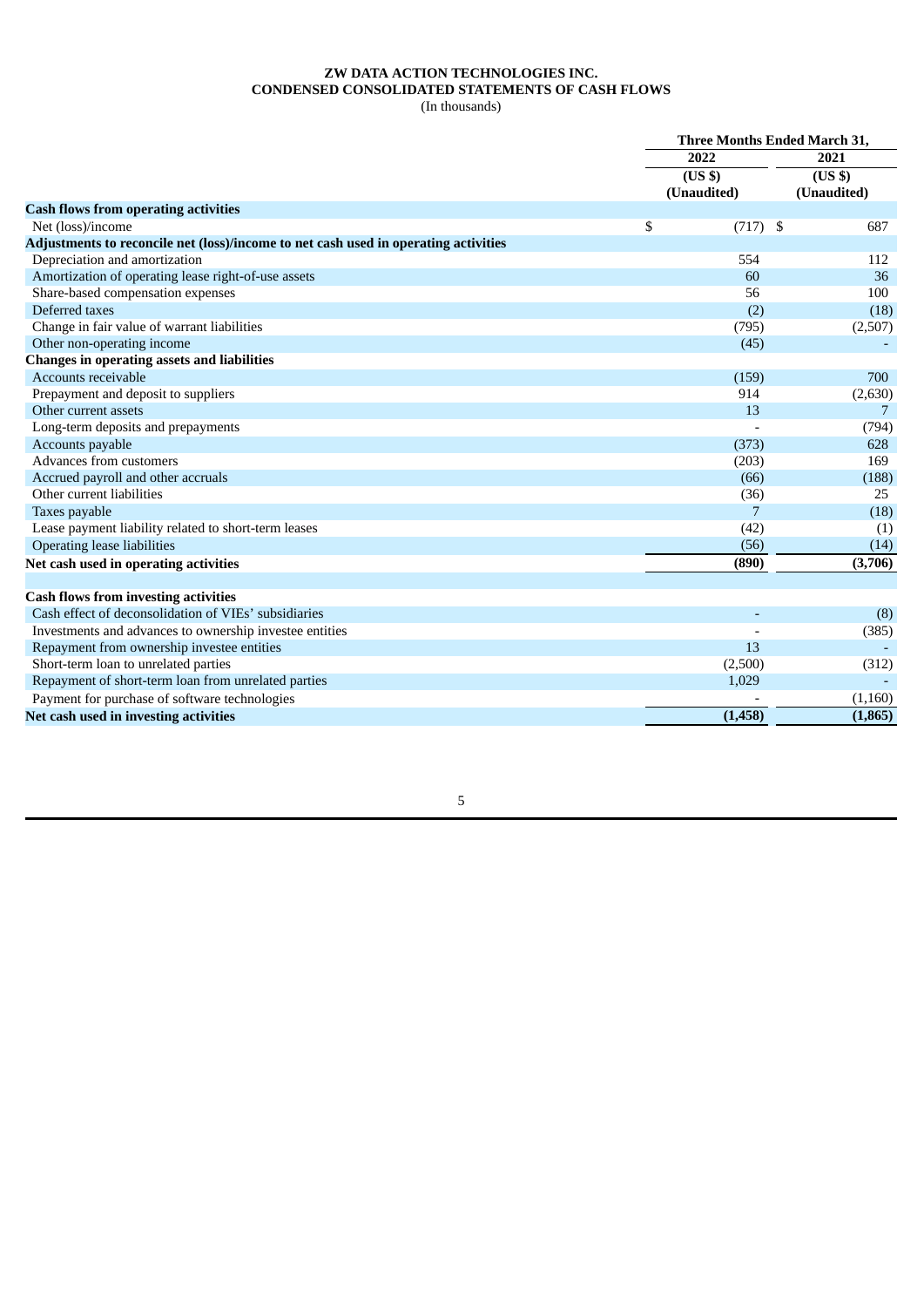# **ZW DATA ACTION TECHNOLOGIES INC. CONDENSED CONSOLIDATED STATEMENTS OF CASH FLOWS (CONTINUED)**

(In thousands)

| <b>Three Months Ended March 31,</b> |                    |  |  |  |
|-------------------------------------|--------------------|--|--|--|
| 2022                                | 2021               |  |  |  |
| (US <sub>3</sub> )                  | (US <sub>5</sub> ) |  |  |  |
| (Unaudited)                         | (Unaudited)        |  |  |  |
|                                     |                    |  |  |  |
|                                     | 17,111             |  |  |  |
|                                     | 17,111             |  |  |  |
|                                     |                    |  |  |  |
| (1)                                 | (52)               |  |  |  |
|                                     |                    |  |  |  |
| (2,349)                             | 11,488             |  |  |  |
|                                     |                    |  |  |  |
| 7,173                               | 4,297              |  |  |  |
| 4,824                               | 15,785             |  |  |  |
|                                     |                    |  |  |  |
|                                     |                    |  |  |  |
|                                     |                    |  |  |  |
|                                     |                    |  |  |  |
|                                     |                    |  |  |  |
|                                     |                    |  |  |  |

See notes to condensed consolidated financial statements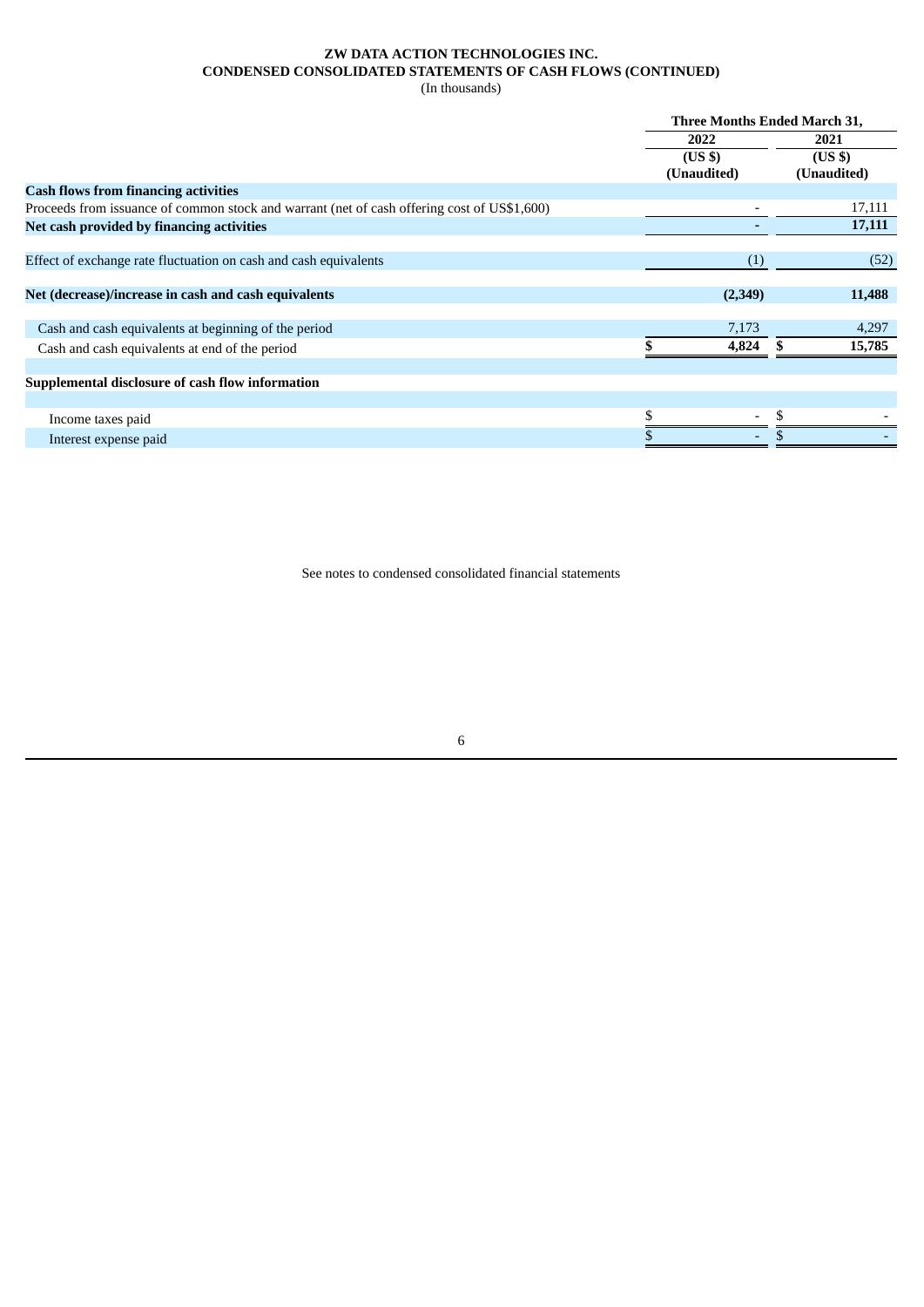# **ZW DATA ACTION TECHNOLOGIES INC. CONDENSED CONSOLIDATED STATEMENTS OF CHANGES IN EQUITY FOR THE THREE MONTHS ENDED MARCH 31, 2022**

(In thousands, except for number of shares)

<span id="page-9-0"></span>

|                                                                                   | <b>Common stock</b> |                              |    |               | <b>Additional</b><br>paid-in<br><b>Statutory</b><br>capital<br>reserves |    |                          |                    | Accumulated<br>deficit |       | <b>Accumulated</b><br>other<br>comprehensive<br>income (loss) | <b>Total</b><br>equity |        |  |
|-----------------------------------------------------------------------------------|---------------------|------------------------------|----|---------------|-------------------------------------------------------------------------|----|--------------------------|--------------------|------------------------|-------|---------------------------------------------------------------|------------------------|--------|--|
|                                                                                   | Number of<br>shares | Amount<br>(US <sub>5</sub> ) |    |               | $(US \$                                                                 |    | (US <sub>5</sub> )       | (US <sub>3</sub> ) |                        | (USS) |                                                               | (US <sub>3</sub> )     |        |  |
| <b>Balance, January 1, 2022</b>                                                   | 35,332,677          | <sup>\$</sup>                | 35 | <sup>\$</sup> | 61.785                                                                  | \$ | 2,598                    | \$.                | $(43,734)$ \$          |       | 1,082                                                         | \$.                    | 21,766 |  |
| Share-based compensation in exchange for<br>services from employees and directors | 95,000              |                              |    |               | 16                                                                      |    | $\overline{\phantom{a}}$ |                    |                        |       | $\overline{\phantom{0}}$                                      |                        | 16     |  |
| Net loss for the period                                                           | $\overline{a}$      |                              |    |               |                                                                         |    | -                        |                    | (717)                  |       | $\overline{a}$                                                |                        | (717)  |  |
| Foreign currency translation adjustment                                           |                     |                              |    |               |                                                                         |    |                          |                    |                        |       | (22)                                                          |                        | (22)   |  |
| Balance, March 31, 2022 (unaudited)                                               | 35,427,677          |                              | 35 |               | 61,801                                                                  |    | 2,598                    |                    | (44, 451)              | - \$  | 1,060                                                         |                        | 21,043 |  |

See notes to condensed consolidated financial statements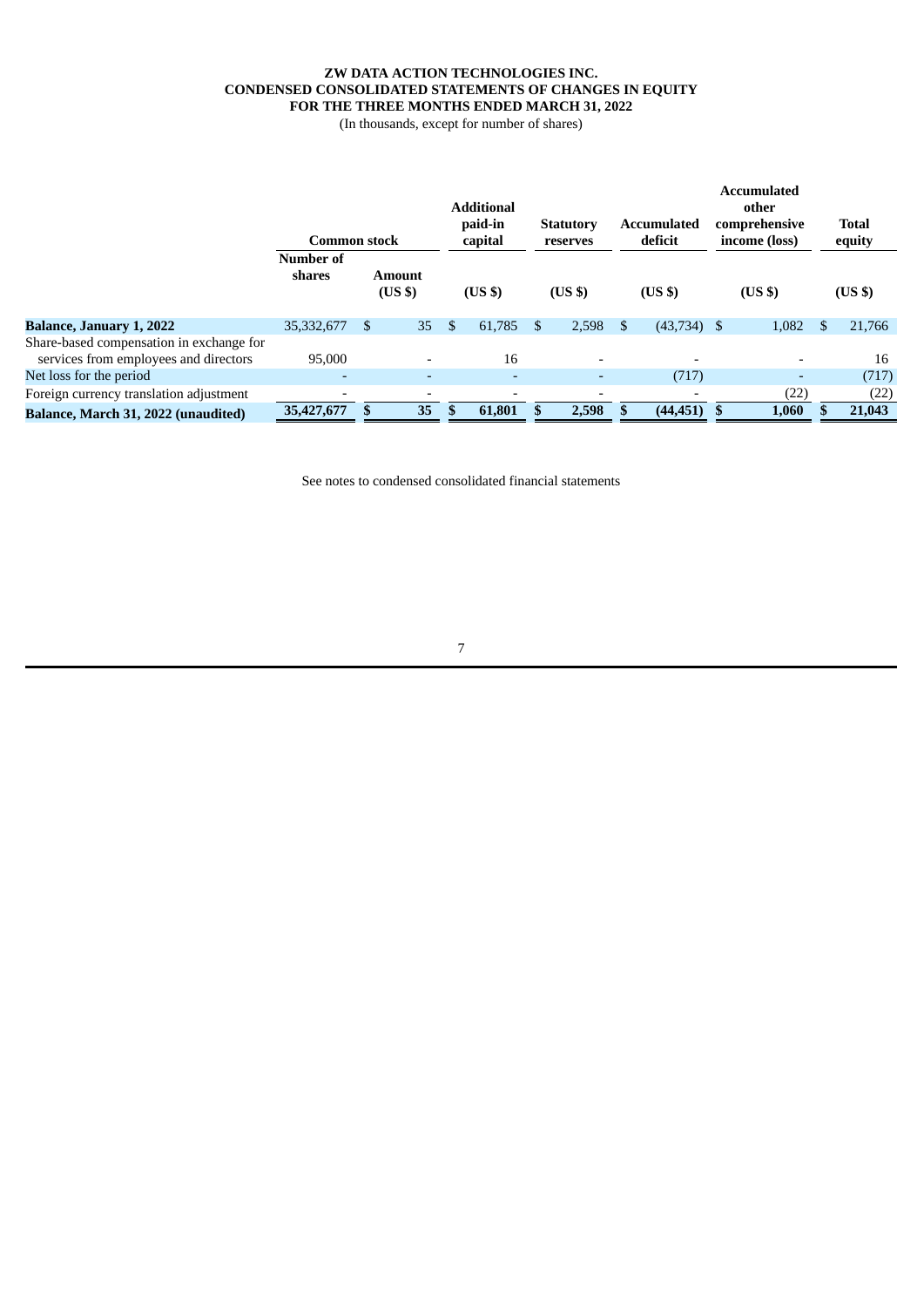# **ZW DATA ACTION TECHNOLOGIES INC. CONDENSED CONSOLIDATED STATEMENTS OF CHANGES IN EQUITY FOR THE THREE MONTHS ENDED MARCH 31, 2021**

(In thousands, except for number of shares)

|                                                                                                                                                                                                                                                                                                                                                |                                                   |                                     |               | <b>Additional</b><br>paid-in  | <b>Statutory</b>               |      | <b>Accumulated</b>            | <b>Accumulated</b><br>other<br>comprehensive |      | <b>Noncontrolling</b>           |     | <b>Total</b>                 |
|------------------------------------------------------------------------------------------------------------------------------------------------------------------------------------------------------------------------------------------------------------------------------------------------------------------------------------------------|---------------------------------------------------|-------------------------------------|---------------|-------------------------------|--------------------------------|------|-------------------------------|----------------------------------------------|------|---------------------------------|-----|------------------------------|
|                                                                                                                                                                                                                                                                                                                                                | <b>Common stock</b><br><b>Number of</b><br>shares | <b>Amount</b><br>(US <sub>3</sub> ) |               | capital<br>(US <sub>3</sub> ) | reserves<br>(US <sub>3</sub> ) |      | deficit<br>(US <sub>3</sub> ) | income (loss)<br>(US \$)                     |      | interests<br>(US <sub>3</sub> ) |     | equity<br>(US <sub>3</sub> ) |
| Balance, January 1, 2021<br>Issuance of common stock<br>for private placement,<br>net of \$10,476 proceeds<br>allocated to investor<br>warrants labilities and<br>\$3,045 direct offering<br>costs (including \$1,445<br>proceeds allocated to<br>placement agent<br>warrants liabilities and<br>\$1,600 cash offering<br>cost, respectively), | 26,062,915                                        | 26<br>\$                            | <sup>\$</sup> | 49,772                        | \$<br>2,598                    | - \$ | $(40,980)$ \$                 | 1,129                                        | - \$ | (66)                            | -\$ | 12,479                       |
| respectively                                                                                                                                                                                                                                                                                                                                   | 5,212,000                                         | 5                                   |               | 5,185                         |                                |      |                               |                                              |      |                                 |     | 5,190                        |
| Share-based compensation<br>in exchange for services<br>from employees and<br>directors                                                                                                                                                                                                                                                        | 30,000                                            |                                     |               | 23                            |                                |      |                               |                                              |      |                                 |     | 23                           |
| Net income for the period                                                                                                                                                                                                                                                                                                                      |                                                   | $\overline{\phantom{0}}$            |               | $\overline{a}$                | $\overline{a}$                 |      | 685                           |                                              |      | $\overline{2}$                  |     | 687                          |
| Foreign currency<br>translation adjustment                                                                                                                                                                                                                                                                                                     |                                                   |                                     |               |                               |                                |      |                               | (19)                                         |      |                                 |     | (19)                         |
| Balance, March 31, 2021<br>(unaudited)                                                                                                                                                                                                                                                                                                         | 31,304,915                                        | \$<br>31                            | \$            | 54,980                        | \$<br>2,598                    | \$   | (40, 295)                     | \$<br>1,110                                  | \$   | (64)                            | \$  | 18,360                       |

See notes to condensed consolidated financial statements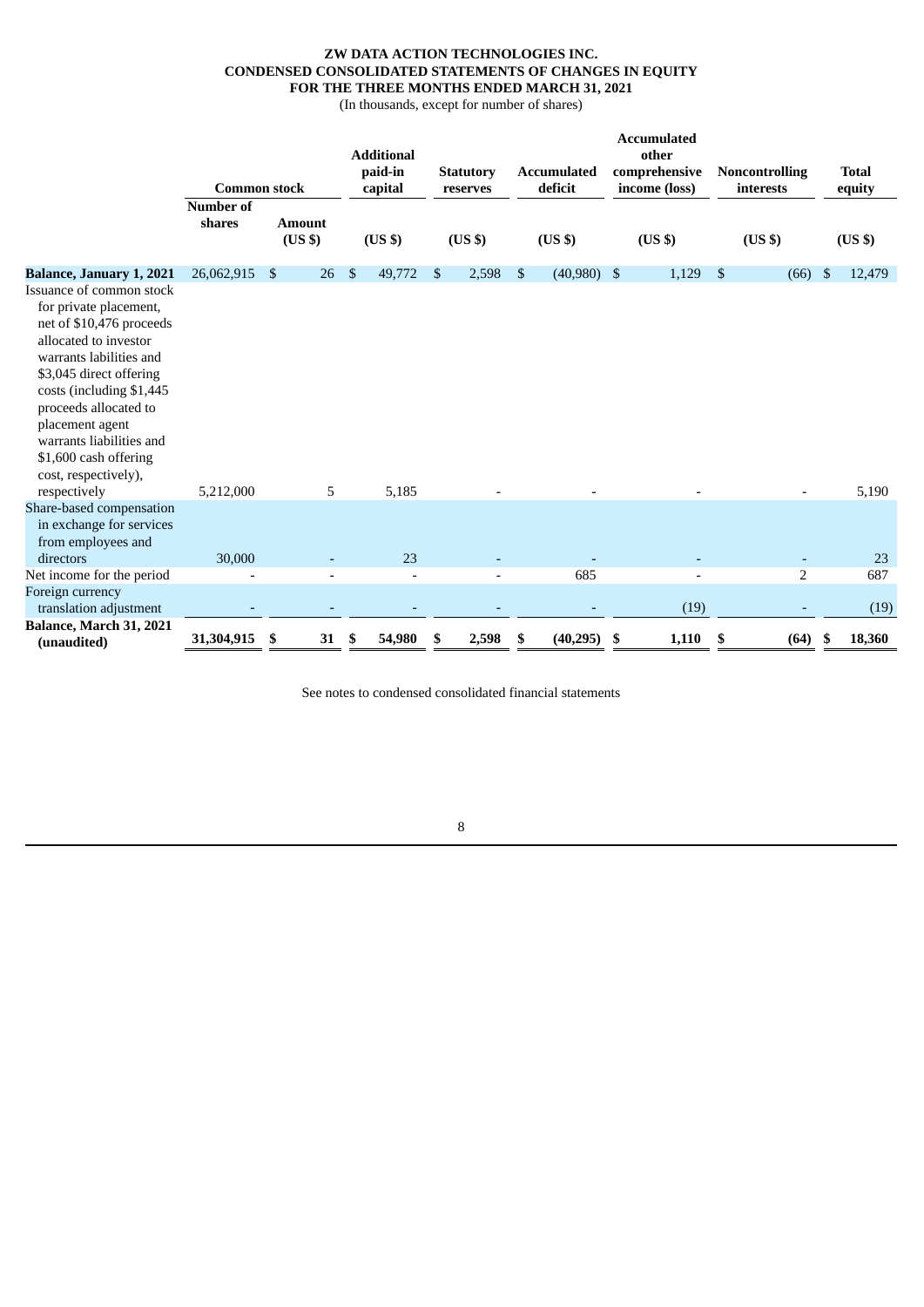### <span id="page-11-0"></span>**1. Organization and nature of operations**

ZW Data Action Technologies Inc. (the "Company") was incorporated in the State of Texas in April 2006 and re-domiciled to become a Nevada corporation in October 2006. On June 26, 2009, the Company consummated a share exchange transaction with China Net Online Media Group Limited (the "Share Exchange"), a company organized under the laws of British Virgin Islands ("China Net BVI"). As a result of the Share Exchange, China Net BVI became a wholly owned subsidiary of the Company and the Company is now a holding company, which, through certain contractual arrangements with operating companies in the People's Republic of China (the "PRC"), is engaged in providing Internet advertising, precision marketing, e-commerce online to offline (O2O) advertising and marketing services as well as the related data and technical services to small and medium enterprises (SMEs) in the PRC.

### **2. Variable interest entities**

To satisfy PRC laws and regulations, the Company conducts certain business in the PRC through its PRC subsidiaries and operating entities (the "VIEs").

Summarized below is the information related to the VIEs' assets and liabilities reported in the Company's condensed consolidated balance sheets as of March 31, 2022 and December 31, 2021, respectively:

|                                                        | March 31,<br>2022         |              | December 31,<br>2021 |
|--------------------------------------------------------|---------------------------|--------------|----------------------|
|                                                        | US\$('000)<br>(Unaudited) |              | US\$('000)           |
| <b>Assets</b>                                          |                           |              |                      |
| <b>Current assets:</b>                                 |                           |              |                      |
| Cash and cash equivalents                              | \$<br>873                 | $\mathbb{S}$ | 181                  |
| Accounts receivable, net                               | 3,285                     |              | 2,796                |
| Prepayment and deposit to suppliers                    | 4,329                     |              | 5,287                |
| Due from related parties                               | 78                        |              | 90                   |
| Other current assets                                   | 3                         |              | 4                    |
| <b>Total current assets</b>                            | 8,568                     |              | 8,358                |
| Long-term investments                                  | 498                       |              | 496                  |
| Operating lease right-of-use assets                    | 19                        |              | 21                   |
| Property and equipment, net                            | 157                       |              | 168                  |
| Deferred tax assets, net                               | 445                       |              | 441                  |
| <b>Total Assets</b>                                    | \$<br>9,687               | \$           | 9,484                |
| <b>Liabilities</b>                                     |                           |              |                      |
| <b>Current liabilities:</b>                            |                           |              |                      |
| Accounts payable                                       | \$<br>751                 | \$           | 1,119                |
| Advances from customers                                | 936                       |              | 1,113                |
| Accrued payroll and other accruals                     | 79                        |              | 83                   |
| Taxes payable                                          | 2,868                     |              | 2,849                |
| <b>Operating lease liabilities</b>                     | 9                         |              | 9                    |
| Lease payment liabilities related to short-term leases | 111                       |              | 110                  |
| Other current liabilities                              | 51                        |              | 53                   |
| <b>Total current liabilities</b>                       | 4,805                     |              | 5,336                |
|                                                        |                           |              | 10                   |
| Operating lease liabilities-Non current                |                           |              |                      |
| <b>Total Liabilities</b>                               | \$<br>4,805               | \$           | 5,346                |

All of the VIEs' assets can be used to settle obligations of their primary beneficiary. Liabilities recognized as a result of consolidating these VIEs do not represent additional claims on the Company's general assets.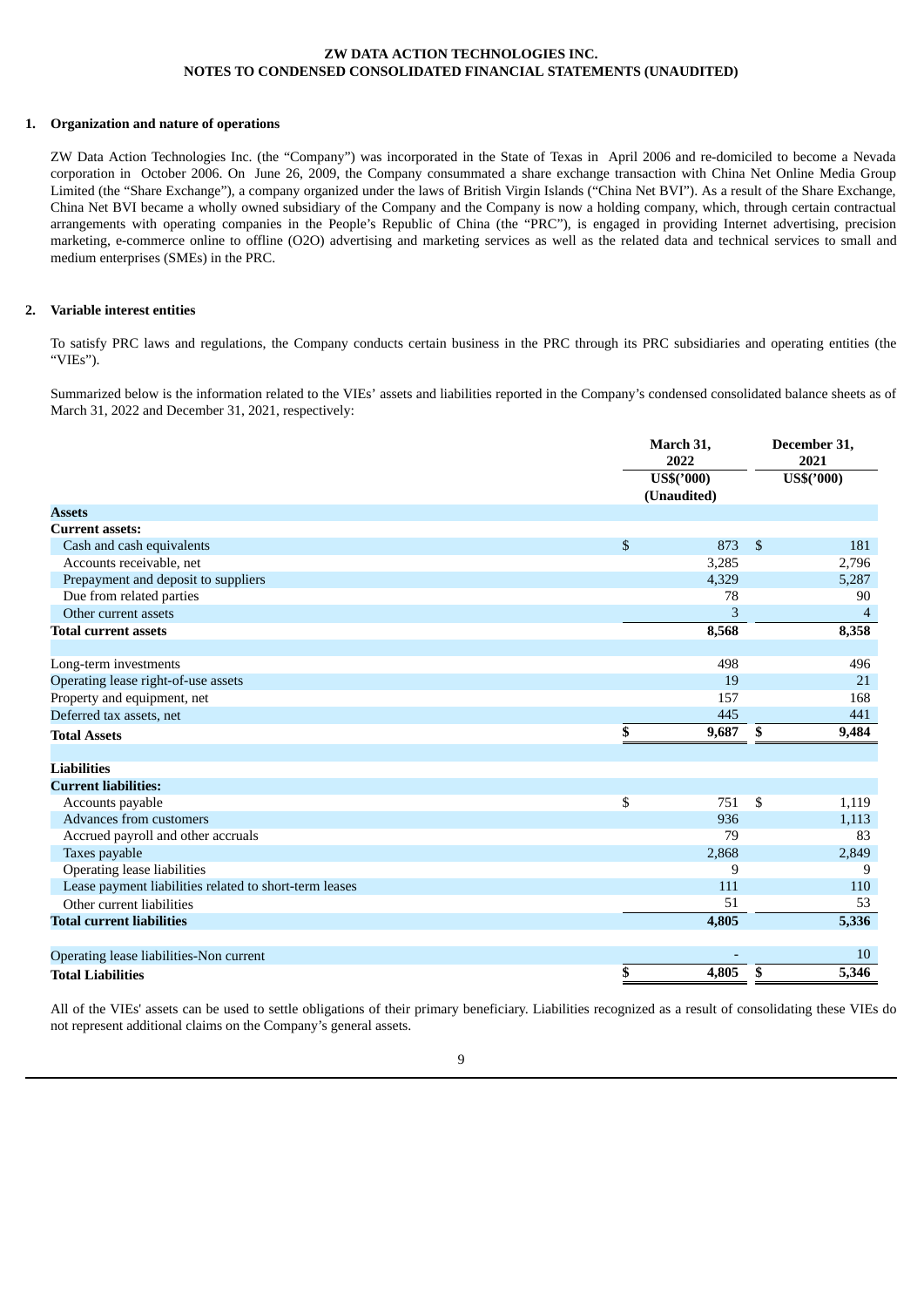Summarized below is the information related to the financial performance of the VIEs reported in the Company's condensed consolidated statements of operations and comprehensive (loss)/income for the three months ended March 31, 2022 and 2021, respectively:

|                                                        |     | Three Months Ended March 31, |  |                           |
|--------------------------------------------------------|-----|------------------------------|--|---------------------------|
|                                                        |     | 2022                         |  | 2021                      |
|                                                        |     | US\$('000)<br>(Unaudited)    |  | US\$('000)<br>(Unaudited) |
| Revenues                                               | \$. | $7,198$ \$                   |  | 7,947                     |
| Cost of revenues                                       |     | (7,518)                      |  | (8,738)                   |
| Total operating expenses                               |     | (259)                        |  | (390)                     |
| Net loss before allocation to noncontrolling interests |     | (585)                        |  | (1,281)                   |

#### **3. Summary of significant accounting policies**

## **a) Basis of presentation**

The unaudited condensed consolidated interim financial statements are prepared and presented in accordance with accounting principles generally accepted in the United States of America ("U.S. GAAP").

The unaudited condensed consolidated interim financial information as of March 31, 2022 and for the three months ended March 31, 2022 and 2021 have been prepared pursuant to the rules and regulations of the Securities and Exchange Commission (the "SEC"). Certain information and footnote disclosures, which are normally included in complete consolidated financial statements prepared in accordance with U.S. GAAP, have been omitted pursuant to those rules and regulations. The unaudited condensed consolidated interim financial information should be read in conjunction with the financial statements and the notes thereto, included in the Company's Annual Report on Form 10-K for the fiscal year ended December 31, 2021, previously filed with the SEC (the "2021 Form 10-K") on April 15, 2022.

In the opinion of management, all adjustments (which include normal recurring adjustments) necessary to present a fair statement of the Company's condensed consolidated financial position as of March 31, 2022, its condensed consolidated results of operations for the three months ended March 31, 2022 and 2021, and its condensed consolidated cash flows for the three months ended March 31, 2022 and 2021, as applicable, have been made. The interim results of operations are not necessarily indicative of the operating results for the full fiscal year or any future periods.

#### **b) Principles of consolidation**

The unaudited condensed consolidated interim financial statements include the accounts of all the subsidiaries and VIEs of the Company. All transactions and balances between the Company and its subsidiaries and VIEs have been eliminated upon consolidation.

#### **c) Use of estimates**

The preparation of financial statements in conformity with U.S. GAAP requires management to make estimates and assumptions that affect the reported amounts of assets and liabilities and the related disclosure of contingent assets and liabilities at the date of these consolidated financial statements, and the reported amounts of revenue and expenses during the reporting period. The Company continually evaluates these estimates and assumptions based on the most recently available information, historical experience and various other assumptions that the Company believes to be reasonable under the circumstances. Since the use of estimates is an integral component of the financial reporting process, actual results could differ from those estimates.

#### **d) Foreign currency translation**

The exchange rates used to translate amounts in RMB into US\$ for the purposes of preparing the condensed consolidated financial statements are as follows:

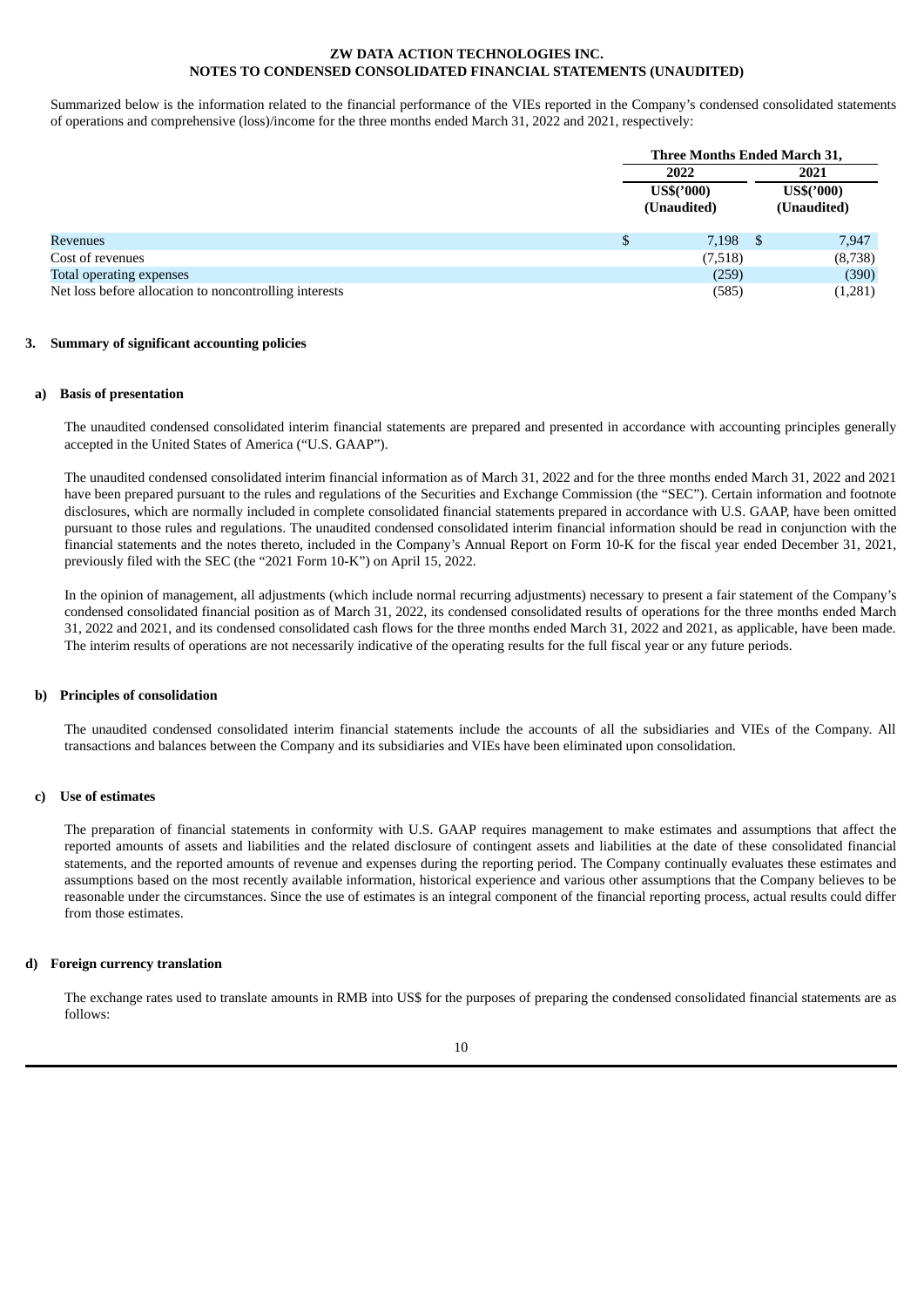|                                                                       | <b>March 31, 2022</b> | <b>December 31, 2021</b>     |
|-----------------------------------------------------------------------|-----------------------|------------------------------|
|                                                                       |                       |                              |
| Balance sheet items, except for equity accounts                       | 6.3482                | 6.3757                       |
|                                                                       |                       |                              |
|                                                                       |                       | Three Months Ended March 31, |
|                                                                       | 2022                  | 2021                         |
| Items in the statements of operations and comprehensive income/(loss) | 6.3504                | 6.4844                       |

No representation is made that the RMB amounts could have been, or could be converted into US\$ at the above rates.

## **e) Fair value measurement**

Liabilities measured at fair value on a recurring basis by level within the fair value hierarchy as of March 31, 2022 and December 31, 2021 are as follows:

|                               |                                                                                                                                                                             | Fair value measurement at reporting date using                                                                                          |                                                                                       |  |
|-------------------------------|-----------------------------------------------------------------------------------------------------------------------------------------------------------------------------|-----------------------------------------------------------------------------------------------------------------------------------------|---------------------------------------------------------------------------------------|--|
|                               | <b>Quoted Prices</b><br>in Active<br><b>Markets</b><br>for Identical<br>As of<br>March 31,<br><b>Assets/Liabilities</b><br>2022<br>(Level 1)                                | <b>Significant</b><br>Other<br><b>Observable</b><br>Inputs<br>(Level 2)                                                                 | <b>Significant</b><br><b>Unobservable</b><br>Inputs<br>(Level 3)                      |  |
|                               | US\$('000)<br>$US\$('000)$<br>(Unaudited)                                                                                                                                   | US\$('000)                                                                                                                              | US\$('000)                                                                            |  |
| Warrant liabilities (Note 15) | 1,244                                                                                                                                                                       |                                                                                                                                         | 1,244                                                                                 |  |
|                               | <b>Quoted Prices</b><br>in Active<br><b>Markets</b><br>As of<br>for Identical<br>December 31,<br><b>Assets/Liabilities</b><br>2021<br>(Level 1)<br>US\$('000)<br>US\$('000) | Fair value measurement at reporting date using<br><b>Significant</b><br>Other<br><b>Observable</b><br>Inputs<br>(Level 2)<br>US\$('000) | <b>Significant</b><br><b>Unobservable</b><br><b>Inputs</b><br>(Level 3)<br>US\$('000) |  |
| Warrant liabilities (Note 15) | 2,039                                                                                                                                                                       |                                                                                                                                         | 2,039                                                                                 |  |
|                               |                                                                                                                                                                             |                                                                                                                                         |                                                                                       |  |

# **f) Revenue recognition**

The following tables present the Company's revenues disaggregated by products and services and timing of revenue recognition:

|                                                                    | Three Months Ended March 31, |             |
|--------------------------------------------------------------------|------------------------------|-------------|
|                                                                    | 2022                         | 2021        |
|                                                                    | <b>US\$('000)</b>            | US\$('000)  |
|                                                                    | (Unaudited)                  | (Unaudited) |
| Internet advertising and related services                          |                              |             |
| --distribution of the right to use search engine marketing service | 6.594                        | 6.865       |
| --online advertising placements                                    | 1,058                        | 1,402       |
| Ecommerce O2O advertising and marketing services                   |                              | 129         |
| <b>Total revenues</b>                                              | 7,652                        | 8,396       |

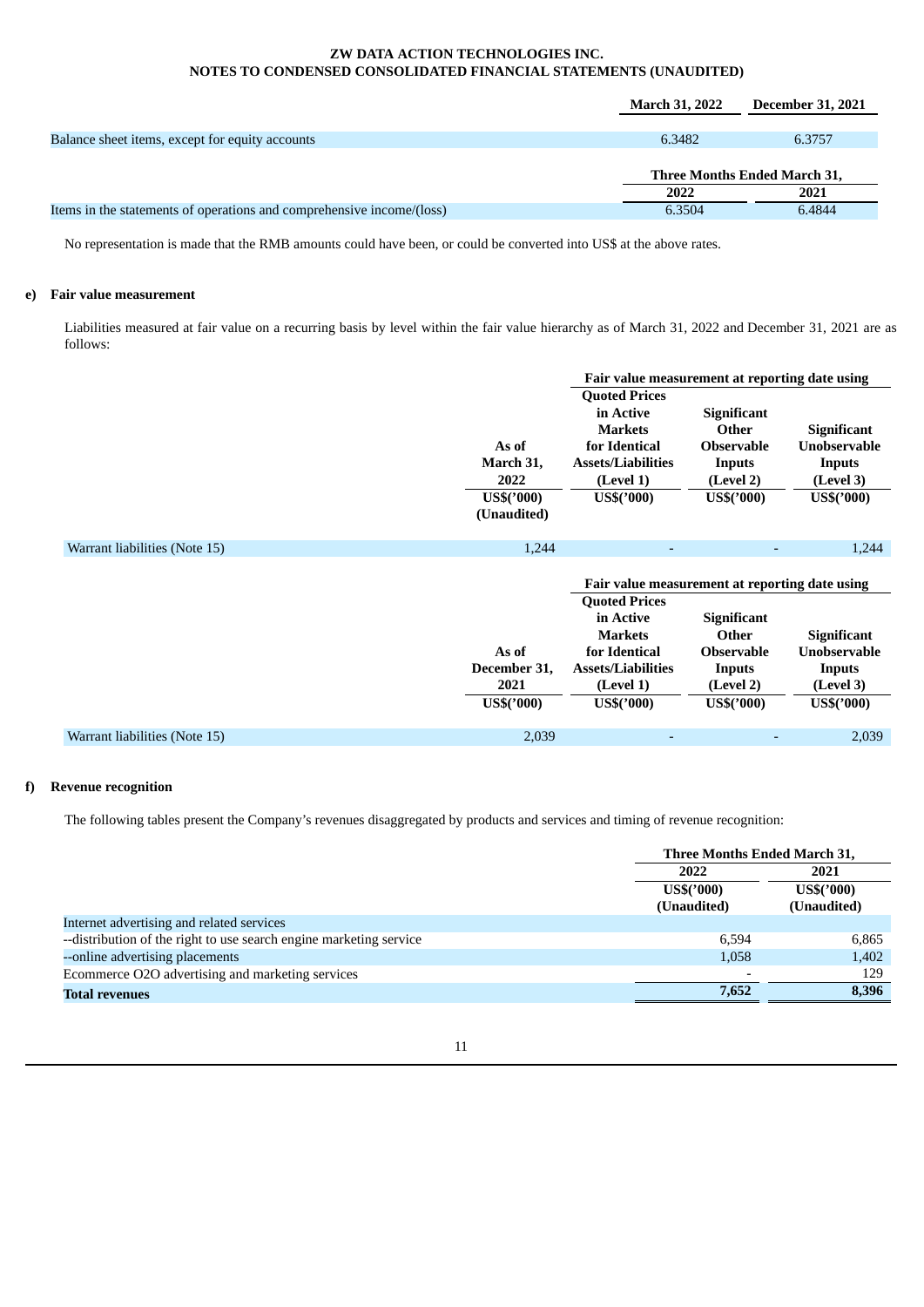|                                       | Three Months Ended March 31, |             |
|---------------------------------------|------------------------------|-------------|
|                                       | 2022                         | 2021        |
|                                       | $US\$('000)$                 | US\$('000)  |
|                                       | (Unaudited)                  | (Unaudited) |
|                                       |                              |             |
| Revenue recognized over time          | 7,652                        | 8,396       |
| Revenue recognized at a point in time |                              |             |
| <b>Total revenues</b>                 | 7,652                        | 8,396       |

## **Contract costs**

For the three months ended March 31, 2022 and 2021, the Company did not have any significant incremental costs of obtaining contracts with customers incurred and/or costs incurred in fulfilling contracts with customers, that shall be recognized as an asset and amortized to expenses in a pattern that matches the timing of the revenue recognition of the related contract.

### **Contract balances**

The table below summarized the movement of the Company's contract liabilities (advance from customers) for the three months ended March 31, 2022:

|                                                                                 | <b>Contract liabilities</b><br><b>US\$('000)</b> |
|---------------------------------------------------------------------------------|--------------------------------------------------|
| Balance as of January 1, 2022                                                   | 1,245                                            |
| Exchange translation adjustment                                                 |                                                  |
| Revenue recognized from beginning contract liability balance                    | (971)                                            |
| Advances received from customers related to unsatisfied performance obligations | 768                                              |
| Balance as of March 31, 2022 (Unaudited)                                        | 1,047                                            |

Advance from customers related to unsatisfied performance obligations are generally refundable. Refund of advance from customers were insignificant for both the three months ended March 31, 2022 and 2021.

For the three months ended March 31, 2022 and 2021, there is no revenue recognized from performance obligations that were satisfied in prior periods.

## **g) Research and development expenses**

The Company accounts for expenses for the enhancement, maintenance and technical support to the Company's Internet platforms and intellectual properties that are used in its daily operations in research and development expenses. Research and development costs are charged to expense when incurred. Expenses for research and development for the three months ended March 31, 2022 and 2021 were approximately US\$0.07 million for both periods.

#### **h) Lease**

As of March 31, 2022, operating lease right-of-use assets and total operating lease liabilities recognized was approximately US\$1.97 million and US\$2.06 million, respectively.

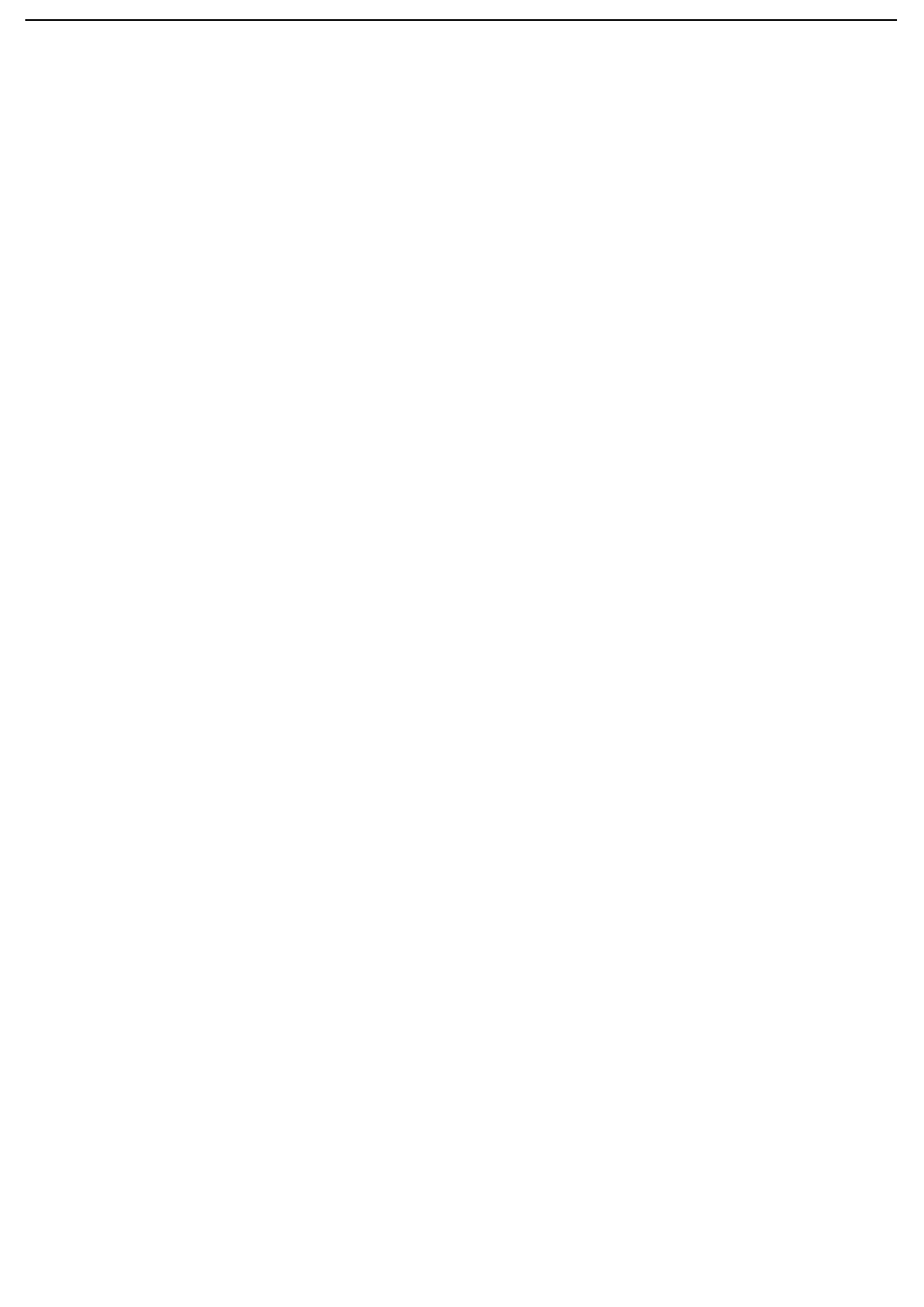# **Maturity of operating lease liabilities**

|                                                        | <b>Operating leases</b><br>US\$('000)<br>(Unaudited) |
|--------------------------------------------------------|------------------------------------------------------|
| Nine months ending December 31, 2022                   | 235                                                  |
| Year ending December 31,                               |                                                      |
| $-2023$                                                | 337                                                  |
| $-2024$                                                | 343                                                  |
| $-2025$                                                | 360                                                  |
| $-2026$                                                | 378                                                  |
| $-2027$                                                | 397                                                  |
| -thereafter                                            | 489                                                  |
| Total undiscounted lease payments                      | 2,539                                                |
| Less: imputed interest                                 | (476)                                                |
| Total operating lease liabilities as of March 31, 2022 | 2,063                                                |
| Including:                                             |                                                      |
| Operating lease liabilities                            | 210                                                  |
| Operating lease liabilities-Non current                | 1,853                                                |
|                                                        | 2,063                                                |

# **Operating lease expenses:**

|                                      |                                     | Three Months Ended March 31,        |  |
|--------------------------------------|-------------------------------------|-------------------------------------|--|
|                                      | 2022<br>$US\$('000)$<br>(Unaudited) | 2021<br>$US\$('000)$<br>(Unaudited) |  |
| Long-term operating lease contracts  | 90                                  | 37                                  |  |
| Short-term operating lease contracts | 15                                  | 15                                  |  |
| <b>Total</b>                         | 105                                 | 52                                  |  |

# **Supplemental information related to operating leases**:

|                                                                               | Three Month<br><b>Ended March 31,</b><br>2022<br>(Unaudited) |
|-------------------------------------------------------------------------------|--------------------------------------------------------------|
| Operating cash flows used for operating leases (US\$'000)                     | 86                                                           |
| Right-of-use assets obtained in exchange for new lease liabilities (US\$'000) |                                                              |
| Weighted-average remaining lease term (years)                                 | 6.90                                                         |
| Weighted-average discount rate                                                | 6%                                                           |

# **4. Accounts receivable, net**

|                                 | March 31,<br>2022<br>$US\$('000)$<br>(Unaudited) | December 31,<br>2021<br>$US\$('000)$ |
|---------------------------------|--------------------------------------------------|--------------------------------------|
| Accounts receivable             | 5,856                                            | 5,675                                |
| Allowance for doubtful accounts | (2,245)                                          | (2, 236)                             |
| Accounts receivable, net        | 3,611                                            | 3,439                                |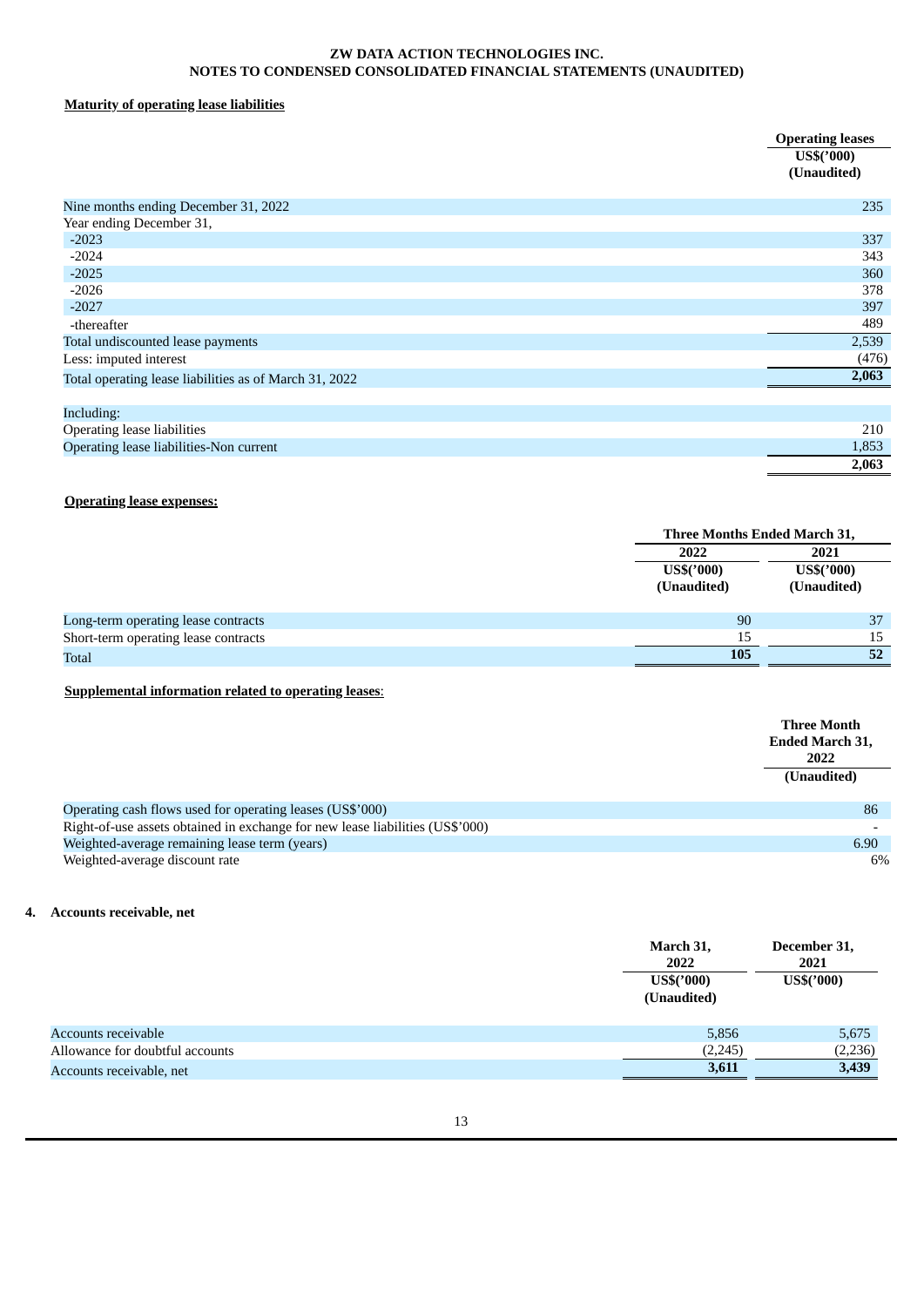All of the accounts receivable are non-interest bearing. Based on the assessment of the collectability of the accounts receivable as of March 31, 2022 and December 31, 2021, the Company provided approximately US\$2.2 million allowance for doubtful accounts, which were primarily related to the accounts receivable of the Company's Internet advertising and related services segment with an aging over six months. The Company evaluates its accounts receivable with an aging over six months and determines the allowance based on aging data, historical collection experience, customer specific facts and economic conditions. No allowance for doubtful accounts was provided for either the three months ended March 31, 2022 or 2021.

## **5. Prepayments and deposit to suppliers**

|                                                      | March 31,<br>2022<br>$US\$('000)$<br>(Unaudited) | December 31,<br>2021<br>$US\$('000)$ |
|------------------------------------------------------|--------------------------------------------------|--------------------------------------|
| Deposits to advertising resources providers          | 633                                              | 934                                  |
| Prepayments to advertising resources providers       | 4.579                                            | 5,185                                |
| Deposit and prepayment for other investing contracts | 1,000                                            | 1,000                                |
| Other deposits and prepayments                       | 401                                              | 440                                  |
|                                                      | 6,613                                            | 7,559                                |

#### **6. Due from related parties, net**

|                                                                     | March 31,<br>2022<br>US\$('000)<br>(Unaudited) | December 31,<br>2021<br>US\$('000) |
|---------------------------------------------------------------------|------------------------------------------------|------------------------------------|
| Zhongwang Xiyue Technology (Beijing) Co., Ltd. ("Zhongwang Xiyue")  | 63                                             | 62                                 |
| Guangzhou Gong Xiang Technology Co., Ltd. ("Gong Xiang Technology") | 15                                             | 28                                 |
| Due from related parties, net                                       | 78                                             | 90                                 |

Related parties of the Company represented the Company's direct or indirect unconsolidated investee companies and entities that the Company's officers or directors can exercise significant influence.

As of March 31, 2022 and December 31, 2021, due from Zhongwang Xiyue represented the outstanding receivables for the advertising and marketing service that the Company provided to this related party in its normal course of business, which is on the same terms as those provided to its unrelated clients.

As of March 31, 2022, due from Gong Xiang Technology was a short-term working capital loan provided to this investee entity, which loan is expected to be repaid to the Company for the year ending December 31, 2022.

### **7. Other current assets, net**

As of March 31, 2022, other current assets primarily include an aggregate principal amount of US\$3.12 million unsecured working capital loans that the Company provided to unrelated parties, of which US\$1.02 million has been collected in April 2022, and an approximately US\$0.05 million interest receivable accrued for one of the working capital loans, which has been received in April 2022. The remaining balances of these loans are expected to be fully repaid to the Company before December 31, 2022.

#### **8. Long-term investments**

|                                          | <b>Amount</b><br>$US\$('000)$ |
|------------------------------------------|-------------------------------|
| Balance as of January 1, 2022            | 2,280                         |
| Exchange translation adjustment          |                               |
| Cash investments during the year         |                               |
| Disposed during the year                 |                               |
| Balance as of March 31, 2022 (Unaudited) | 2,285                         |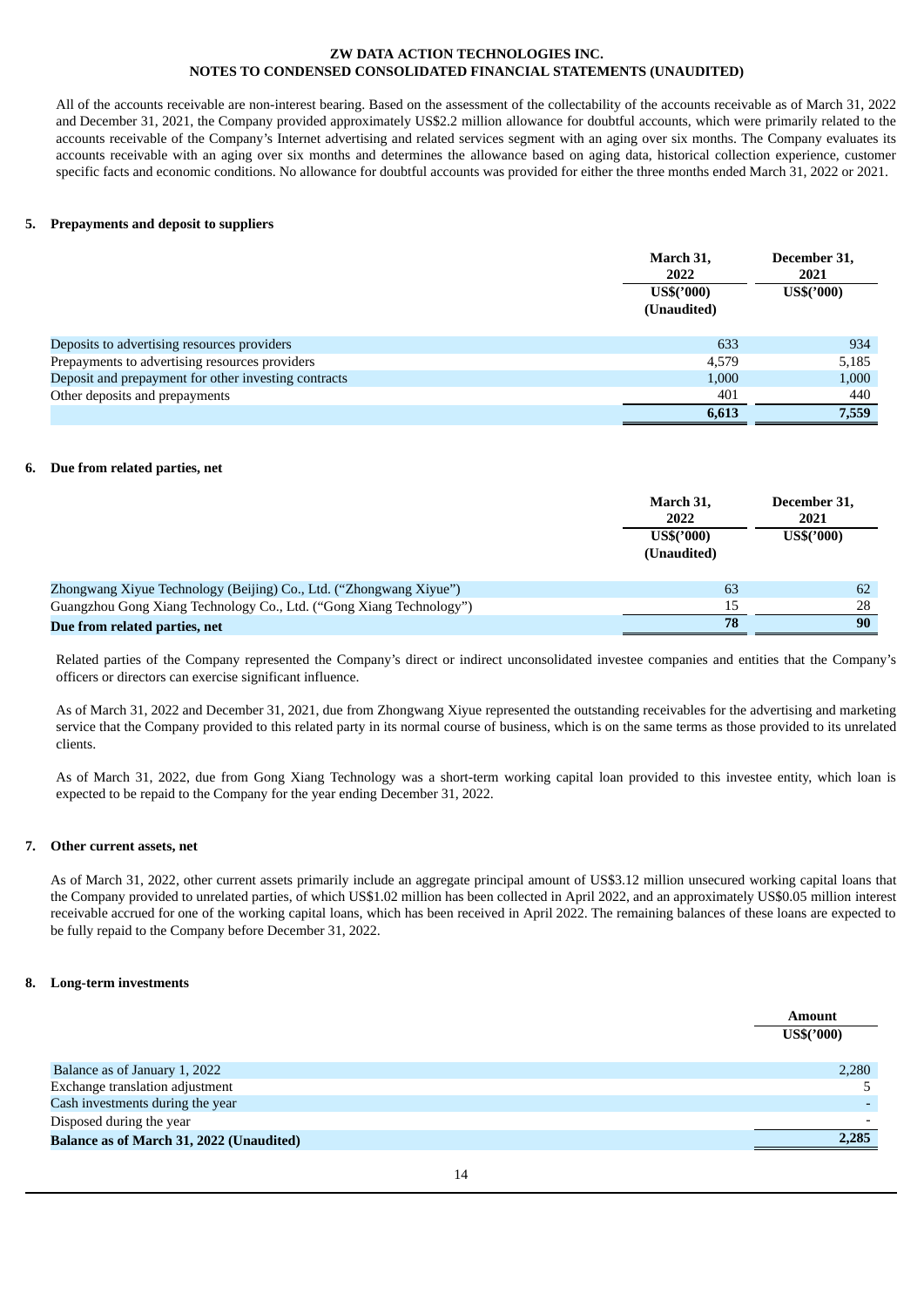As of March 31, 2022, except for long-term investments which were fully impaired, the Company beneficially owned a 15.38%, 10%, 9.09%,15%, 17% and 19% equity interest in each New Business Holdings Limited ("New Business"), Guang Dong WeFriend Co., Ltd. ("Guangdong WeFriend"), Shenzhen Global Best Products Import & Export Co., Ltd. ("Global Best Products"), Guangzhou Gong Xiang Technology Co., Ltd. ("Gong Xiang Technology"), Xiao Peng Education Technology (Hubei) Co., Ltd. ("Xiao Peng Education") and Business Opportunity Chain (Guangzhou) Technology Co., Ltd. ("Business Opportunity Chain Guangzhou"), respectively.

The Company measures each investment which does not have readily determinable fair values at cost minus impairment, if any, plus or minus changes resulting from observable price changes in orderly transactions for the identical or a similar investment of the Company.

## **9. Property and equipment, net**

|                                     | March 31,<br>2022           | December 31,<br>2021 |
|-------------------------------------|-----------------------------|----------------------|
|                                     | $US\$('000)$<br>(Unaudited) | US\$('000)           |
| <b>Vehicles</b>                     | 937                         | 933                  |
| Office equipment                    | 948                         | 944                  |
| <b>Electronic devices</b>           | 632                         | 629                  |
| Leasehold improvement               | 203                         | 202                  |
| <b>Property and equipment, cost</b> | 2,720                       | 2,708                |
| Less: accumulated depreciation      | (2,369)                     | (2, 333)             |
| Property and equipment, net         | 351                         | 375                  |

Depreciation expenses for the three months ended March 31, 2022 and 2021 were approximately US\$0.03 million and US\$0.001 million, respectively.

## **10. Intangible assets, net**

|                                            | As of March 31, 2022 (Unaudited) |            |                     |                          |              |  |  |
|--------------------------------------------|----------------------------------|------------|---------------------|--------------------------|--------------|--|--|
|                                            |                                  | Gross      |                     |                          | <b>Net</b>   |  |  |
|                                            |                                  | Carrying   | <b>Accumulated</b>  |                          | Carrying     |  |  |
| <b>Items</b>                               |                                  | Value      | <b>Amortization</b> | <b>Impairment</b>        | <b>Value</b> |  |  |
|                                            |                                  | US\$('000) | US\$('000)          | US\$('000)               | US\$('000)   |  |  |
| Intangible assets subject to amortization: |                                  |            |                     |                          |              |  |  |
| $-10$ years life:                          |                                  |            |                     |                          |              |  |  |
| Cloud compute software technology          |                                  | 1,462      | (1,014)             | (448)                    |              |  |  |
| Licensed products use right                |                                  | 1,201      | (285)               | $\overline{\phantom{a}}$ | 916          |  |  |
|                                            |                                  |            |                     |                          |              |  |  |
| --5 years life:                            |                                  |            |                     |                          |              |  |  |
| Internet Ad tracking system                |                                  | 1,155      | (229)               |                          | 926          |  |  |
| Live streaming technology                  |                                  | 1,500      | (400)               | $\overline{\phantom{0}}$ | 1,100        |  |  |
|                                            |                                  |            |                     |                          |              |  |  |
| --3 years life:                            |                                  |            |                     |                          |              |  |  |
| Blockchain integrated framework            |                                  | 4,038      | (337)               | ٠                        | 3,701        |  |  |
| <b>Bo!News</b> application                 |                                  | 378        | (32)                | $\overline{\phantom{a}}$ | 346          |  |  |
| Other computer software                    |                                  | 123        | (123)               | -                        |              |  |  |
| <b>Total</b>                               |                                  | 9,857      | $(2,420)$ \$<br>\$  | $(448)$ \$               | 6,989        |  |  |
|                                            |                                  |            |                     |                          |              |  |  |

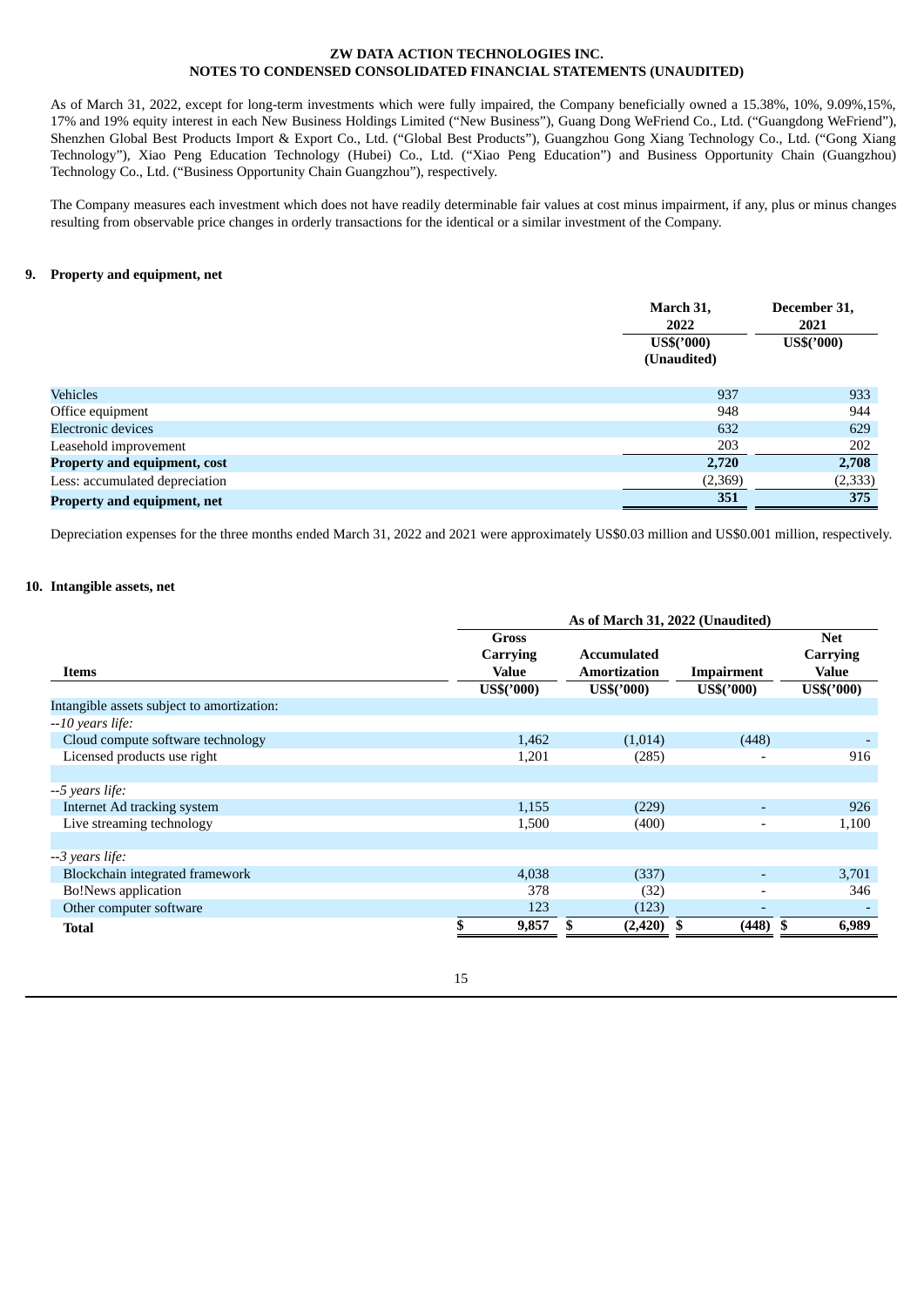|                                            | As of December 31, 2021 |                     |                          |                        |  |  |  |
|--------------------------------------------|-------------------------|---------------------|--------------------------|------------------------|--|--|--|
|                                            | Gross<br>Carrying       | <b>Accumulated</b>  |                          | <b>Net</b><br>Carrying |  |  |  |
| Items                                      | Value                   | <b>Amortization</b> | Impairment               | Value                  |  |  |  |
|                                            | US\$('000)              | US\$('000)          | US\$('000)               | US\$('000)             |  |  |  |
| Intangible assets subject to amortization: |                         |                     |                          |                        |  |  |  |
| $-10$ years life:                          |                         |                     |                          |                        |  |  |  |
| Cloud compute software technology          | 1,456                   | (1,010)             | (446)                    |                        |  |  |  |
| Licensed products use right                | 1,205                   | (255)               |                          | 950                    |  |  |  |
|                                            |                         |                     |                          |                        |  |  |  |
| --5 years life:                            |                         |                     |                          |                        |  |  |  |
| Internet Ad tracking system                | 1,158                   | (174)               | $\overline{\phantom{a}}$ | 984                    |  |  |  |
| Live streaming technology                  | 1,500                   | (325)               | $\overline{\phantom{a}}$ | 1,175                  |  |  |  |
|                                            |                         |                     |                          |                        |  |  |  |
| --3 years life:                            |                         |                     |                          |                        |  |  |  |
| Blockchain integrated framework            | 4,038                   |                     | ٠                        | 4,038                  |  |  |  |
| <b>Bo!News</b> application                 | 376                     |                     | $\overline{\phantom{a}}$ | 376                    |  |  |  |
| Other computer software                    | 123                     | (123)               | $\overline{\phantom{a}}$ |                        |  |  |  |
| Total                                      | 9,856                   | (1, 887)            | (446)                    | 7,523                  |  |  |  |

Amortization expenses for the three months ended March 31, 2022 and 2021 were approximately US\$0.53 million and US\$0.11 million, respectively.

Based on the adjusted carrying value of the finite-lived intangible assets after the deduction of the impairment losses, which has a weighted average remaining useful life of 3.69 years as of March 31, 2022, and assuming no further subsequent impairment of the underlying intangible assets, the estimated future amortization expenses is approximately US\$1.59 million for the year ending December 31, 2022, approximately US\$2.12 million each year for the year ending December 31, 2023 and 2024, approximately US\$0.63 million for the year ending December 31, 2025, approximately US\$0.18 million for the year ending December 31, 2026, and approximately US\$0.12 million for the year ending December 31, 2027.

## **11. Long-term deposits and prepayments**

As of March 31, 2022 and December 31, 2021, long-term deposits and prepayments represented the Company's operating deposits and prepayments that were not expected to be refunded or consumed within one year of the respective reporting date.

## **12. Accrued payroll and other accruals**

|                                   | March 31,<br>2022<br>US\$('000)<br>(Unaudited) | December 31,<br>2021<br>$US\$('000)$ |
|-----------------------------------|------------------------------------------------|--------------------------------------|
| Accrued payroll and staff welfare | 138                                            | 142                                  |
| Accrued operating expenses        | 185                                            | 247                                  |
|                                   | 323                                            | 389                                  |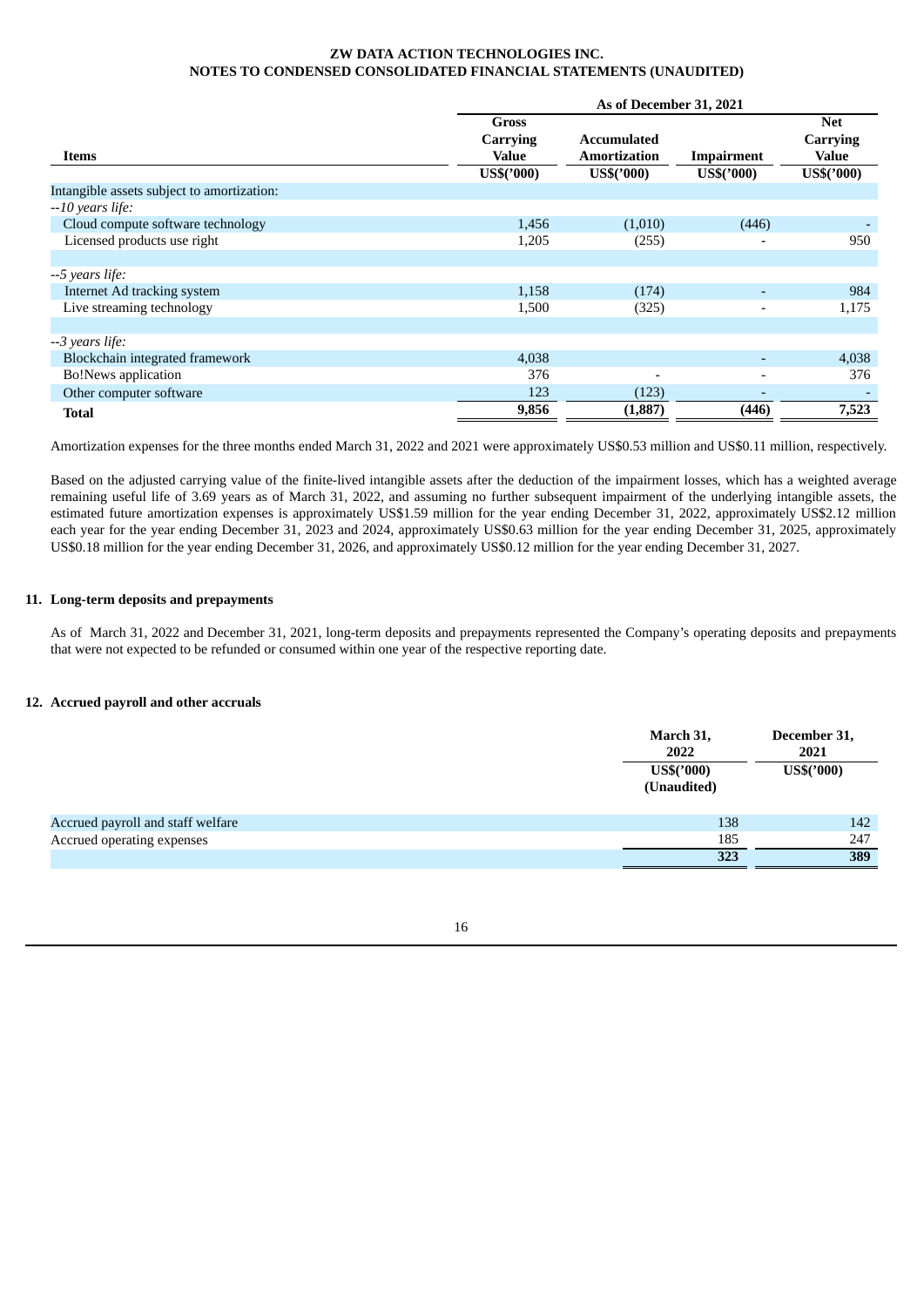### **13. Taxation**

As of March 31, 2022 and December 31, 2021, taxes payable consists of:

|                                    | March 31,<br>2022           | December 31,<br>2021 |
|------------------------------------|-----------------------------|----------------------|
|                                    | $US\$('000)$<br>(Unaudited) | US\$('000)           |
| Turnover tax and surcharge payable | 1,427                       | 1,414                |
| Enterprise income tax payable      | 2,128                       | 2,120                |
| <b>Total taxes payable</b>         | 3,555                       | 3,534                |

For the three months ended March 31, 2022 and 2021, the Company's income tax benefit consisted of:

|                    | Three Months Ended March 31, |             |
|--------------------|------------------------------|-------------|
|                    | 2022                         | 2021        |
|                    | $US\$(000)$                  | US\$('000)  |
|                    | (Unaudited)                  | (Unaudited) |
|                    |                              |             |
| Current            | -                            |             |
| Deferred           |                              | 18          |
| Income tax benefit |                              | 18          |

The Company's deferred tax assets as of March 31, 2022 and December 31, 2021 were as follows:

|                                                    | March 31,<br>2022<br>US\$('000)<br>(Unaudited) | December 31,<br>2021<br>US\$('000) |
|----------------------------------------------------|------------------------------------------------|------------------------------------|
| Tax effect of net operating losses carried forward | 12,471                                         | 12,130                             |
| Operating lease cost                               | 26                                             | 23                                 |
| <b>Bad debts provision</b>                         | 561                                            | 559                                |
| Valuation allowance                                | (12, 613)                                      | (12, 271)                          |
| Deferred tax assets, net                           | 445                                            | 441                                |

The U.S. holding company has incurred aggregate net operating losses (NOLs) of approximately US\$31.5 million and US\$31.0 million at March 31, 2022 and December 31, 2021, respectively. The NOLs carryforwards as of December 31, 2017 gradually expire over time, the last of which expires in 2037. NOLs incurred after December 31, 2017 will no longer be available to carry back but can be carried forward indefinitely. Furthermore, the Act imposes an annual limit of 80% on the amount of taxable income that can be offset by NOLs arising in tax years ending after December 31, 2017. The Company maintains a full valuation allowance against its net U.S. deferred tax assets, since due to uncertainties surrounding future utilization, the Company estimates there will not be sufficient future earnings to utilize its U.S. deferred tax assets.

The NOLs carried forward incurred by the Company's PRC subsidiaries and VIEs were approximately US\$19.3 million and US\$18.3 million as of March 31, 2022 and December 31, 2021, respectively. The losses carryforwards gradually expire over time, the last of which will expire in 2027. The related deferred tax assets were calculated based on the respective NOLs incurred by each of the PRC subsidiaries and VIEs and the respective corresponding enacted tax rate that will be in effect in the period in which the losses are expected to be utilized.

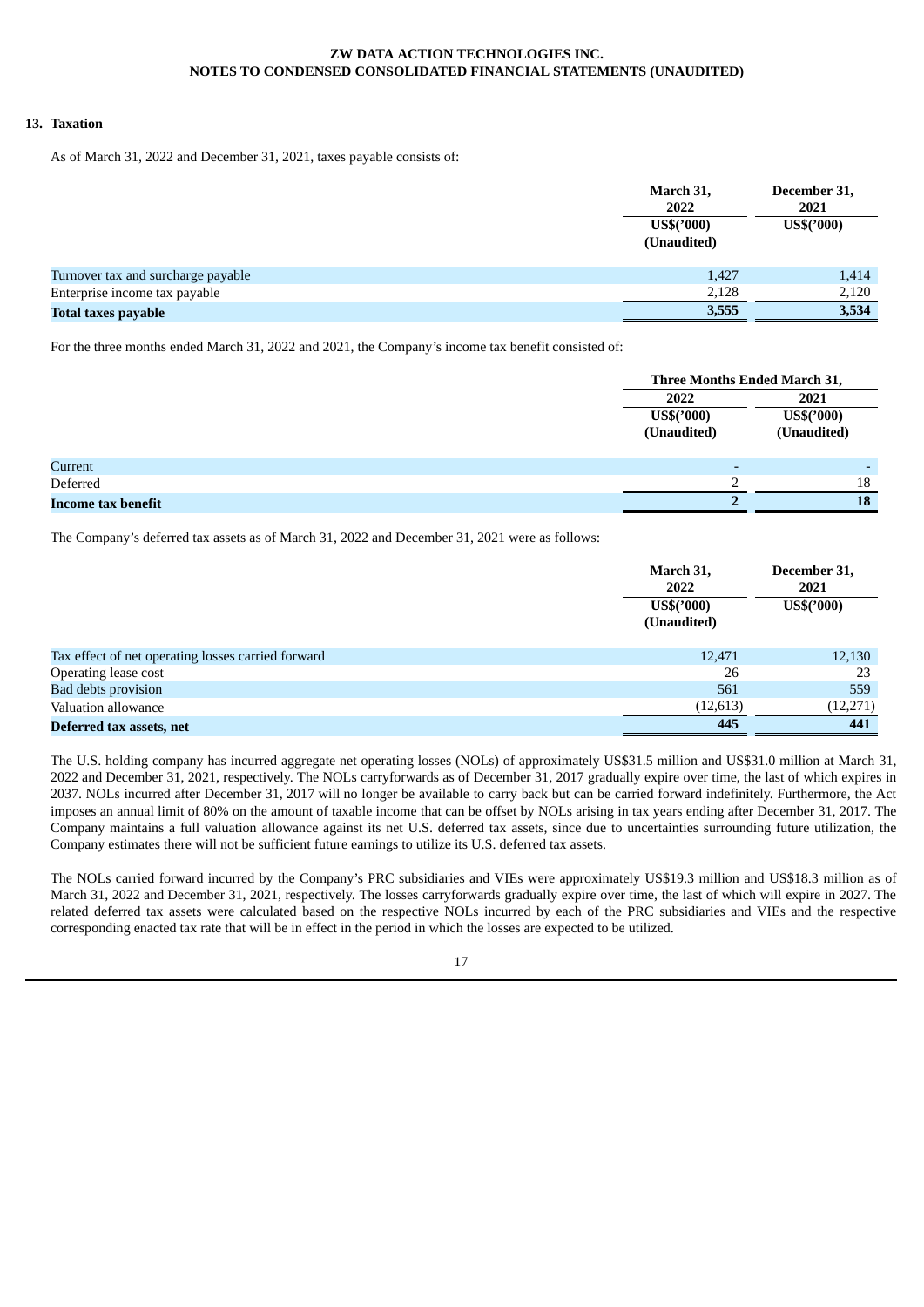The Company recorded approximately US\$12.6 million and US\$12.3 million valuation allowance as of March 31, 2022 and December 31, 2021, respectively, because it is considered more likely than not that a portion of the deferred tax assets will not be realized through sufficient future earnings of the entities to which the operating losses related.

For the three months ended March 31, 2022 and 2021, the Company recorded approximately US\$0.32 million and US\$0.31 million deferred tax valuation allowance, respectively.

## **14. Long-term borrowing from a related party**

Long-term borrowing from a related party is a non-interest bearing loan from a related party of the Company relating to the original paid-in capital contribution in the Company's wholly-owned subsidiary, Rise King Century Technology Development (Beijing) Co., Ltd. ("Rise King WFOE"), which is not expected to be repaid within one year.

## **15. Warrant liabilities**

The Company issued warrants to certain institutional investors and the Company's placement agent in the registered direct offerings consummated in February 2021 (the "2021 Financing"), December 2020 (the "2020 Financing"), and January 2018 (the "2018 Financing"), which warrants were accounted for as derivative liabilities and measured at fair value with changes in fair value be recorded in earnings in each reporting period.

#### *Warrants issued in the 2021 Financing:*

|                                | <b>2021 Investor Warrants</b> |      |              |     | 2021 Placement Agent Warrants |     |              |  |
|--------------------------------|-------------------------------|------|--------------|-----|-------------------------------|-----|--------------|--|
|                                |                               |      | December 31, |     |                               |     | December 31, |  |
|                                | March 31, 2022                |      | 2021         |     | March 31, 2022                |     | 2021         |  |
| Stock price                    | \$<br>0.73                    | - \$ | 1.00         | -S  | 0.73                          | -\$ | 1.00         |  |
| Years to maturity              | 2.38                          |      | 2.63         |     | 2.38                          |     | 2.63         |  |
| Risk-free interest rate        | 2.35%                         |      | 0.87%        |     | 2.35%                         |     | 0.87%        |  |
| Dividend yield                 |                               |      |              |     |                               |     |              |  |
| <b>Expected volatility</b>     | 121%                          |      | 115%         |     | 121%                          |     | 115%         |  |
| <b>Exercise Price</b>          | \$<br>3.59                    | - \$ | 3.59         | S   | 4.4875                        | S   | 4.4875       |  |
|                                |                               |      |              |     |                               |     |              |  |
| Fair value of the warrant      | 0.24                          | -\$  | 0.37         | \$. | 0.23                          | \$. | 0.36         |  |
|                                |                               |      |              |     |                               |     |              |  |
| Warrant liabilities (US\$'000) | 626                           | \$   | 964          | S   | 84                            | \$  | 132          |  |

|                                | <b>2021 Investor Warrants</b> |                          |      |                          |                | 2021 Placement Agent Warrants |    |                         |
|--------------------------------|-------------------------------|--------------------------|------|--------------------------|----------------|-------------------------------|----|-------------------------|
|                                | March 31, 2021                |                          |      | February 18,<br>2021*    | March 31, 2021 |                               |    | February 18,<br>$2021*$ |
| Stock price                    | $\mathbb{S}$                  | 2.64                     | -\$  | 4.48                     | - \$           | 2.64                          | \$ | 4.48                    |
| Years to maturity              |                               | 3.38                     |      | 3.50                     |                | 3.38                          |    | 3.50                    |
| Risk-free interest rate        |                               | 0.41%                    |      | 0.26%                    |                | 0.41%                         |    | 0.26%                   |
| Dividend yield                 |                               | $\overline{\phantom{0}}$ |      | $\overline{\phantom{0}}$ |                | $\overline{\phantom{0}}$      |    |                         |
| <b>Expected volatility</b>     |                               | 168%                     |      | 168%                     |                | 168%                          |    | 168%                    |
| <b>Exercise Price</b>          | \$                            | 3.59                     | - \$ | 3.59                     | \$             | 4.4875                        | \$ | 4.4875                  |
|                                |                               |                          |      |                          |                |                               |    |                         |
| Fair value of the warrant      |                               | 2.28                     | \$   | 4.02                     | \$             | 2.24                          | \$ | 3.96                    |
|                                |                               |                          |      |                          |                |                               |    |                         |
| Warrant liabilities (US\$'000) |                               | 5,942                    | \$.  | 10,476                   | \$             | 817                           | -S | 1,445                   |

*\* Closing date of the 2021 Financing.*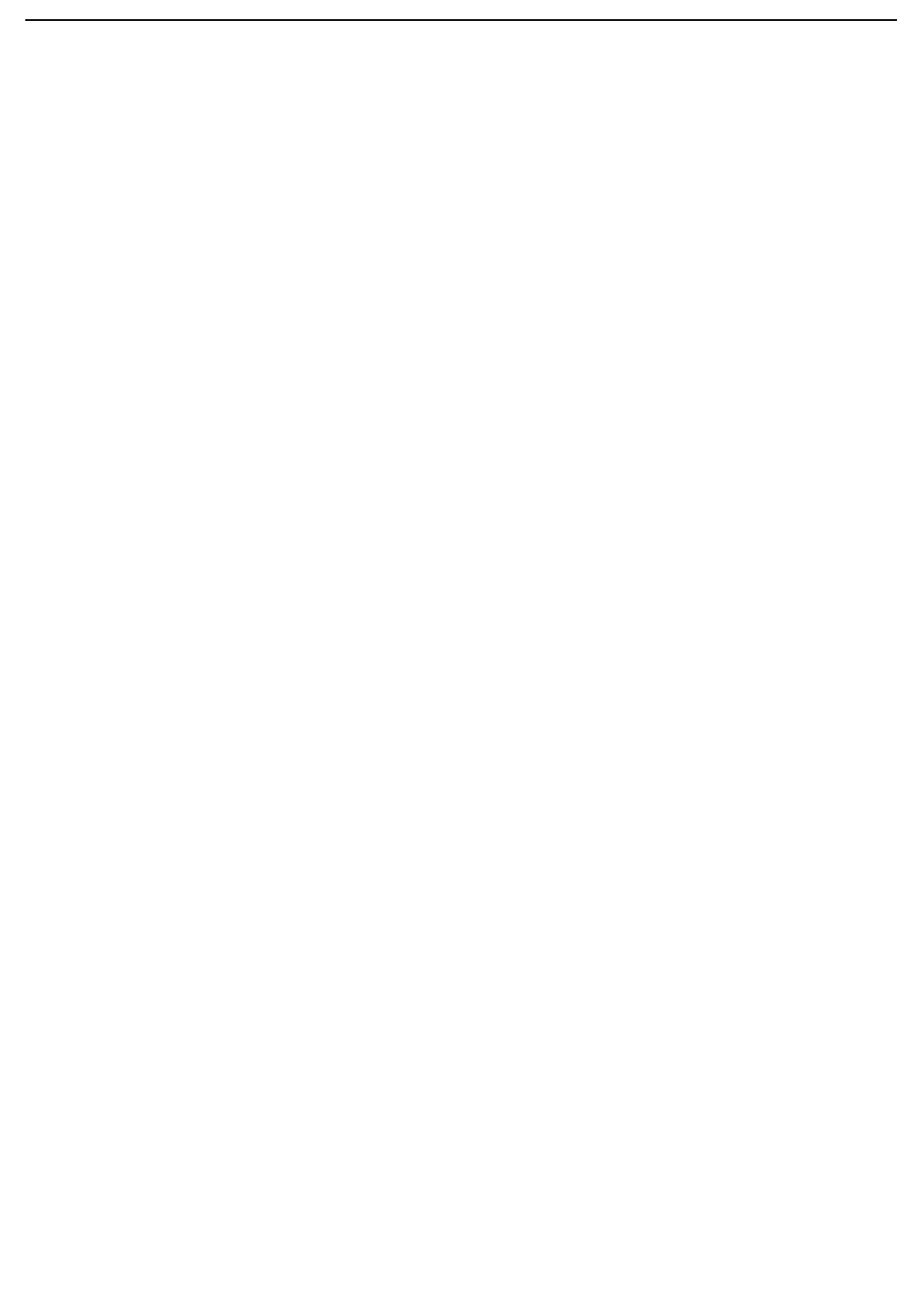*Warrants issued in the 2020 Financing:*

|                                | <b>2020 Investor Warrants</b> |                          |      |              | 2020 Placement Agent Warrants |       |     |              |
|--------------------------------|-------------------------------|--------------------------|------|--------------|-------------------------------|-------|-----|--------------|
|                                |                               |                          |      | December 31, |                               |       |     | December 31, |
|                                | March 31, 2022                |                          |      | 2021         | March 31, 2022                |       |     | 2021         |
| Stock price                    | \$                            | 0.73                     | - \$ | 1.00         | -\$                           | 0.73  | -\$ | 1.00         |
| Years to maturity              |                               | 1.70                     |      | 1.95         |                               | 1.70  |     | 1.95         |
| Risk-free interest rate        |                               | 2.23%                    |      | 0.72%        |                               | 2.23% |     | 0.72%        |
| Dividend yield                 |                               | $\overline{\phantom{0}}$ |      |              |                               |       |     |              |
| <b>Expected volatility</b>     |                               | 127%                     |      | 128%         |                               | 127%  |     | 128%         |
| <b>Exercise Price</b>          | \$                            | 2.03                     | -\$  | 2.03         | -S                            | 2.03  | \$. | 2.03         |
|                                |                               |                          |      |              |                               |       |     |              |
| Fair value of the warrant      | \$                            | 0.26                     | \$   | 0.46         | \$.                           | 0.28  | \$. | 0.49         |
|                                |                               |                          |      |              |                               |       |     |              |
| Warrant liabilities (US\$'000) | \$                            | 449                      | \$   | 795          | -S                            | 85    | \$  | 148          |

|                                | <b>2020 Investor Warrants</b> |     |              |      | 2020 Placement Agent Warrants |     |              |  |
|--------------------------------|-------------------------------|-----|--------------|------|-------------------------------|-----|--------------|--|
|                                |                               |     | December 31, |      |                               |     | December 31. |  |
|                                | March 31, 2021                |     | 2020         |      | March 31, 2021                |     | 2020         |  |
| Stock price                    | \$<br>2.64                    | - S | 1.35         | - \$ | 2.64                          | \$  | 1.35         |  |
| Years to maturity              | 2.70                          |     | 2.95         |      | 2.70                          |     | 2.95         |  |
| Risk-free interest rate        | 0.29%                         |     | 0.17%        |      | 0.29%                         |     | 0.17%        |  |
| Dividend yield                 | -                             |     |              |      |                               |     |              |  |
| <b>Expected volatility</b>     | 120%                          |     | 102%         |      | 120%                          |     | 102%         |  |
| <b>Exercise Price</b>          | \$<br>2.03                    | -S  | 2.03         | - \$ | 2.03                          | S   | 2.03         |  |
|                                |                               |     |              |      |                               |     |              |  |
| Fair value of the warrant      | 1.95                          | \$  | 0.74         | \$   | 1.95                          | \$  | 0.74         |  |
|                                |                               |     |              |      |                               |     |              |  |
| Warrant liabilities (US\$'000) | 3,370                         | \$. | 1,279        | \$.  | 590                           | \$. | 224          |  |

*Warrants issued in the 2018 Financing:*

|                                | 2018 Placement Agent Warrants * |        |       |                   |
|--------------------------------|---------------------------------|--------|-------|-------------------|
|                                |                                 | As of  | As of |                   |
|                                | March 31, 2021                  |        |       | December 31, 2020 |
| <b>Stock price</b>             | \$                              | 2.64   | - \$  | 1.35              |
| Years to maturity              |                                 | 0.30   |       | 0.05              |
| Risk-free interest rate        |                                 | 0.03%  |       | 0.08%             |
| Dividend yield                 |                                 |        |       |                   |
| <b>Expected volatility</b>     |                                 | 206%   |       | 59%               |
| <b>Exercise Price</b>          | \$                              | 1.4927 | \$    | 1.4927            |
| Fair value of the warrant      |                                 | 1.55   | ß.    | 0.02              |
|                                |                                 |        |       |                   |
| Warrant liabilities (US\$'000) |                                 | 200    | \$.   | $\overline{2}$    |

\* The investor warrants issued in the 2018 Financing expired in July 2020. The placement agent warrants issued in the 2018 Financing were cashless *exercised in July 2021.*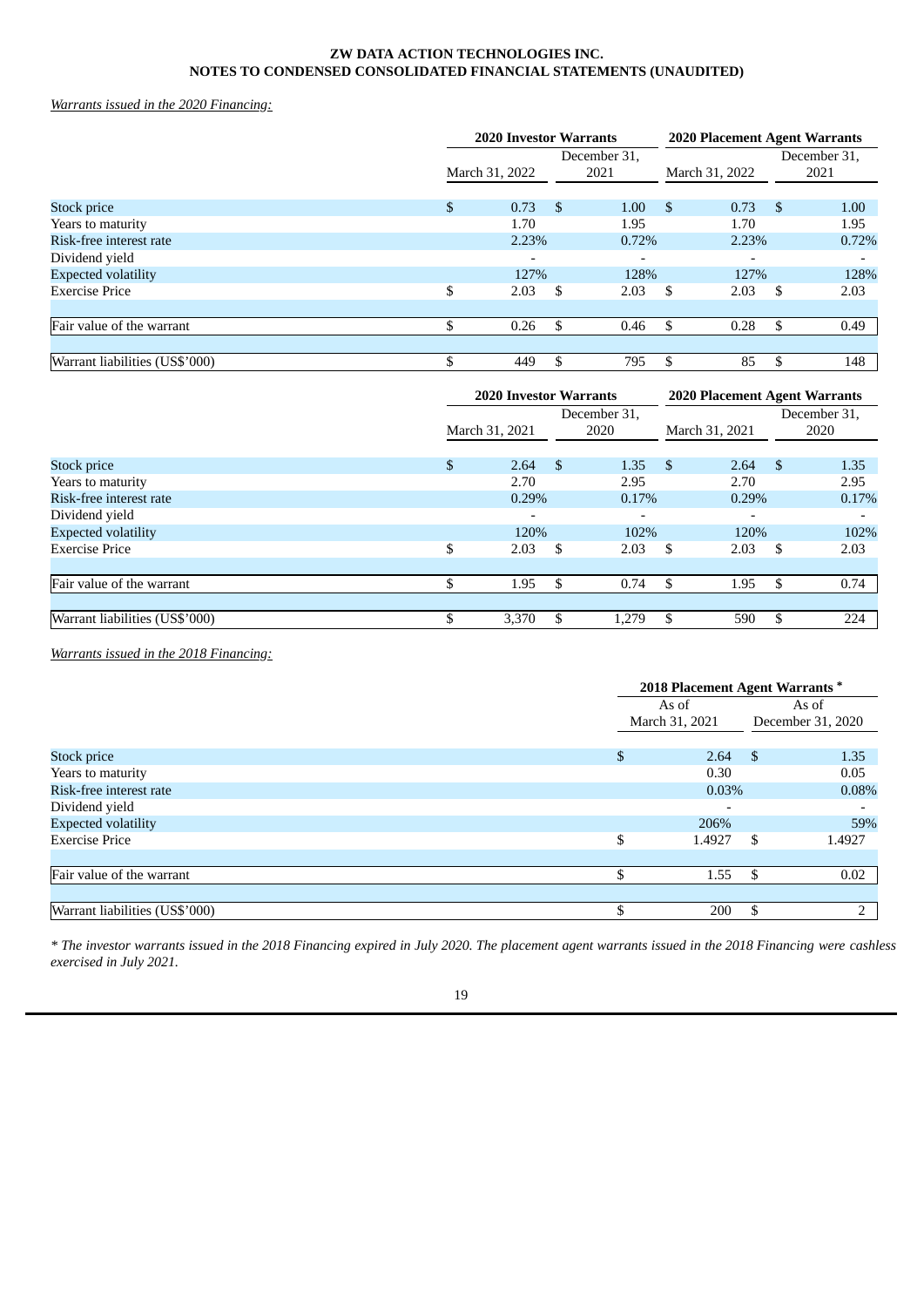## *Changes in fair value of warrant liabilities*

## **Three Months Ended March 31, 2022 (Unaudited)**

|                                        | As of<br><b>March 31, 2022</b><br>(US\$'000) | As of<br><b>December 31, 2021</b><br>(US\$'000) | <b>Change in Fair</b><br><b>Value</b><br>(gain)/loss<br>(US\$'000) |
|----------------------------------------|----------------------------------------------|-------------------------------------------------|--------------------------------------------------------------------|
| <b>Fair value of the Warrants:</b>     |                                              |                                                 |                                                                    |
|                                        |                                              |                                                 |                                                                    |
| Warrants issued in the 2021 Financing: |                                              |                                                 |                                                                    |
| --Investor Warrants                    | 626                                          | 964                                             | (338)                                                              |
| --Placement Agent Warrants             | 84                                           | 132                                             | (48)                                                               |
| Warrants issued in the 2020 Financing: |                                              |                                                 |                                                                    |
| --Investor Warrants                    | 449                                          | 795                                             | (346)                                                              |
| --Placement Agent Warrants             | 85                                           | 148                                             | (63)                                                               |
| <b>Warrant liabilities</b>             | 1,244                                        | 2,039                                           | (795)                                                              |

## **Three Months Ended March 31, 2021 (Unaudited)**

|                                        | As of<br>March 31,<br>2021 | As of<br>February 18,<br>2021 | As of<br>December 31,<br>2020 | <b>Change in Fair</b><br>Value<br>(gain)/loss |
|----------------------------------------|----------------------------|-------------------------------|-------------------------------|-----------------------------------------------|
|                                        | (US\$'000)                 | (US\$'000)                    | (US\$'000)                    | (US\$'000)                                    |
| <b>Fair value of the Warrants:</b>     |                            |                               |                               |                                               |
|                                        |                            |                               |                               |                                               |
| Warrants issued in the 2021 Financing: |                            |                               |                               |                                               |
| --Investor Warrants                    | 5,942                      | 10,476                        | $\ast$                        | (4,534)                                       |
| --Placement Agent Warrants             | 817                        | 1,445                         | $\ast$                        | (628)                                         |
| Warrants issued in the 2020 Financing: |                            |                               |                               |                                               |
| --Investor Warrants                    | 3.370                      | $\ast$                        | 1.279                         | 2,091                                         |
| --Placement Agent Warrants             | 590                        | $\ast$                        | 224                           | 366                                           |
| Warrants issued in the 2018 Financing: |                            |                               |                               |                                               |
| --Placement Agent Warrants             | 200                        | $\ast$                        | $\overline{2}$                | 198                                           |
| <b>Warrant liabilities</b>             | 10,919                     | 11,921                        | 1,505                         | (2,507)                                       |

### *\* Not applicable.*

Warrants issued and outstanding as of March 31, 2022 and their movements during the three months then ended are as follows:

|                                        |                          | <b>Warrant Outstanding</b> |              |          |                          | <b>Warrant Exercisable</b> |          |
|----------------------------------------|--------------------------|----------------------------|--------------|----------|--------------------------|----------------------------|----------|
|                                        |                          | Weighted                   |              |          |                          | Weighted                   |          |
|                                        |                          | Average                    |              | Weighted |                          | Average                    | Weighted |
|                                        | Number of                | Remaining                  |              | Average  | Number of                | Remaining                  | Average  |
|                                        | underlying               | Contractual                |              | Exercise | underlying               | Contractual                | Exercise |
|                                        | shares                   | Life (Years)               |              | Price    | shares                   | Life (Years)               | Price    |
|                                        |                          |                            |              |          |                          |                            |          |
| Balance, January 1, 2022               | 5,001,705                | 2.36                       | $\mathbf{s}$ | 3.02     | 5,001,705                | $2.36$ \$                  | 3.02     |
| Granted/Vested                         | $\overline{\phantom{a}}$ |                            |              |          | $\overline{\phantom{0}}$ |                            |          |
| Exercised                              |                          |                            |              |          |                          |                            |          |
| Balance, March 31, 2022<br>(Unaudited) | 5,001,705                | 2.11                       | \$           | 3.02     | 5,001,705                | $2.11 \quad$ \$            | 3.02     |

# **16. Restricted net assets**

As substantially all of the Company's operations are conducted through its PRC subsidiaries and VIEs, the Company's ability to pay dividends is primarily dependent on receiving distributions of funds from its PRC subsidiaries and VIEs. Relevant PRC statutory laws and regulations permit payments of dividends by its PRC subsidiaries and VIEs only out of their retained earnings, if any, as determined in accordance with PRC accounting standards and regulations and after it has met the PRC requirements for appropriation to statutory reserves. Paid in capital of the PRC subsidiaries and VIEs included in the Company's consolidated net assets are also non-distributable for dividend purposes.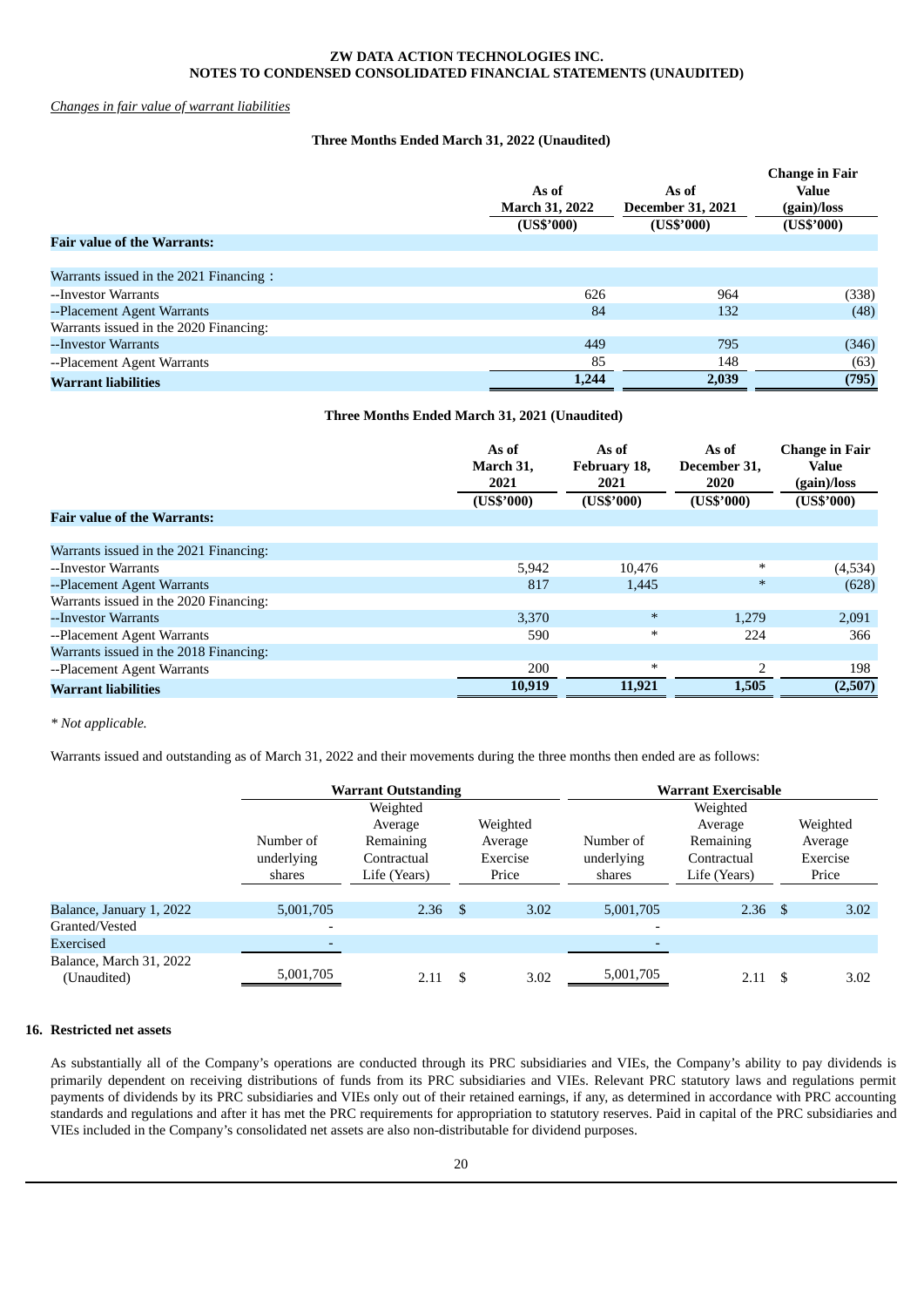In accordance with the PRC regulations on Enterprises with Foreign Investment, a WFOE established in the PRC is required to provide certain statutory reserves, namely general reserve fund, the enterprise expansion fund and staff welfare and bonus fund which are appropriated from net profit as reported in the enterprise's PRC statutory accounts. A WFOE is required to allocate at least 10% of its annual after-tax profit to the general reserve until such reserve has reached 50% of its registered capital based on the enterprise's PRC statutory accounts. Appropriations to the enterprise expansion fund and staff welfare and bonus fund are at the discretion of the board of directors. The aforementioned reserves can only be used for specific purposes and are not distributable as cash dividends. Rise King WFOE is subject to the above mandated restrictions on distributable profits. Additionally, in accordance with the Company Law of the PRC, a domestic enterprise is required to provide a statutory common reserve of at least 10% of its annual after-tax profit until such reserve has reached 50% of its registered capital based on the enterprise's PRC statutory accounts. A domestic enterprise is also required to provide for a discretionary surplus reserve, at the discretion of the board of directors. The aforementioned reserves can only be used for specific purposes and are not distributable as cash dividends. All of the Company's other PRC subsidiaries and PRC VIEs are subject to the above mandated restrictions on distributable profits.

In accordance with these PRC laws and regulations, the Company's PRC subsidiaries and VIEs are restricted in their ability to transfer a portion of their net assets to the Company. As of March 31, 2022 and December 31, 2021, net assets restricted in the aggregate, which include paid-in capital and statutory reserve funds of the Company's PRC subsidiaries and VIEs that are included in the Company's consolidated net assets, were approximately US\$15.2 million and US\$13.2 million, respectively.

The current PRC Enterprise Income Tax ("EIT") Law also imposes a 10% withholding income tax for dividends distributed by a foreign invested enterprise to its immediate holding company outside China. A lower withholding tax rate will be applied if there is a tax treaty arrangement between mainland China and the jurisdiction of the foreign holding company.

The ability of the Company's PRC subsidiaries and VIEs to make dividends and other payments to the Company may also be restricted by changes in applicable foreign exchange and other laws and regulations.

Foreign currency exchange regulation in China is primarily governed by the following rules:

- Foreign Exchange Administration Rules (1996), as amended in August 2008, or the Exchange Rules;
- Administration Rules of the Settlement, Sale and Payment of Foreign Exchange (1996), or the Administration Rules.

Currently, under the Administration Rules, Renminbi is freely convertible for current account items, including the distribution of dividends, interest payments, trade and service related foreign exchange transactions, but not for capital account items, such as direct investments, loans, repatriation of investments and investments in securities outside of China, unless the prior approval of the State Administration of Foreign Exchange (the "SAFE") is obtained and prior registration with the SAFE is made. Foreign-invested enterprises like Rise King WFOE that need foreign exchange for the distribution of profits to its shareholders may effect payment from their foreign exchange accounts or purchase and pay foreign exchange rates at the designated foreign exchange banks to their foreign shareholders by producing board resolutions for such profit distribution. Based on their needs, foreign-invested enterprises are permitted to open foreign exchange settlement accounts for current account receipts and payments of foreign exchange along with specialized accounts for capital account receipts and payments of foreign exchange at certain designated foreign exchange banks.

Although the current Exchange Rules allow the converting of Chinese Renminbi into foreign currency for current account items, conversion of Chinese Renminbi into foreign exchange for capital items, such as foreign direct investment, loans or securities, requires the approval of SAFE, which is under the authority of the People's Bank of China. These approvals, however, do not guarantee the availability of foreign currency conversion. The Company cannot be sure that it will be able to obtain all required conversion approvals for its operations or the Chinese regulatory authorities will not impose greater restrictions on the convertibility of Chinese Renminbi in the future. Currently, most of the Company's retained earnings are generated in Renminbi. Any future restrictions on currency exchanges may limit the Company's ability to use its retained earnings generated in Renminbi to make dividends or other payments in U.S. dollars or fund possible business activities outside China.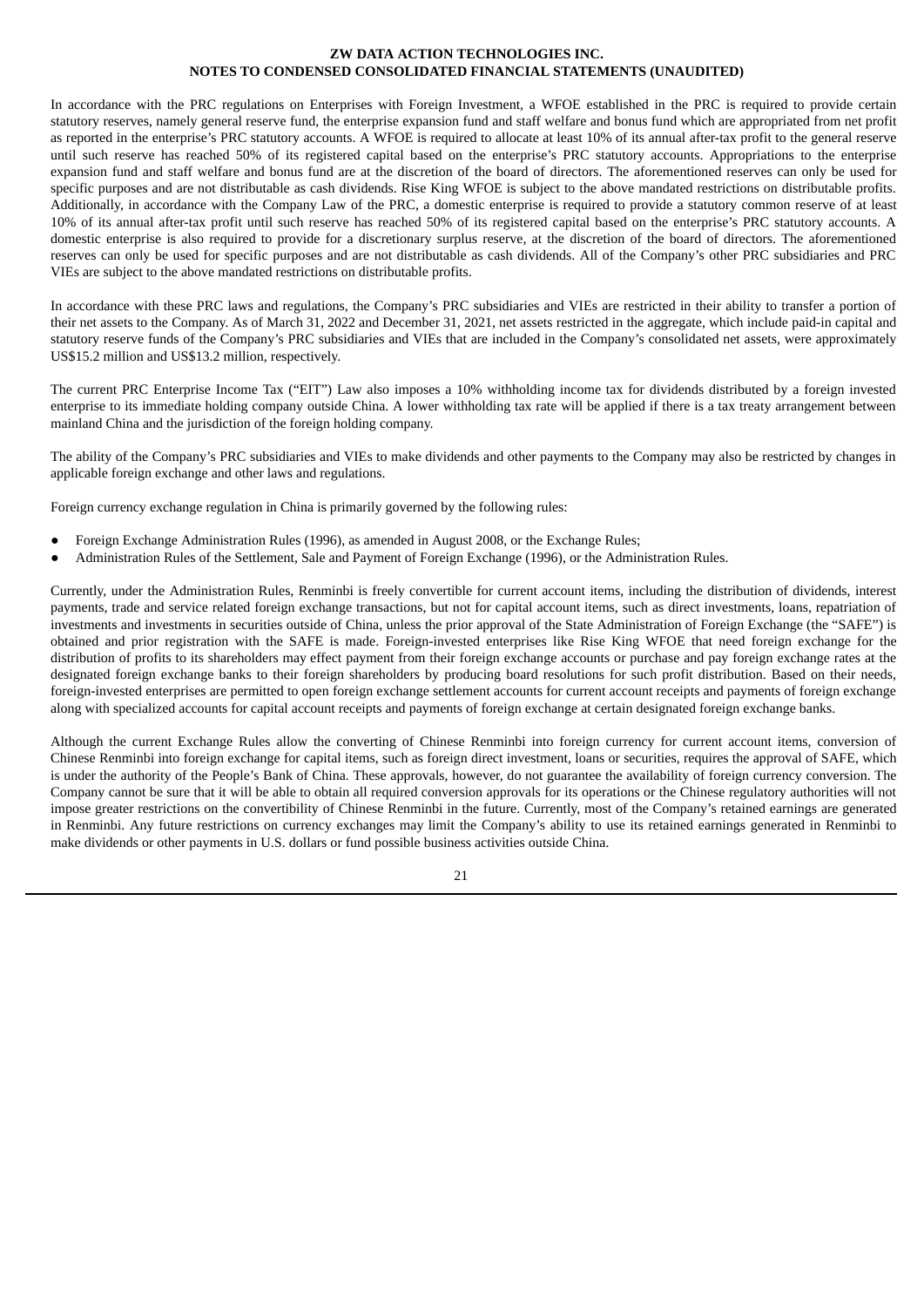### **17. Employee defined contribution plan**

Full time employees of the Company in the PRC participate in a government mandated defined contribution plan, pursuant to which certain pension benefits, medical care, employee housing fund and other welfare benefits are provided to employees. Chinese labor regulations require that the PRC subsidiaries and VIEs of the Company make contributions to the government for these benefits based on certain percentages of the employees' salaries. The employee benefits were expensed as incurred. The Company has no legal obligation for the benefits beyond the contributions made. The total amounts for such employee benefits were approximately US\$0.07 million and US\$0.05 million for the three months ended March 31, 2022 and 2021, respectively.

#### **18. Concentration of risk**

## *Credit risk*

Financial instruments that potentially subject the Company to significant concentrations of credit risk consist primarily of cash and cash equivalents, accounts receivable and loans to unrelated parties. As of Mach 31, 2022, 52% of the Company's cash and cash equivalents were held by financial institutions located in the United States of America, and the remaining 48% was held by major financial institutions located in the PRC. The Company believes that these financial institutions located in China and the United States of America are of high credit quality. For accounts receivable and loans to unrelated parties, the Company extends credit based on an evaluation of the customer's or other parties' financial condition, generally without requiring collateral or other security. In order to minimize the credit risk, the Company delegated a team responsible for credit approvals and other monitoring procedures to ensure that follow-up action is taken to recover overdue debts. Further, the Company reviews the recoverable amount of each individual receivable at each balance sheet date to ensure that adequate allowances are made for doubtful accounts. In this regard, the Company considers that its credit risk for accounts receivable and loans to unrelated parties are significantly reduced.

#### *Concentration of customers*

The following tables summarized the information about the Company's concentration of customers for the three months ended March 31, 2022 and 2021, respectively:

|                                                  | <b>Customer</b><br>A | <b>Customer</b><br>В     | Customer<br>C | Customer<br>D | Customer<br>Е |
|--------------------------------------------------|----------------------|--------------------------|---------------|---------------|---------------|
|                                                  |                      |                          |               |               |               |
| <b>Three Months Ended March 31, 2022</b>         |                      |                          |               |               |               |
| Revenues, customer concentration risk            | 13%                  | $\overline{\phantom{a}}$ | *             |               | $\ast$        |
|                                                  |                      |                          |               |               |               |
| Three Months Ended March 31, 2021                |                      |                          |               |               |               |
| Revenues, customer concentration risk            | $\ast$               | 18%                      | $\ast$        | $\ast$        | $\ast$        |
|                                                  |                      |                          |               |               |               |
| <b>As of March 31, 2022</b>                      |                      |                          |               |               |               |
| Accounts receivable, customer concentration risk | 44%                  | $\overline{\phantom{a}}$ | 29%           | $\ast$        | $\ast$        |
|                                                  |                      |                          |               |               |               |
| As of December 31, 2021                          |                      |                          |               |               |               |
| Accounts receivable, customer concentration risk | 33%                  |                          | 32%           | 19%           | $11\%$        |
|                                                  |                      |                          |               |               |               |

\* Less than 10%.

- No transaction incurred for the reporting period/no balance existed as of the reporting date.

#### *Concentration of suppliers*

The following tables summarized the information about the Company's concentration of suppliers for the three months ended March 31, 2022 and 2021, respectively:

|                                               | Supplier A | Supplier B |
|-----------------------------------------------|------------|------------|
| <b>Three Months Ended March 31, 2022</b>      |            |            |
| Cost of revenues, supplier concentration risk | 60%        | 22%        |
|                                               |            |            |
| Three Months Ended March 31, 2021             |            |            |
| Cost of revenues, supplier concentration risk | 52%        | 30%        |
|                                               |            |            |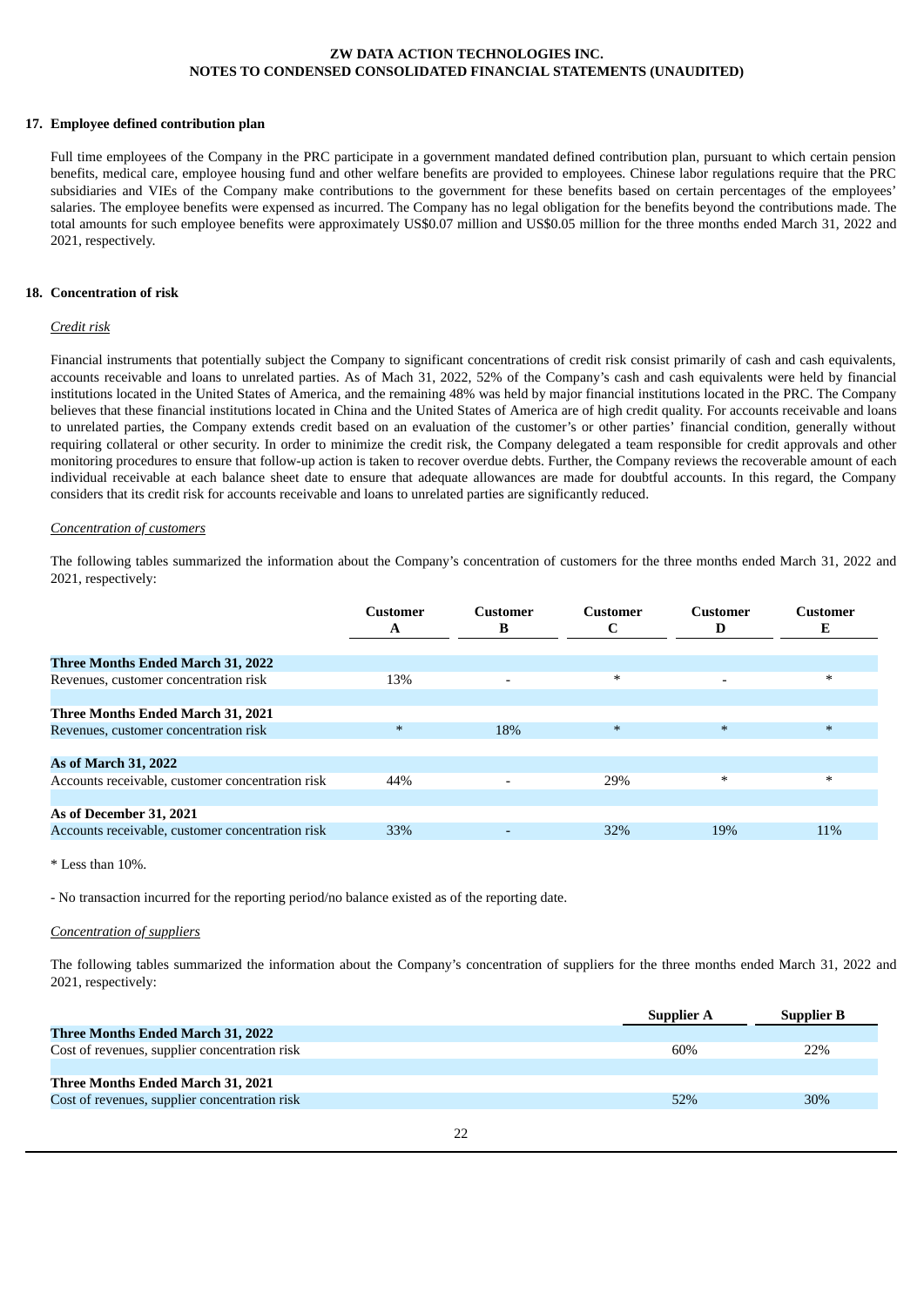#### **19. Commitments and contingencies**

In 2021, in accordance with an investment contract entered into among the Company, Shenzhen Global Best Products Import & Export Co., Ltd., ("Global Best Products"), and the shareholders of Global Best Products, the Company acquired a 9.09% equity interest in Global Best Products through the subscription of a RMB5.0 million (approximately US\$0.79 million) new share capital issued by Global Best Products. In November 2021, the Company made its first investment in cash of RMB2.0 million (approximately US\$0.32 million) to Global Best Products. The remaining investment amount of RMB3.0 million (approximately US\$0.47 million) is expected to be invested before December 31, 2022.

The Company is currently not a party to any legal or administrative proceedings and are not aware of any pending or threatened legal or administrative proceedings against us in all material aspects. The Company may from time to time become a party to various legal or administrative proceedings arising in its ordinary course of business.

### **20. Segment reporting**

The Company follows ASC Topic 280 "Segment Reporting", which requires that companies disclose segment data based on how management makes decisions about allocating resources to segments and evaluating their performance. Reportable operating segments include components of an entity about which separate financial information is available and which operating results are regularly reviewed by the chief operating decision maker ("CODM"), the Company's Chief Executive Officer, to make decisions about resources to be allocated to the segment and assess each operating segment's performance.

## **Three Months Ended March 31, 2022 (Unaudited)**

|                                                                                  | Internet Ad<br>and related<br>services<br>US\$('000) | Ecommerce<br>O <sub>2</sub> O Ad and<br>marketing<br>services<br>US\$(000) | Blockchain<br>technology<br>US\$(000) | Corporate<br>US\$('000)  | Inter-<br>segment and<br>reconciling<br>item<br>US\$('000) | Total<br>US\$('000) |
|----------------------------------------------------------------------------------|------------------------------------------------------|----------------------------------------------------------------------------|---------------------------------------|--------------------------|------------------------------------------------------------|---------------------|
| <b>Revenues</b>                                                                  | 7,652                                                |                                                                            |                                       |                          |                                                            | 7,652               |
| Cost of revenues                                                                 | 7,518                                                |                                                                            |                                       | $\overline{\phantom{a}}$ |                                                            | 7,518               |
| Total operating expenses                                                         | 288                                                  | 329                                                                        | 368                                   | $700^{(1)}$              | $\overline{\phantom{a}}$                                   | 1,685               |
| Depreciation and amortization<br>expense included in total<br>operating expenses | 89                                                   | 75                                                                         | 368                                   | 22                       |                                                            | 554                 |
| <b>Operating loss</b>                                                            | (154)                                                | (329)                                                                      | (368)                                 | (700)                    |                                                            | (1, 551)            |
|                                                                                  |                                                      |                                                                            |                                       |                          |                                                            |                     |
| Change in fair value of warrant<br>liabilities                                   |                                                      |                                                                            |                                       | 795                      |                                                            | 795                 |
| Net (loss)/income                                                                | (167)                                                | (328)                                                                      | (368)                                 | 146                      |                                                            | (717)               |
|                                                                                  |                                                      |                                                                            |                                       |                          |                                                            |                     |
| Total assets-March 31, 2022                                                      | 12,666                                               | 1,594                                                                      | 4,048                                 | 42,659                   | (30, 554)                                                  | 30,413              |
| Total assets-December 31, 2021                                                   | 12,150                                               | 2,236                                                                      | 4,414                                 | 44,328                   | (30, 497)                                                  | 32,631              |

(1) Including approximately US\$0.06 million share-based compensation expenses.

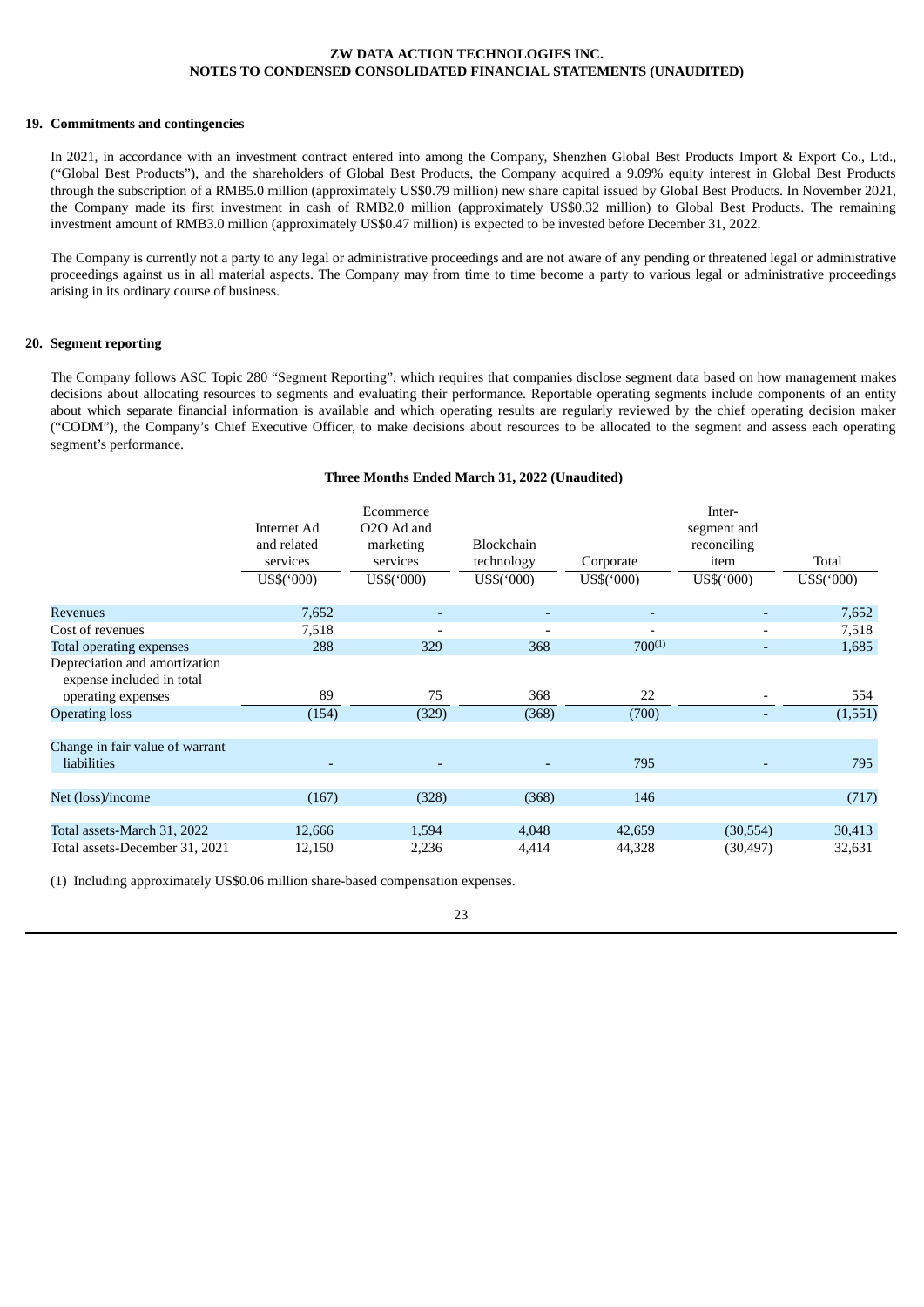## **Three Months Ended March 31, 2021 (Unaudited)**

|                                                                                  | Internet Ad<br>and related<br>services<br>US\$('000) | Ecommerce<br>O <sub>2</sub> O Ad and<br>marketing<br>services<br>US\$('000) | Blockchain<br>technology<br>US\$(000) | Corporate<br>US\$('000) | Inter-<br>segment and<br>reconciling<br>item<br>US\$('000) | Total<br>US\$('000) |
|----------------------------------------------------------------------------------|------------------------------------------------------|-----------------------------------------------------------------------------|---------------------------------------|-------------------------|------------------------------------------------------------|---------------------|
| <b>Revenues</b>                                                                  | 8,267                                                | 129                                                                         |                                       | ٠                       |                                                            | 8,396               |
| Cost of revenues                                                                 | 8,738                                                | 375                                                                         |                                       |                         |                                                            | 9,113               |
| Total operating expenses                                                         | 383                                                  | 203                                                                         |                                       | $511^{(1)}$             | $\overline{\phantom{0}}$                                   | 1,098               |
| Depreciation and amortization<br>expense included in total<br>operating expenses | 35                                                   | 75                                                                          |                                       | $\mathbf{1}$            |                                                            | 112                 |
| <b>Operating loss</b>                                                            | (854)                                                | (449)                                                                       | (1)                                   | (511)                   |                                                            | (1, 815)            |
|                                                                                  |                                                      |                                                                             |                                       |                         |                                                            |                     |
| Change in fair value of warrant<br>liabilities                                   |                                                      |                                                                             |                                       | 2,507                   |                                                            | 2,507               |
| Net (loss)/income                                                                | (954)                                                | (449)                                                                       | (1)                                   | 2,091                   |                                                            | 687                 |
| Expenditure for long-term<br>assets                                              | 1,160                                                |                                                                             |                                       |                         |                                                            | 1,160               |

(1) Including approximately US\$0.10 million share-based compensation expenses.

## **21. (Loss)/earnings per share**

Basic and diluted (loss)/earnings per share for each of the periods presented are calculated as follows (All amounts, except number of shares and per share data, are presented in thousands of U.S. dollars):

|                                                                                                                                 |                                   | Three Months Ended March 31, |                                   |            |  |
|---------------------------------------------------------------------------------------------------------------------------------|-----------------------------------|------------------------------|-----------------------------------|------------|--|
|                                                                                                                                 | 2022<br>US\$('000)<br>(Unaudited) |                              | 2021<br>US\$('000)<br>(Unaudited) |            |  |
| Net (loss)/income attributable to ZW Data Action Technologies Inc. (numerator for basic and diluted<br>income/(loss) per share) | \$                                | $(717)$ \$                   |                                   | 685        |  |
| Weighted average number of common shares outstanding -Basic and diluted                                                         |                                   | 35.354.954                   |                                   | 28,505,181 |  |
| (Loss)/earnings per share -Basic and diluted                                                                                    |                                   | $(0.02)$ \$                  |                                   | 0.02       |  |

For the three months ended March 31, 2022 and 2021, the diluted (loss)/earnings per share calculation did not include any outstanding warrants and options to purchase the Company's common stock, because their effect was anti-dilutive.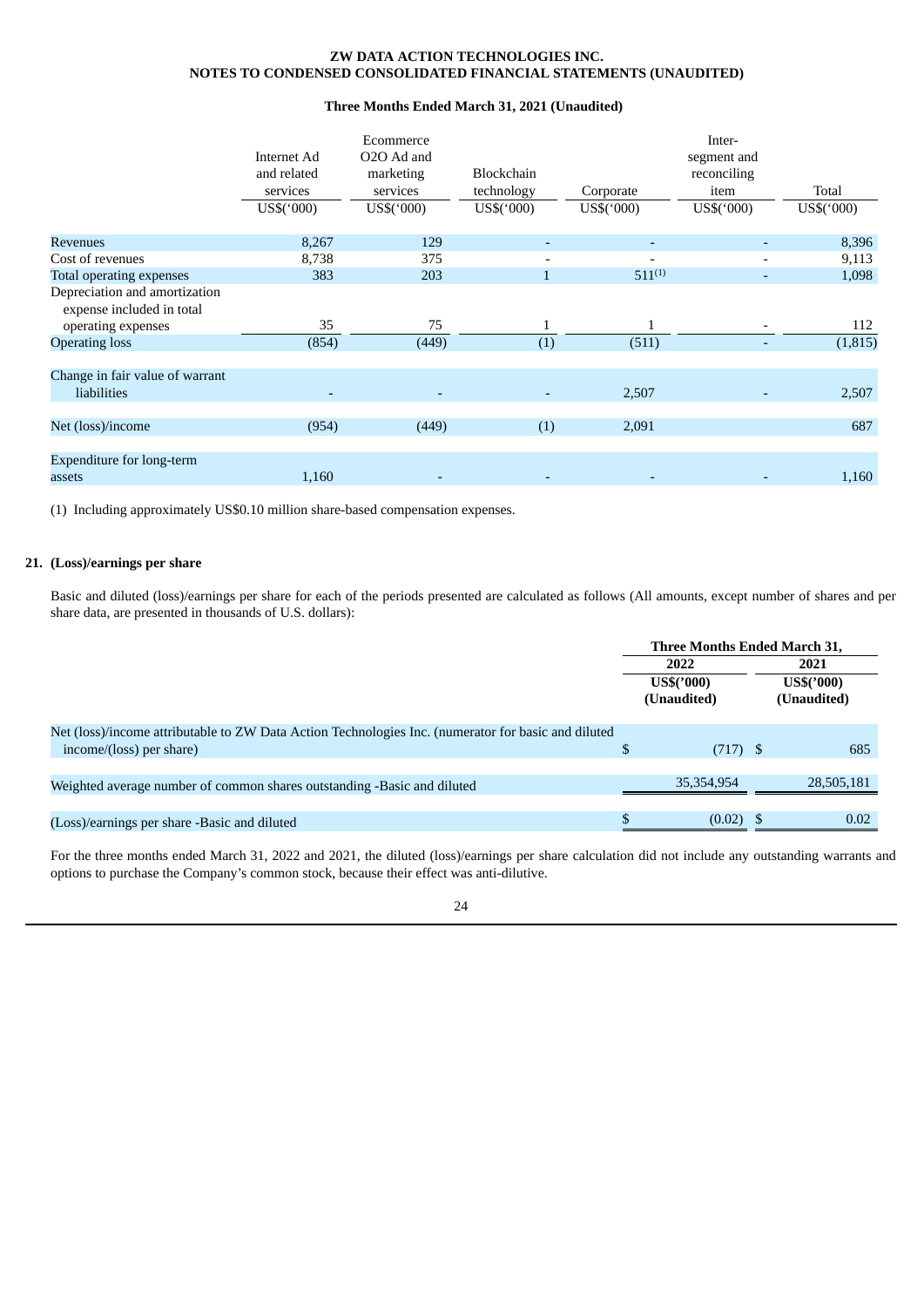#### **22. Share-based compensation expenses**

In March 2022, under its 2020 Omnibus Securities and Incentive Plan, the Company granted and issued an aggregate of 0.095 million fully-vested shares of the Company's restricted common stock to two of the Company's executive officers in exchange for their services to the Company for the year ending December 31, 2022. These shares were valued at the closing bid price of the Company's common stock on the respective date of grant. Total compensation expenses amortized for the three months ended March 31, 2022 was approximately US\$0.02 million.

For the three months ended March 31, 2022, the Company also amortized an approximately US\$0.04 million compensation expense in the aggregate, which was related to fully-vested and nonforfeitable restricted common stock granted and issued to one of its service providers in March 2020.

The table below summarized share-based compensation expenses recorded for the three months ended March 31, 2022 and 2021, respectively:

|                                     | Three Months Ended March 31, |              |  |
|-------------------------------------|------------------------------|--------------|--|
|                                     | 2022                         | 2021         |  |
|                                     | US\$('000)                   | $US\$('000)$ |  |
|                                     | (Unaudited)                  | (Unaudited)  |  |
|                                     |                              |              |  |
| Sales and marketing expenses        |                              |              |  |
| General and administrative expenses | 56                           | 100          |  |
| Research and development expenses   |                              |              |  |
| <b>Total</b>                        | 56                           | 100          |  |

The aggregate unrecognized share-based compensation expenses as of March 31, 2022 was approximately US\$0.05 million, which will be recognized for the year ending December 31, 2022.

#### **23. Subsequent event**

The Company primarily conducts its operations in the PRC. In January 2020, an outbreak of a novel coronavirus (COVID-19) spread all over the country during the first fiscal quarter of 2020. The spread of COVID-19 resulted in the World Health Organization declaring the outbreak of COVID-19 as a global pandemic. The Company's principal business activity is to provide advertising and marketing services to small and medium enterprises in the PRC, which is particularly sensitive to changes in general economic conditions. The pandemic of COVID-19 in the PRC had caused and may continue to cause decreases in or delays in advertising spending, and had negatively impacted and may continue to negatively impact the Company's short-term ability to grow revenues. Although the Chinese government had declared the COVID-19 outbreak largely under control within its border since the second fiscal quarter of 2020, there has been COVID-19 cases rebound in many provinces in China, and uncertainties associated with the future developments of the pandemic still exist. The Company will continue to assess its financial impacts for the future periods. There can be no assurance that this assessment will enable the Company to avoid part or all of any impact from the spread of COVID-19 or its consequences, including downturns in business sentiment generally or in the Company's sector in particular.

Except for the above mentioned matters, there is no other material event which are required to be adjusted or disclosed as of the date of this consolidated financial statements.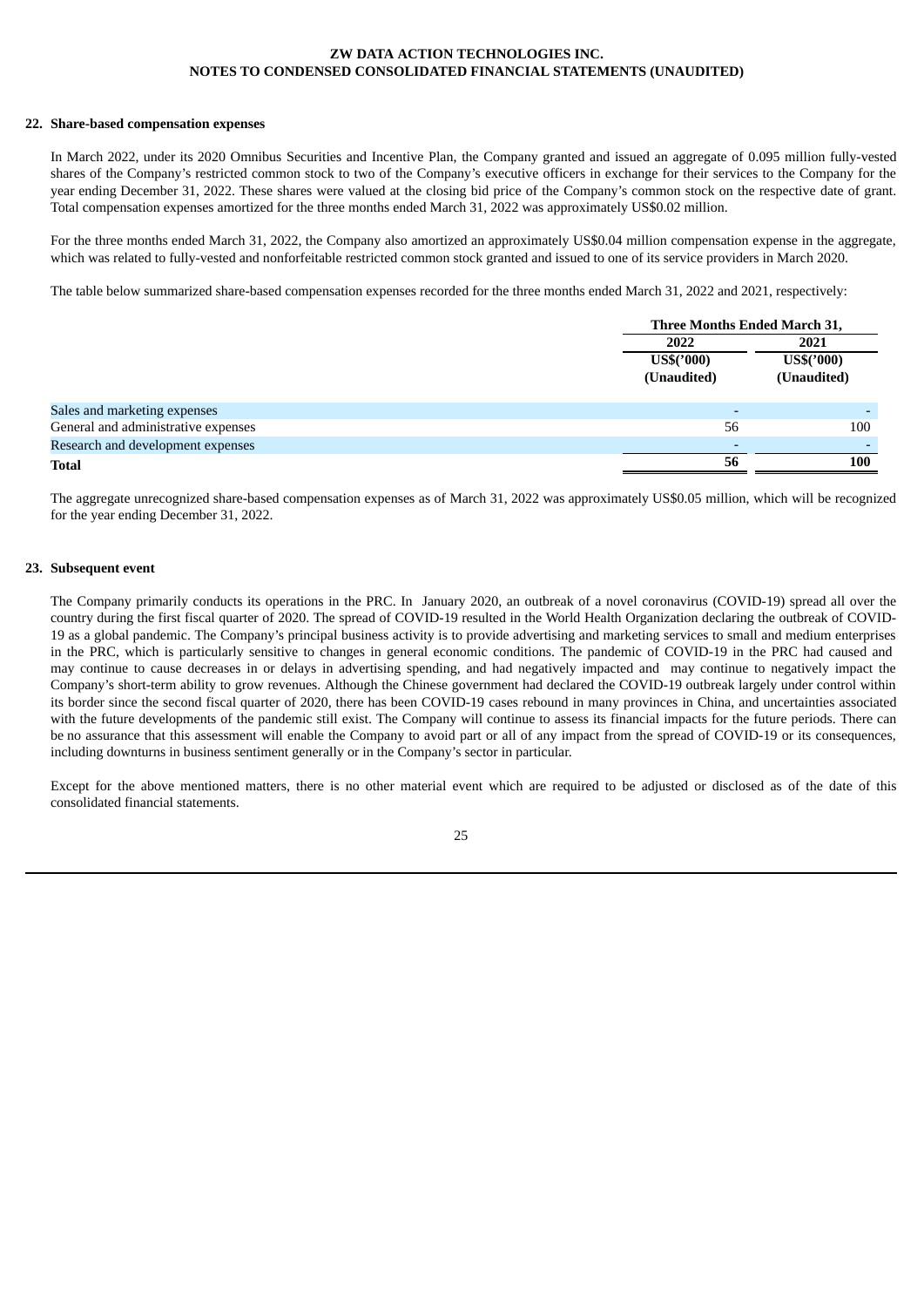#### <span id="page-30-0"></span>**Item 2 Management**'**s Discussion and Analysis of Financial Condition and Results of Operations**

#### **Forward-Looking Statements**

You should read the following discussion and analysis of our financial condition and results of operations in conjunction with our consolidated financial statements and the related notes included elsewhere in this interim report. Our consolidated financial statements have been prepared in accordance with U.S. GAAP. The following discussion and analysis contains forward-looking statements within the meaning of Section 27A of the Securities Act of 1933 and Section 21E of the Securities Exchange Act of 1934, including, without limitation, statements regarding our expectations, beliefs, intentions or future strategies that are signified by the words "expect," "anticipate," "intend," "believe," or similar language. All forwardlooking statements included in this document are based on information available to us on the date hereof, and we assume no obligation to update any such forward-looking statements. Our business and financial performance are subject to substantial risks and uncertainties. Actual results could differ materially from those projected in the forward-looking statements. In evaluating our business, you should carefully consider the information set forth under the heading "Risk Factors" in our Annual Report on Form 10-K for the fiscal year ended December 31, 2021. Readers are cautioned not to place *undue reliance on these forward-looking statements.*

#### **Overview**

Our company was incorporated in the State of Texas in April 2006 and re-domiciled to become a Nevada corporation in October 2006. As a result of a share exchange transaction we consummated with China Net BVI in June 2009, we are now a holding company, which through certain contractual arrangements with operating companies in the PRC, is engaged in providing Internet advertising, precision marketing, ecommerce O2O advertising and marketing services and the related data and technical services to SMEs in the PRC.

Through our PRC operating subsidiaries and VIEs, we primarily operate a one-stop services for our clients on our Omni-channel advertising, precision marketing and data analysis management system. We offer a variety channels of advertising and marketing services through this system, which primarily include distribution of the right to use search engine marketing services we purchased from key search engines, provision of online advertising placements on our web portals, provision of ecommerce O2O advertising and marketing services as well as provision of other related valueadded data and technical services to maximize market exposure and effectiveness for our clients.

## **Basis of presentation, management estimates and critical accounting policies and estimates**

Our unaudited condensed consolidated financial statements have been prepared in accordance with generally accepted accounting principles in the United States of America ("U.S. GAAP") and include the accounts of our company, and all of our subsidiaries and VIEs. We prepare financial statements in conformity with U.S. GAAP, which requires us to make estimates and assumptions that affect the reported amounts of assets and liabilities, disclosure of contingent assets and liabilities on the date of the financial statements and the reported amounts of revenues and expenses during the financial reporting period. We continually evaluate these estimates and assumptions based on the most recently available information, our own historical experience and various other assumptions that we believe to be reasonable under the circumstances. Since the use of estimates is an integral component of the financial reporting process, actual results could differ from those estimates. Some of our accounting policies require higher degrees of judgment than others in their application. In order to understand the significant accounting policies that we adopted for the preparation of our condensed consolidated interim financial statements, readers should refer to the information set forth in Note 3 "Summary of significant accounting policies" to our audited financial statements in our 2021 Form 10-K.

We believe that the assumptions and estimates associated with revenue recognition, valuation of accounts receivable and fair value measurement of warrant liabilities have the greatest potential impacts on our condensed consolidated financial statements. Therefore, we consider these to be our critical accounting policies and estimates.

● Our revenues are recognized when control of the promised services is transferred to our customers, in an amount that reflects the consideration we expect to be entitled to in exchange for those services. Our revenues from distribution of the right to use search engine marketing service are recognized on a gross basis, because we determine that we are a principal in the transaction who control the services before they are transferred to our customers. Our revenues from the online advertising placement service are recognized ratably over the period the advertisement is placed and, as such, we consider the services to have been delivered.

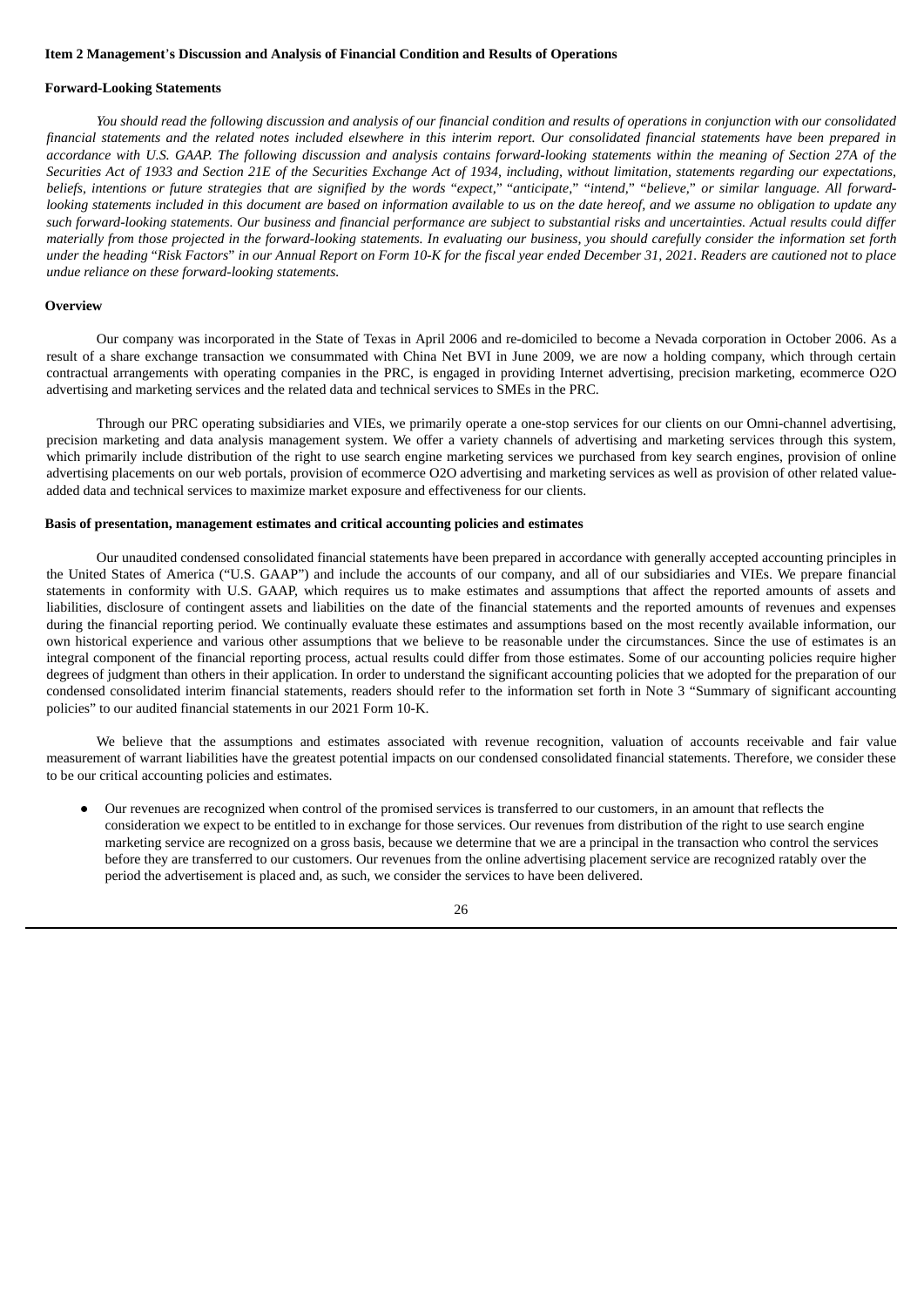- Our accounts receivable is recorded at net realizable value consisting of the carrying amount less an allowance for uncollectible accounts as needed. The allowance for doubtful accounts is our best estimate of the amount of probable credit losses in our existing accounts receivable balance. Our determination of allowance for doubtful accounts is combining with aging data, collection history and various subjective factors and considerations, such as customer-specific risks, changes in economic conditions.
- We determined that the warrants we issued in various financing activities should be accounted for as derivative liabilities and measured at fair value with changes in fair value be recorded in earnings in each reporting period. Fair value is defined as the exchange price that would be received for an asset or paid to transfer a liability (an exit price) in the principal or most advantageous market for the asset or liability in an orderly transaction between market participants on the measurement date. The fair value of our warrant liabilities was determined based on significant unobservable inputs, such as volatility of our stock price, risk free interest rate.

## **A. RESULTS OF OPERATIONS FOR THE THREE MONTHS ENDED MARCH 31, 2022 AND 2021**

The following table sets forth a summary, for the periods indicated, of our consolidated results of operations. Our historical results presented below are not necessarily indicative of the results that may be expected for any future period. All amounts are presented in thousands of U.S. dollars.

|                                                                      | <b>Three Months Ended March 31,</b> |             |              |  |
|----------------------------------------------------------------------|-------------------------------------|-------------|--------------|--|
|                                                                      | 2022                                | 2021        |              |  |
|                                                                      | (US <sub>3</sub> )                  | (US \$)     |              |  |
|                                                                      | (Unaudited)                         | (Unaudited) |              |  |
|                                                                      |                                     |             |              |  |
| <b>Revenues</b>                                                      |                                     |             |              |  |
| From unrelated parties                                               | \$<br>7,652                         | \$          | 8,396        |  |
| From related parties                                                 |                                     |             |              |  |
| <b>Total revenues</b>                                                | 7.652                               |             | 8,396        |  |
| <b>Cost of revenues</b>                                              | 7,518                               |             | 9,113        |  |
| Gross profit/(loss)                                                  | 134                                 |             | (717)        |  |
|                                                                      |                                     |             |              |  |
| <b>Operating expenses</b>                                            |                                     |             |              |  |
| Sales and marketing expenses                                         | 69                                  |             | 28           |  |
| General and administrative expenses                                  | 1,548                               |             | 996          |  |
| Research and development expenses                                    | 68                                  |             | 74           |  |
| Total operating expenses                                             | 1,685                               |             | 1,098        |  |
|                                                                      |                                     |             |              |  |
| <b>Loss from operations</b>                                          | (1,551)                             |             | (1, 815)     |  |
|                                                                      |                                     |             |              |  |
| Other income/(expenses)                                              |                                     |             |              |  |
| Interest income                                                      | 46                                  |             | $\mathbf{1}$ |  |
| Other expenses, net                                                  | (9)                                 |             | (24)         |  |
| Change in fair value of warrant liabilities                          | 795                                 |             | 2,507        |  |
| Total other income                                                   | 832                                 |             | 2,484        |  |
|                                                                      |                                     |             |              |  |
| (Loss)/income before income tax benefit and noncontrolling interests | (719)                               |             | 669          |  |
| Income tax benefit                                                   | 2                                   |             | 18           |  |
| Net (loss)/income                                                    | (717)                               |             | 687          |  |
| Net income attributable to noncontrolling interests                  |                                     |             | (2)          |  |
| Net (loss)/income attributable to ZW Data Action Technologies Inc.   | \$<br>(717)                         | \$          | 685          |  |

#### **Revenues**

The following tables set forth a breakdown of our total revenues, disaggregated by type of services for the periods indicated, with intercompany transactions eliminated:

|                                                                   | Three Months Ended March 31, |       |                                                                    |       |        |  |  |  |
|-------------------------------------------------------------------|------------------------------|-------|--------------------------------------------------------------------|-------|--------|--|--|--|
|                                                                   |                              | 2022  |                                                                    | 2021  |        |  |  |  |
| Revenue type                                                      |                              |       | (Amounts expressed in thousands of US dollars, except percentages) |       |        |  |  |  |
|                                                                   |                              |       |                                                                    |       |        |  |  |  |
| -Internet advertising and related data service                    |                              | 1.058 | $13.8\%$ \$                                                        | 1.402 | 16.7%  |  |  |  |
| -Distribution of the right to use search engine marketing service |                              | 6,594 | 86.2%                                                              | 6.865 | 81.8%  |  |  |  |
| Internet advertising and related services                         |                              | 7.652 | 100.0%                                                             | 8.267 | 98.5%  |  |  |  |
| Ecommerce O2O advertising and marketing services                  |                              | -     |                                                                    | 129   | 1.5%   |  |  |  |
| Total                                                             |                              | 7.652 | $100.0\%$ \$                                                       | 8.396 | 100.0% |  |  |  |

*Total Revenues:* Our total revenues decreased to US\$7.65 million for the three months ended March 31, 2022 from US\$8.40 million for the same period last year, which was primarily due to the decrease in revenues from our Internet advertising and related services business segment.

- Revenues from our core businesses, Internet advertising and distribution of the right to use search engine marketing service, for the three months ended March 31, 2022 decreased to US\$1.06 million and US\$6.59 million, respectively, compared with US\$1.40 million and US\$6.87 million for the three months ended March 31, 2021, respectively. The decreases were mainly due to repeated regional COVID-19 rebound cases in many provinces in China during the first quarter of fiscal 2022, which resulted in regional temporary quarantine and business shutdown that affected business of most of our clients, i.e., SMEs.
- For the three months ended March 31, 2021, we generated an approximately US\$0.13 million Ecommerce O2O advertising and marketing service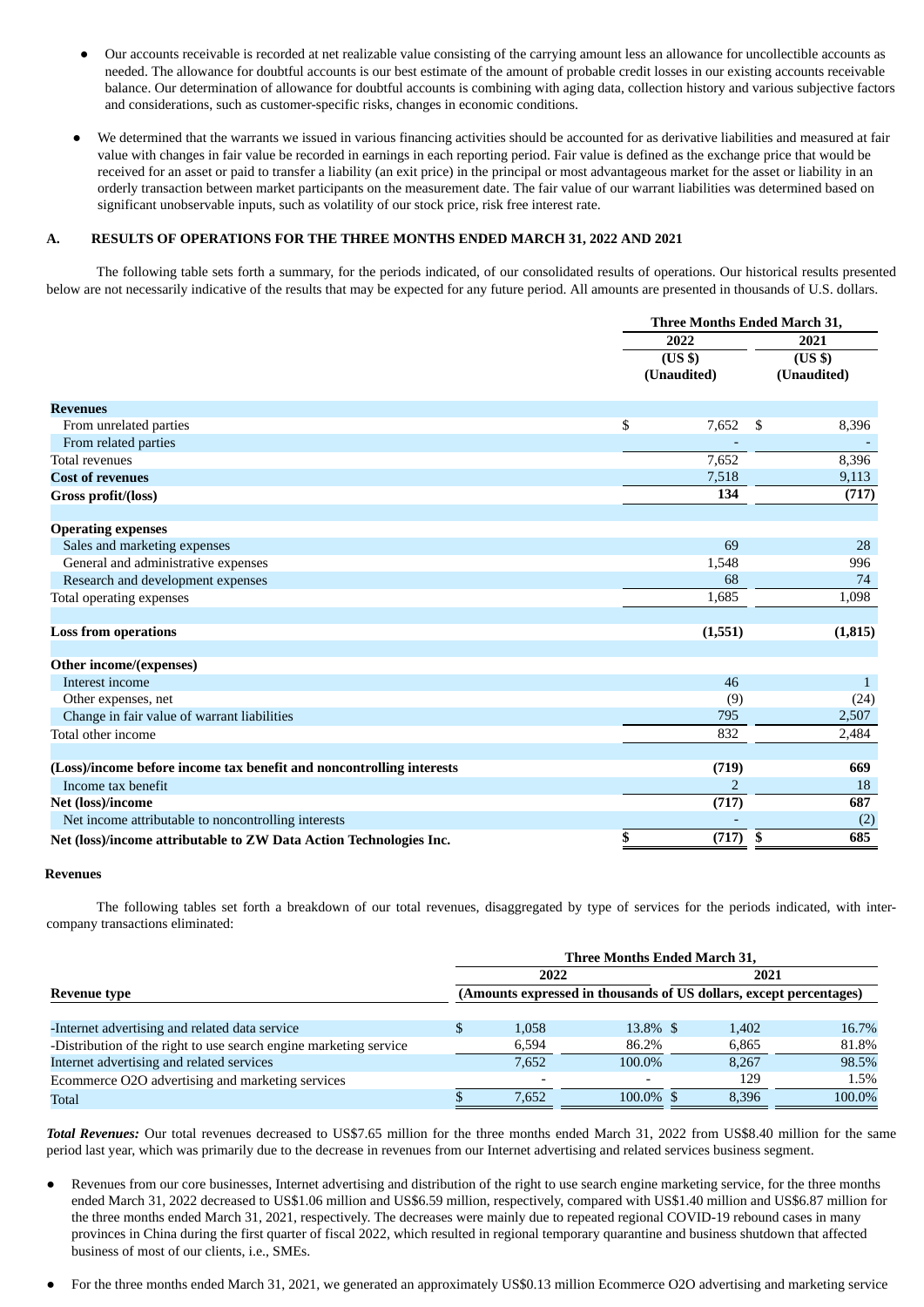revenues from distribution of the advertising spaces in outdoor billboards we purchased from a third party, which business we had terminated by the end of fiscal 2021.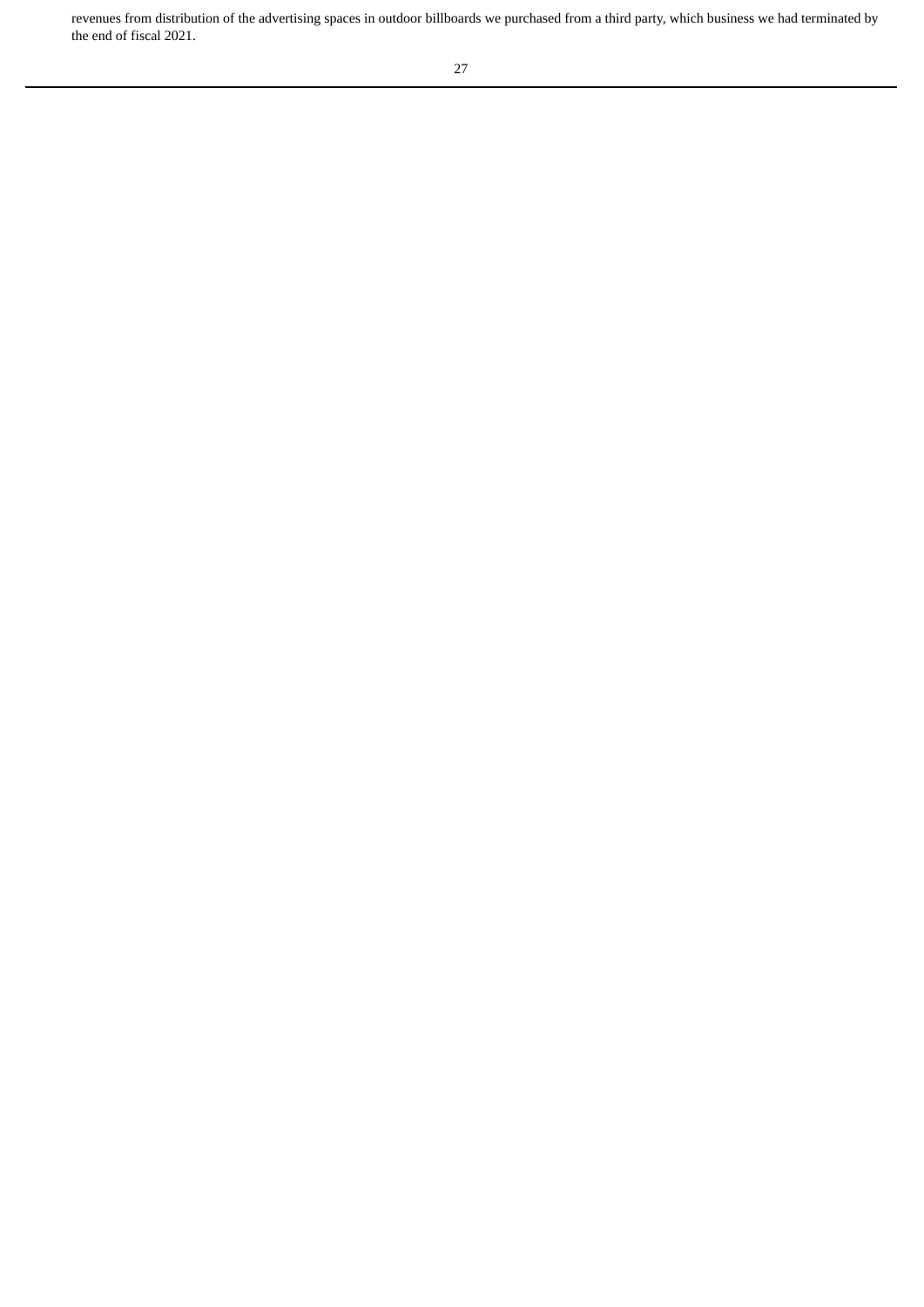## **Cost of revenues**

Our cost of revenues consisted of costs directly related to the offering of our Internet advertising, precision marketing and related data and technical services, and cost related to our Ecommerce O2O advertising and marketing service. The following table sets forth our cost of revenues, disaggregated by type of services, by amount and gross profit ratio for the periods indicated, with inter-company transactions eliminated:

|                                                              | Three Months Ended March 31,                                       |         |  |       |                          |  |         |  |       |          |  |  |
|--------------------------------------------------------------|--------------------------------------------------------------------|---------|--|-------|--------------------------|--|---------|--|-------|----------|--|--|
|                                                              |                                                                    |         |  | 2022  |                          |  |         |  | 2021  |          |  |  |
|                                                              | (Amounts expressed in thousands of US dollars, except percentages) |         |  |       |                          |  |         |  |       |          |  |  |
|                                                              |                                                                    | Revenue |  | Cost  | GP ratio                 |  | Revenue |  | Cost  | GP ratio |  |  |
| -Internet advertising and related                            |                                                                    |         |  |       |                          |  |         |  |       |          |  |  |
| data service                                                 | \$                                                                 | 1,058   |  | 971   | $8\%$ \$                 |  | 1,402   |  | 1,277 | 9%       |  |  |
| -Distribution of the right to use<br>search engine marketing |                                                                    |         |  |       |                          |  |         |  |       |          |  |  |
| service                                                      |                                                                    | 6,594   |  | 6,547 | 1%                       |  | 6,865   |  | 7,461 | $-9\%$   |  |  |
| -Data and technical services                                 |                                                                    |         |  |       | ٠                        |  |         |  |       |          |  |  |
| Internet advertising and related                             |                                                                    |         |  |       |                          |  |         |  |       |          |  |  |
| services                                                     |                                                                    | 7,652   |  | 7,518 | 2%                       |  | 8,267   |  | 8,738 | $-6\%$   |  |  |
| Ecommerce O2O advertising                                    |                                                                    |         |  |       |                          |  |         |  |       |          |  |  |
| and marketing services                                       |                                                                    |         |  |       | $\overline{\phantom{0}}$ |  | 129     |  | 375   | $-191%$  |  |  |
| Total                                                        |                                                                    | 7,652   |  | 7,518 | $2\%$ \$                 |  | 8,396   |  | 9,113 | $-9%$    |  |  |

*Cost of revenues:* our total cost of revenues decreased to US\$7.52 million for the three months ended March 31, 2022 from US\$9.11 million for the three months ended March 31, 2021. Our cost of revenues primarily consists of search engine marketing resources purchased from key search engines, cost of outdoor advertising resource and other direct costs associated with providing our services. The decrease in our total cost of revenues for the three months ended March 31, 2022 was primarily due to the decrease in costs associated with distribution of the right to use search engine marketing service we purchased from key search engines and cost related to providing Internet advertising services on our ad portals, which was in line with the decrease in the related revenues as discussed above.

- Costs for Internet advertising and data service primarily consist of cost of internet traffic flow and technical services we purchased from other portals and technical suppliers for obtaining effective sales lead generation to promote business opportunity advertisements placed on our own ad portals. For the three months ended March 31, 2022, our total cost of revenues for Internet advertising and data service decreased to US\$0.97 million from approximately US\$1.28 million for the three months ended March 31, 2021, which was in line with the decrease in revenues as a result of temporary quarantine and business shutdown due to regional rebound of COVID-19 in many provinces of China during the first fiscal quarter of 2022. The gross margin rate of our Internet advertising and data service was 8% and 9% for the three months ended March 31, 2022 and 2021, respectively. We anticipate the gross margin rate of this business category will maintain at this level in the following quarters of fiscal 2022.
- Costs for distribution of the right to use search engine marketing service was direct search engine resource consumed for the right to use search engine marketing service that we purchased from key search engines and distributed to our customers. We purchased these search engine resources from well-known search engines in China, for example, Baidu, Qihu 360 and Sohu (Sogou) etc. We purchased the resource in relatively large amounts under our own name at a relatively lower rate compared to the market rates. We charged our clients the actual cost they consumed on search engines for the use of this service and a premium at certain percentage of that actual consumed cost. For the three months ended March 31, 2022, our total cost of revenues for distribution of the right to use search engine marketing service decreased to US\$6.55 million from approximately US\$7.46 million for the three months ended March 31, 2021, which was in line with the decrease in revenues as a result of the regional COVID-19 rebound incurred during the first fiscal quarter of 2022, as discussed above. On the other hand, gross margin rate of this service improved to 1% for the three months ended March 31, 2022, compared with -9% for the first fiscal quarter of 2021, when we sold the search engine marketing resource below cost to secure our client base and competitive advantage under the post COVID-19 business recovery environment. We anticipant the gross margin rate of this business category will continue to improve slightly in the following quarters of fiscal 2022.
- For the three months ended March 31, 2021, cost for our Ecommerce O2O advertising and marketing service revenues of approximately US\$0.38 million was the amortized cost for the related outdoor billboards ad spaces we pre-purchased.

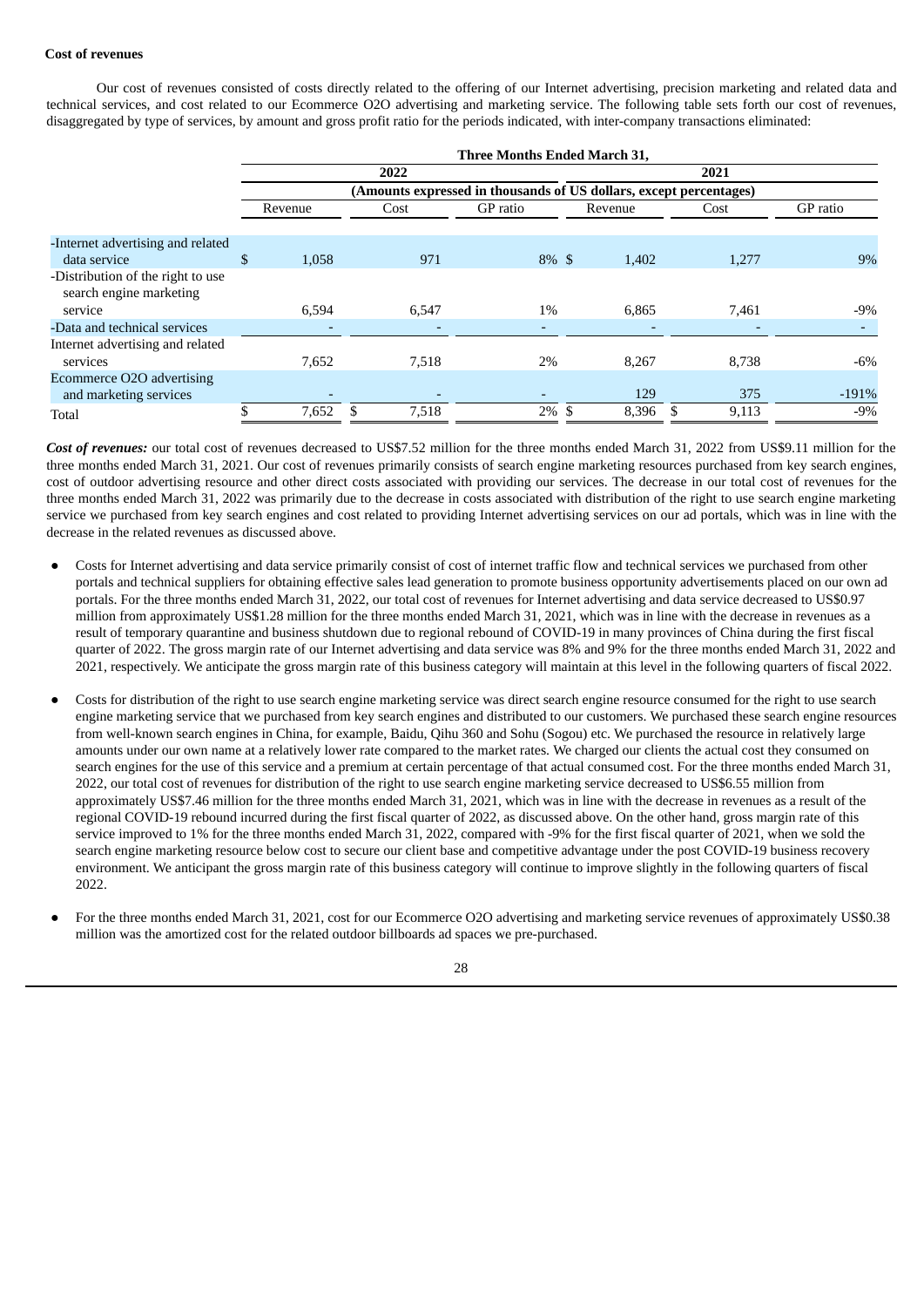#### **Gross Profit**

As a result of the foregoing, we generated a gross profit of approximately US\$0.13 million for the three months ended March 31, 2022, compared with a gross loss of approximately US\$0.72 million incurred for the three months ended March 31, 2021. Our overall gross margin improved to 2% for the three months ended March 31, 2022, compared with -9% for the three months ended March 31, 2021. The generation of gross profit and improvement of our overall gross margin rate for the three months ended March 31, 2022 was mainly attributable to the improvement of gross margin rate of our main stream of service revenues, i.e. distribution of the right to use search engine marketing services, which accounted for approximately 86.2% of our total revenues for the three months ended March 31, 2022 to 1%, compared with -9% incurred for the three months ended March 31, 2021, as discussed above.

### **Operating Expenses**

Our operating expenses consist of sales and marketing expenses, general and administrative expenses and research and development expenses. The following tables set forth our operating expenses, divided into their major categories by amount and as a percentage of our total revenues for the periods indicated.

|                                     |                                                                    | <b>Three Months Ended March 31,</b> |            |        |            |  |  |
|-------------------------------------|--------------------------------------------------------------------|-------------------------------------|------------|--------|------------|--|--|
|                                     | 2022<br>2021                                                       |                                     |            |        |            |  |  |
|                                     | (Amounts expressed in thousands of US dollars, except percentages) |                                     |            |        |            |  |  |
|                                     |                                                                    |                                     | % of total |        | % of total |  |  |
|                                     |                                                                    | Amount                              | revenue    | Amount | revenue    |  |  |
| <b>Total revenues</b>               | \$.                                                                | 7,652                               | 100% \$    | 8,396  | 100%       |  |  |
| Gross profit/(loss)                 |                                                                    | 134                                 | 2%         | (717)  | $-9\%$     |  |  |
|                                     |                                                                    |                                     |            |        |            |  |  |
| Sales and marketing expenses        |                                                                    | 69                                  | $0.9\%$    | 28     | $0.3\%$    |  |  |
| General and administrative expenses |                                                                    | 1,548                               | 20.2%      | 996    | 11.9%      |  |  |
| Research and development expenses   |                                                                    | 68                                  | $0.9\%$    | 74     | $0.9\%$    |  |  |
| Total operating expenses            |                                                                    | 1,685                               | 22.0%      | 1,098  | 13.1%      |  |  |

*Operating Expenses:* Our total operating expenses was approximately US\$1.69 million and US\$1.10 million for the three months ended March 31, 2022 and 2021, respectively.

- Sales and marketing expenses: Sales and marketing expenses was US\$0.07 million and US\$0.03 million for the three months ended March 31, 2022 and 2021, respectively. Our sales and marketing expenses primarily consist of advertising expenses for brand development that we pay to different media outlets for the promotion and marketing of our advertising web portals and our services, other advertising and promotional expenses, staff salaries, staff benefits, performance bonuses, travel expenses, communication expenses and other general office expenses of our sales department. Due to certain aspects of our business nature, the fluctuation of our sales and marketing expenses usually does not have a direct linear relationship with the fluctuation of our net revenues. For the three months ended March 31, 2022, the increase in our sales and marketing expenses was primarily due to the increase in staff salaries, staff benefits and other general office expenses of our sales department in Guangzhou, as a result of the business development of our Guangzhou office since the fourth fiscal quarter of 2021.
- General and administrative expenses: General and administrative expenses increased to US\$1.55 million for the three months ended March 31, 2022 from US\$1.00 million for the same period in 2021. Our general and administrative expenses primarily consist of salaries and benefits of management, accounting, human resources and administrative personnel, office rentals, depreciation of office equipment, allowance for doubtful accounts, professional service fees, maintenance, utilities and other general office expenses of our supporting and administrative departments. For the three months ended March 31, 2022, the increase in our general and administrative expenses was primarily due to increase in amortization of administrative assets.
- Research and development expenses: Research and development expenses were US\$0.07 million for both the three months ended March 31, 2022 and 2021. Our research and development expenses primarily consist of salaries and benefits of our staff in the research and development department, equipment depreciation expenses, and office utilities and supplies allocated to our research and development department etc. For the three months ended March 31, 2022, there was no significant fluctuation of our research and development expenses, compared with that for the same period last year.
- Loss *from operations:* As a result of the foregoing, we incurred a loss from operations of approximately US\$1.55 million and US\$1.82 million for the three months ended March 31, 2022 and 2021, respectively.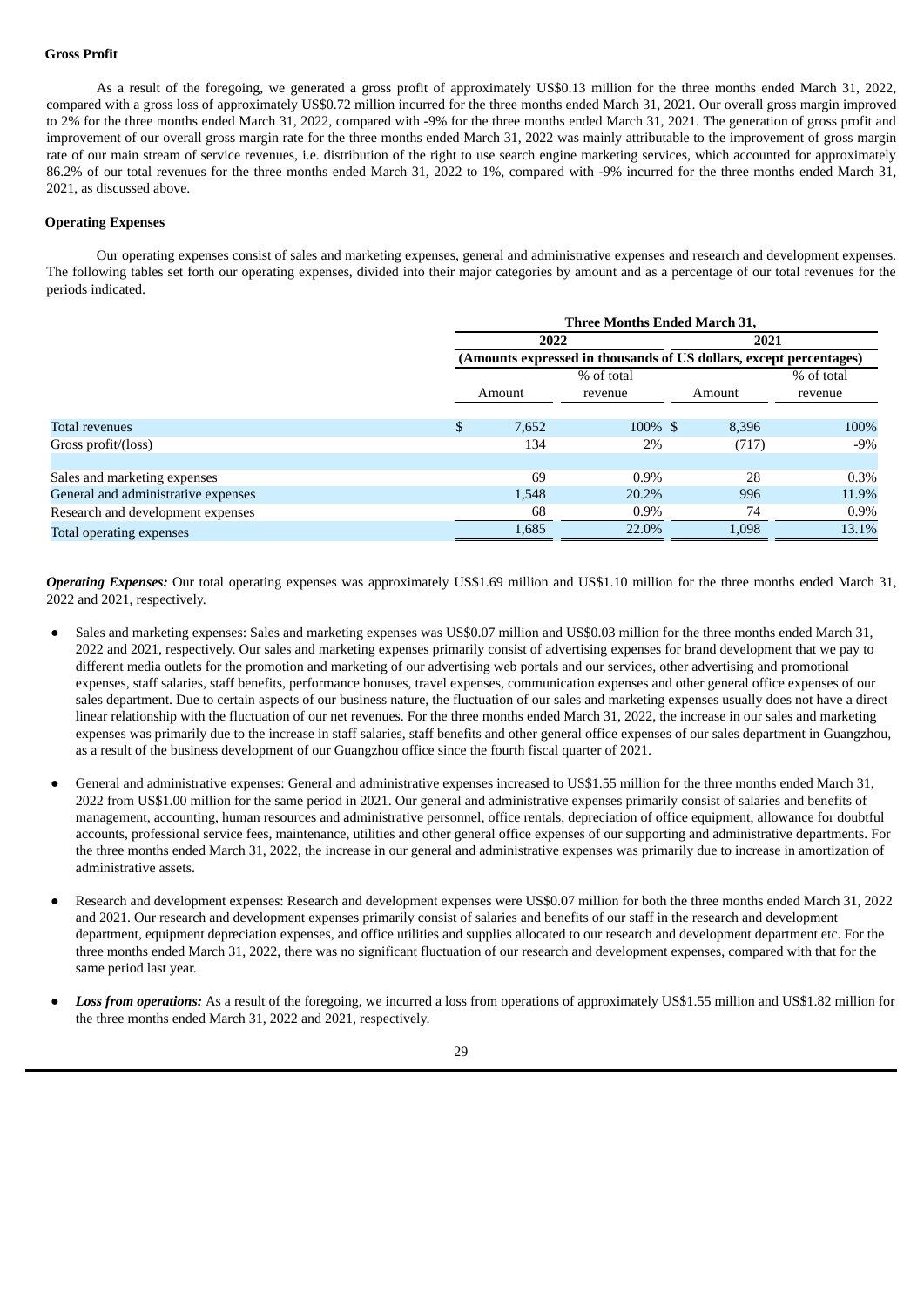- Interest *income*: For the three months ended March 31, 2022, we accrued an approximately US\$0.05 million interest income primarily relating to a short-term working capital loan provided to an unrelated party. This accrued interest income has been received in April 2022.
- *Change in fair value of warrant liabilities:* We issued warrants in various financing activities, which we determined that the warrants should be accounted for as derivative liabilities, as the warrants are dominated in a currency (U.S. dollar) other than our functional currency (Renminbi or Yuan). As a result, a gain of change in fair value of these warrant liabilities of approximately US\$0.80 million and US\$2.51 million was recognized for the three months ended March 31, 2022 and 2021, respectively.
- *(Loss)/income before income tax benefit and noncontrolling interests:* As a result of the foregoing, our loss before income tax benefit for the three months ended March 31, 2022 was approximately US\$0.72 million, compared with a net income before income tax benefit and noncontrolling interest of approximately US\$0.67 million for the three months ended March 31, 2021.
- *Income Tax benefit:* For the three months ended March 31, 2022, we recognized an approximately US\$0.002 million income tax benefit in relation to the net operating loss incurred by one of our operating VIEs for the period, which we consider likely to be utilized with respect to future earnings of this entity. For the three months ended March 31, 2021, we recognized an approximately US\$0.10 million income tax benefit in relation to net loss generated by one of our operating subsidiaries for the period, which amount was partially offset by an approximately US\$0.08 million income tax expense recognized in relation to additional deferred tax assets provision provided by another operating VIE of ours for the period.
- *Net (loss)/income:* As a result of the foregoing, for the three months ended March 31, 2022, we incurred a net loss of approximately US\$0.72 million, compared with a net income of approximately US\$0.69 million for the three months ended March 31, 2021.
- *Net income attributable to noncontrolling interest:* In May 2018, we incorporated a majority-owned subsidiary, Business Opportunity Chain and beneficially owned 51% equity interest. In October 2020, we incorporated another majority-owned subsidiary, Qiweilian Guangzhou and beneficially owned 51% equity interest. Due to changes in business strategies, we disposed our 51% equity interest in both Business Opportunity Chain and Qiweilian Guangzhou to unrelated parties during fiscal 2021. For the three months ended March 31, 2021, before we disposed our equity interests in these entities, net income allocated to the noncontrolling interest shareholders of these entities was approximately US\$0.002 million.
- *Net (loss)/income attributable to ZW Data Action Technologies Inc.:* Total net (loss)/income as adjusted by net income attributable to the noncontrolling interest shareholders as discussed above yields the net (loss)/income attributable to ZW Data Action Technologies Inc. Net loss attributable to ZW Data Action Technologies Inc. was approximately US\$0.72 million for the three months ended March 31, 2022, compared with a net income attributable to ZW Data Action Technologies Inc. of approximately US\$0.69 million for the three months ended March 31, 2021.

## **B. LIQUIDITY AND CAPITAL RESOURCES**

Cash and cash equivalents represent cash on hand and deposits held at call with banks. We consider all highly liquid investments with original maturities of three months or less at the time of purchase to be cash equivalents. As of March 31, 2022, we had cash and cash equivalents of approximately US\$4.82 million.

Our liquidity needs include (i) net cash used in operating activities that consists of (a) cash required to fund the initial build-out, continued expansion of our network and new services and (b) our working capital needs, which include deposits and advance payments to search engine resource and other advertising resource providers, payment of our operating expenses and financing of our accounts receivable; and (ii) net cash used in investing activities that consist of the investment to expand technologies related to our existing and future business activities, investment to enhance the functionality of our current advertising portals for providing advertising, marketing and data services and to secure the safety of our general network. To date, we have financed our liquidity need primarily through proceeds we generated from financing activities.

The following table provides detailed information about our net cash flow for the periods indicated: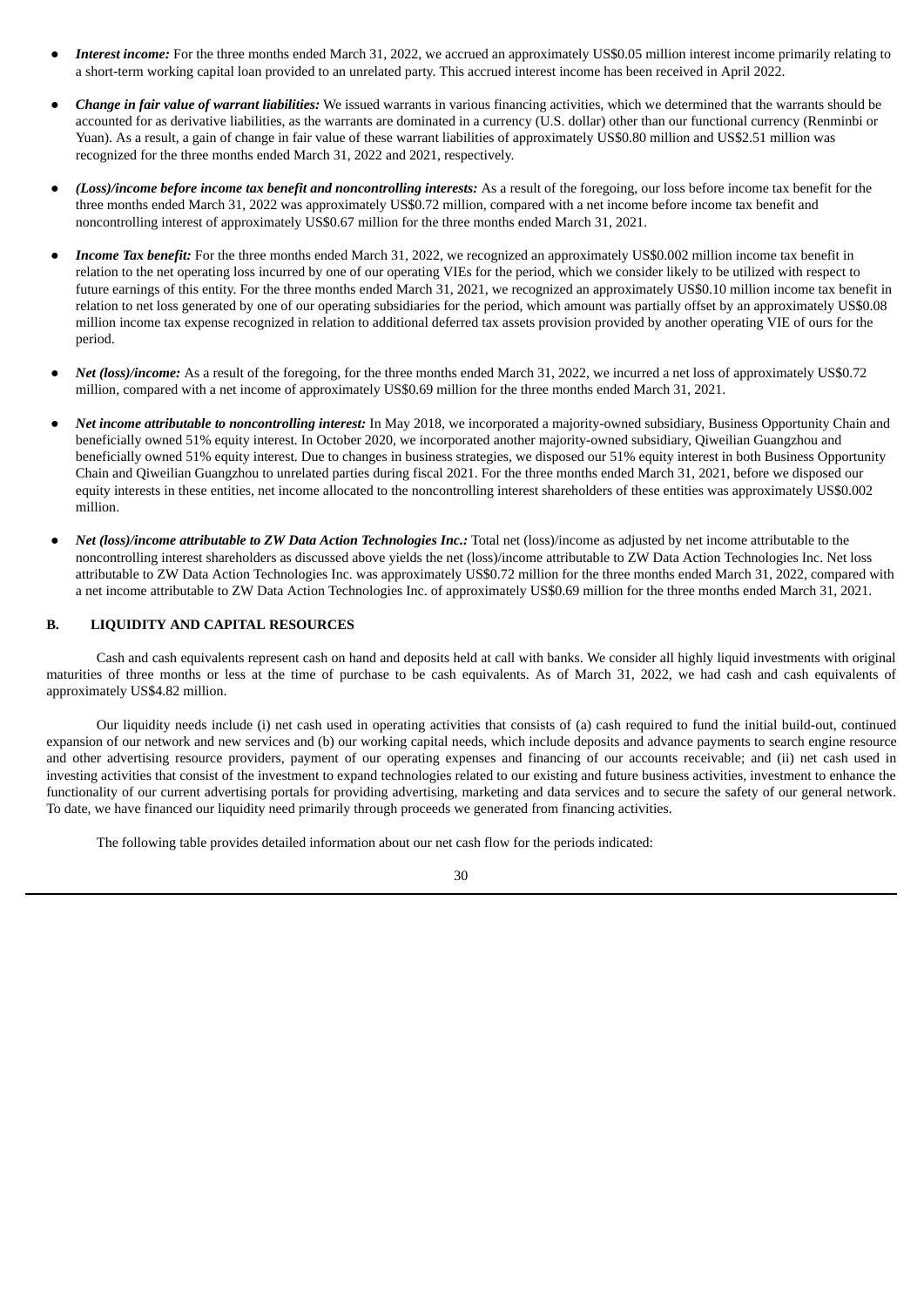|                                                      | <b>Three Months Ended March 31,</b> |  |         |
|------------------------------------------------------|-------------------------------------|--|---------|
|                                                      | 2022<br>2021                        |  |         |
|                                                      | Amounts in thousands of US dollars  |  |         |
|                                                      |                                     |  |         |
| Net cash used in operating activities                | $(890)$ \$                          |  | (3,706) |
| Net cash used in investing activities                | (1,458)                             |  | (1,865) |
| Net cash provided by financing activities            |                                     |  | 17,111  |
| Effect of Effect of exchange rate changes            |                                     |  | (52)    |
| Net (decrease)/increase in cash and cash equivalents | (2,349)                             |  | 11,488  |

#### **Net cash used in operating activities**

For the three months ended March 31, 2022, our net cash used in operating activities of approximately US\$0.89 million were primarily attributable to:

- (1) net income excluding approximately US\$0.55 million of non-cash expenses of depreciation and amortizations; approximately US\$0.06 million amortization of operating lease right-of-use assets, approximately US\$0.06 million share-based compensation; approximately US\$0.80 million gain from change in fair value of warrant liabilities; approximately US\$0.002 million deferred tax benefit; and approximately US\$0.05 million other non-operating income, yielded the non-cash and non-operating items excluded net loss of approximately US\$0.89 million.
- (2) the receipt of cash from operations from changes in operating assets and liabilities such as:
	- prepayment and deposit to suppliers decreased by approximately US\$0.91 million, primarily due to utilization of the prepayment made to suppliers as of December 31, 2021 through Ad resource and other services received from suppliers during the first fiscal quarter of 2022;
	- other current assets decreased by approximately by US\$0.01 million; and
	- tax payables increased by approximately US\$0.01 million.
- (3) offset by the use from operations from changes in operating assets and liabilities such as:
- accounts receivable increased by approximately US\$0.16 million;
- accounts payable decreased by approximately US\$0.37 million;
- advance from customers decreased by approximately US\$0.20 million, primarily due to recognizing revenues from opening contract liabilities during the period; and
- accruals, other current liabilities, operating lease liabilities and short-term lease payment payables decreased by approximately US\$0.20 million in the aggregate.

For the three months ended March 31, 2021, our net cash used in operating activities of approximately US\$3.71 million were primarily attributable to:

- (1) net income excluding approximately US\$0.11 million of non-cash expenses of depreciation and amortizations; approximately US\$0.04 million amortization of operating lease right-of-use assets, approximately US\$0.10 million share-based compensation; approximately US\$2.51 million gain from change in fair value of warrant liabilities and approximately US\$0.02 million deferred tax benefit, yielded the non-cash items excluded net loss of approximately US\$1.59 million.
- (2) the receipt of cash from operations from changes in operating assets and liabilities such as:
- accounts receivable decreased by approximately US\$0.70 million, due to strengthen of collection management;
- accounts payable increased by approximately US\$0.63 million, due to more favorable payment terms granted by a new supplier;
- advance from customers increased by approximately US\$0.17 million, primarily due to new advance payments received from customers during the first fiscal quarter of 2021, which was partially offset by recognition of revenue from opening contract liabilities during the period; and
- other current liabilities increased by approximately US\$0.03 million.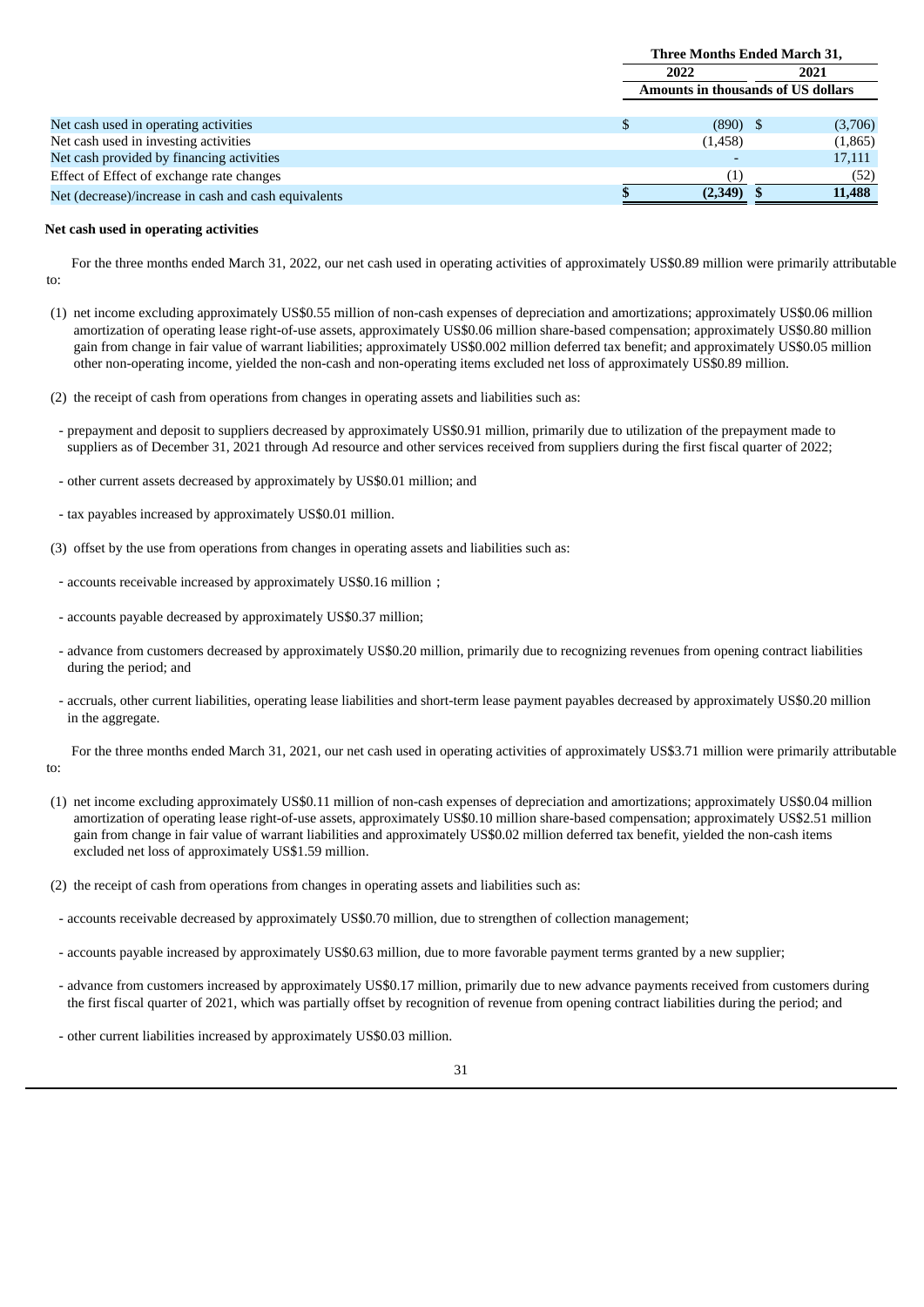- (3) offset by the use from operations from changes in operating assets and liabilities such as:
	- prepayment and deposit to suppliers increased by approximately US\$2.63 million, primarily due to new deposits and prepayments made for the purchase of various advertising resources during the first fiscal quarter of 2021;
	- long-term deposits and prepayments increased by approximately US\$0.79 million, which was made for the purchase of advertising resource and lease of our new office spaces during the first fiscal quarter of 2021, and this amount was not expected to be consumed within one year of March 31, 2021; and
	- accruals, tax payables, operating lease liabilities and short-term lease payment payables decreased by approximately US\$0.22 million in the aggregate.

#### **Net cash used in investing activities**

For the three months ended March 31, 2022, (1) we provided to an unrelated party a short-term loan of US\$2.5 million, of which US\$1.02 million has been collected in April 2022, and the remaining balance is expected to be repaid before December 31, 2022; and (2) we received an approximately US\$1.03 million and US\$0.01 million repayment of short-term loans, which was provided to another third-party borrower and one of our unconsolidated investees in previous periods, respectively. In the aggregate, these transactions result in a net cash outflow from investing activities of approximately US\$1.46 million for the three months ended March 31, 2022.

For the three months ended March 31, 2021, (1) we made an aggregate of approximately US\$0.34 million cash investment to our investee entities, and provided an additional approximately US\$0.05 million temporary loan to one of our investee entities; (2) we paid US\$1.16 million for the purchase of an Internet Ad tracking system to further enhance the effectiveness of our Internet advertising business; (3) we provided to an unrelated party an additional short-term loan of approximately US\$0.31 million; and (4) cash decreased by approximately US\$0.01 as a result of deconsolidation of VIEs' subsidiaries during the period. In the aggregate, these transactions resulted in a cash outflow from investing activities of approximately US\$1.87 million for the three months ended March 31, 2021.

#### **Net cash provided by financing activities**

For the three months ended March 31, 2022, no cash was provided by or used in financing activities.

For the three months ended March 31, 2021, we consummated an offering of approximately 5.21 million shares of our common stock to certain institutional investors at a purchase price of \$3.59 per share. As part of the transaction, we also issued to the investors and the placement agent warrants to purchase up to 2.61 million shares and 0.36 million shares of our common stock, respectively, with an exercise price of \$3.59 per share and US\$4.4875 per share, respectively. We received net proceeds of approximately US\$17.1 million, after deduction of approximately US\$1.6 million direct financing cost paid in cash.

### **Restricted Net Assets**

As substantially all of our operations are conducted through our PRC subsidiaries and VIEs, our ability to pay dividends is primarily dependent on receiving distributions of funds from our PRC subsidiaries and VIEs. Relevant PRC statutory laws and regulations permit payments of dividends by our PRC subsidiaries and VIEs only out of their retained earnings, if any, as determined in accordance with PRC accounting standards and regulations and after it has met the PRC requirements for appropriation to statutory reserves. Paid in capital of the PRC subsidiaries and VIEs included in our consolidated net assets are also not distributable for dividend purposes.

In accordance with the PRC regulations on Enterprises with Foreign Investment, a WFOE established in the PRC is required to provide certain statutory reserves, namely general reserve fund, the enterprise expansion fund and staff welfare and bonus fund which are appropriated from net profit as reported in the enterprise's PRC statutory accounts. A WFOE is required to allocate at least 10% of its annual after-tax profit to the general reserve until such reserve has reached 50% of its registered capital based on the enterprise's PRC statutory accounts. Appropriations to the enterprise expansion fund and staff welfare and bonus fund are at the discretion of the board of directors. The aforementioned reserves can only be used for specific purposes and are not distributable as cash dividends. Rise King WFOE is subject to the above mandated restrictions on distributable profits. Additionally, in accordance with the Company Law of the PRC, a domestic enterprise is required to provide a statutory common reserve of at least 10% of its annual after-tax profit until such reserve has reached 50% of its registered capital based on the enterprise's PRC statutory accounts. A domestic enterprise is also required to provide for a discretionary surplus reserve, at the discretion of the board of directors. The aforementioned reserves can only be used for specific purposes and are not distributable as cash dividends. All of our other PRC subsidiaries and PRC VIEs are subject to the above mandated restrictions on distributable profits.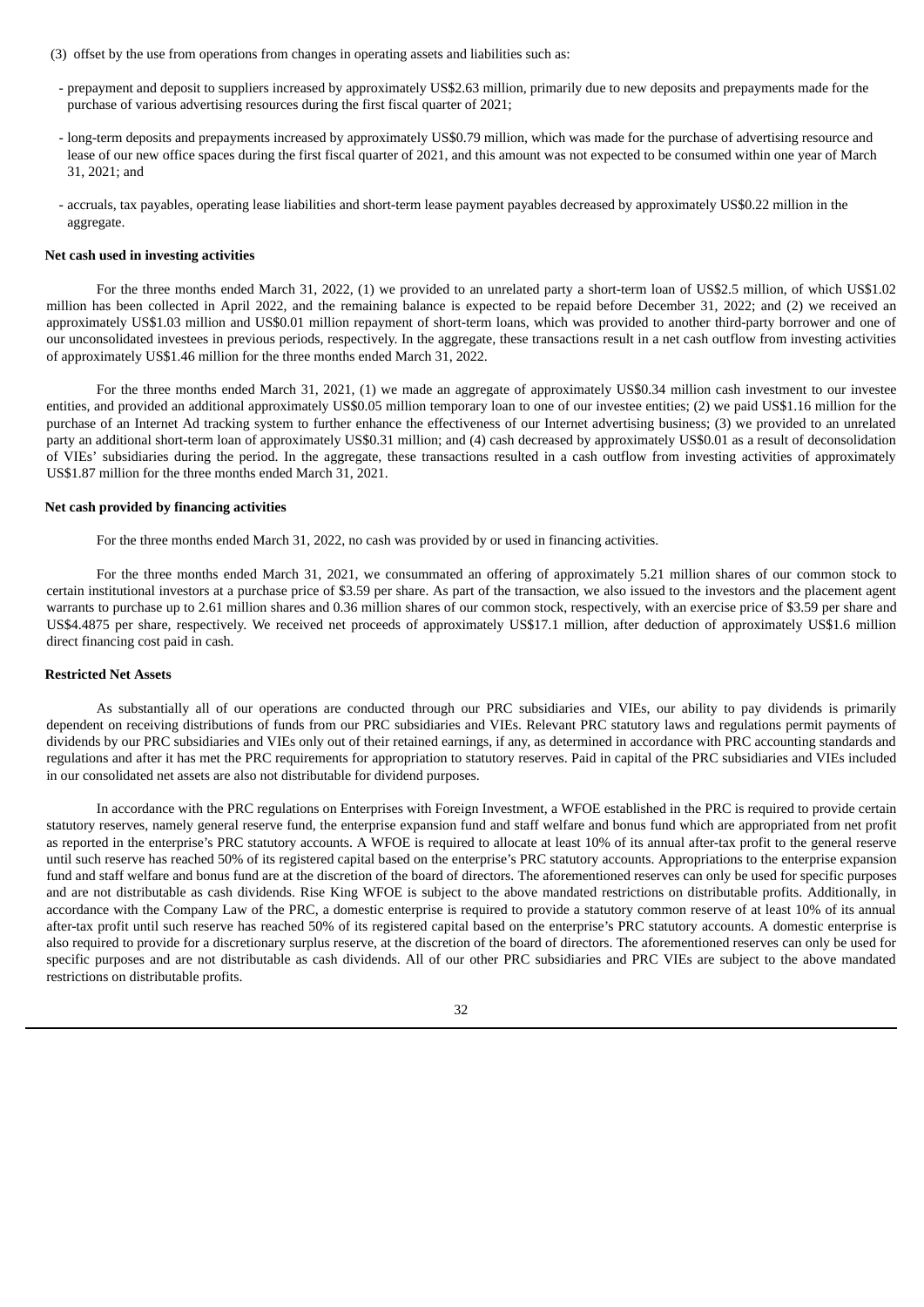In accordance with these PRC laws and regulations, our PRC subsidiaries and VIEs are restricted in their ability to transfer a portion of their net assets to us. As of March 31, 2022 and December 31, 2021, net assets restricted in the aggregate, which includes paid-in capital and statutory reserve funds of our PRC subsidiaries and VIEs that are included in our consolidated net assets were approximately US\$15.2 million and US\$13.2 million, respectively.

The current PRC Enterprise Income Tax ("EIT") Law also imposes a 10% withholding income tax for dividends distributed by a foreign invested enterprise to its immediate holding company outside China, which were exempted under the previous EIT law. A lower withholding tax rate will be applied if there is a tax treaty arrangement between mainland China and the jurisdiction of the foreign holding company. Holding companies in Hong Kong, for example, will be subject to a 5% rate, subject to approval from the related PRC tax authorities.

The ability of our PRC subsidiaries to make dividends and other payments to us may also be restricted by changes in applicable foreign exchange and other laws and regulations.

Foreign currency exchange regulation in China is primarily governed by the following rules:

- Foreign Exchange Administration Rules (1996), as amended in August 2008, or the Exchange Rules;
- Administration Rules of the Settlement, Sale and Payment of Foreign Exchange (1996), or the Administration Rules.

Currently, under the Administration Rules, Renminbi is freely convertible for current account items, including the distribution of dividends, interest payments, trade and service related foreign exchange transactions, but not for capital account items, such as direct investments, loans, repatriation of investments and investments in securities outside of China, unless the prior approval of the State Administration of Foreign Exchange (the "SAFE") is obtained and prior registration with the SAFE is made. Foreign-invested enterprises like Rise King WFOE that need foreign exchange for the distribution of profits to its shareholders may effect payment from their foreign exchange accounts or purchase and pay foreign exchange rates at the designated foreign exchange banks to their foreign shareholders by producing board resolutions for such profit distribution. Based on their needs, foreign-invested enterprises are permitted to open foreign exchange settlement accounts for current account receipts and payments of foreign exchange along with specialized accounts for capital account receipts and payments of foreign exchange at certain designated foreign exchange banks.

Although the current Exchange Rules allow converting of Renminbi into foreign currency for current account items, conversion of Renminbi into foreign exchange for capital items, such as foreign direct investment, loans or securities, requires the approval of SAFE, which is under the authority of the People's Bank of China. These approvals, however, do not guarantee the availability of foreign currency conversion. We cannot be sure that it will be able to obtain all required conversion approvals for our operations or the Chinese regulatory authorities will not impose greater restrictions on the convertibility of Renminbi in the future. Currently, most of our retained earnings are generated in Renminbi. Any future restrictions on currency exchanges may limit our ability to use retained earnings generated in Renminbi to make dividends or other payments in U.S. dollars or fund possible business activities outside China.

## **Commitments**

In 2021, in accordance with an investment contract entered into among our company, Shenzhen Global Best Products Import & Export Co., Ltd., ("Global Best Products"), and the shareholders of Global Best Products, we acquired a 9.09% equity interest in Global Best Products through the subscription of a RMB5.0 million (approximately US\$0.79 million) new share capital issued by Global Best Products. In November 2021, we made our first investment in cash of RMB2.0 million (approximately US\$0.32 million) to Global Best Products. The remaining investment amount of RMB3.0 million (approximately US\$0.47 million) is expected to be paid by December 31, 2022.

## **Item 3. Quantitative and Qualitative Disclosures About Market Risk**

<span id="page-38-1"></span><span id="page-38-0"></span>Not applicable to smaller reporting companies.

#### **Item 4. Controls and Procedures**

#### *Evaluation of Disclosure Controls and Procedures*

Under the supervision and with the participation of our management, including our principal executive officer and principal accounting and financial officer, we conducted an evaluation of the effectiveness of our disclosure controls and procedures as of the fiscal quarter ended March 31, 2022, as such term is defined in Rules 13a-15(e) and 15d-15(e) under the Exchange Act. Based on this evaluation, our principal executive officer and principal financial officer have concluded that during the period covered by this report, the Company's disclosure controls and procedures were effective as of such date to ensure that information required to be disclosed by us in our Exchange Act reports is recorded, processed, summarized, and reported within the time periods specified in the SEC's rules and forms, and that such information is accumulated and communicated to our management, including our principal executive officer and principal financial officer or persons performing similar functions, as appropriate to allow timely decisions regarding required disclosure.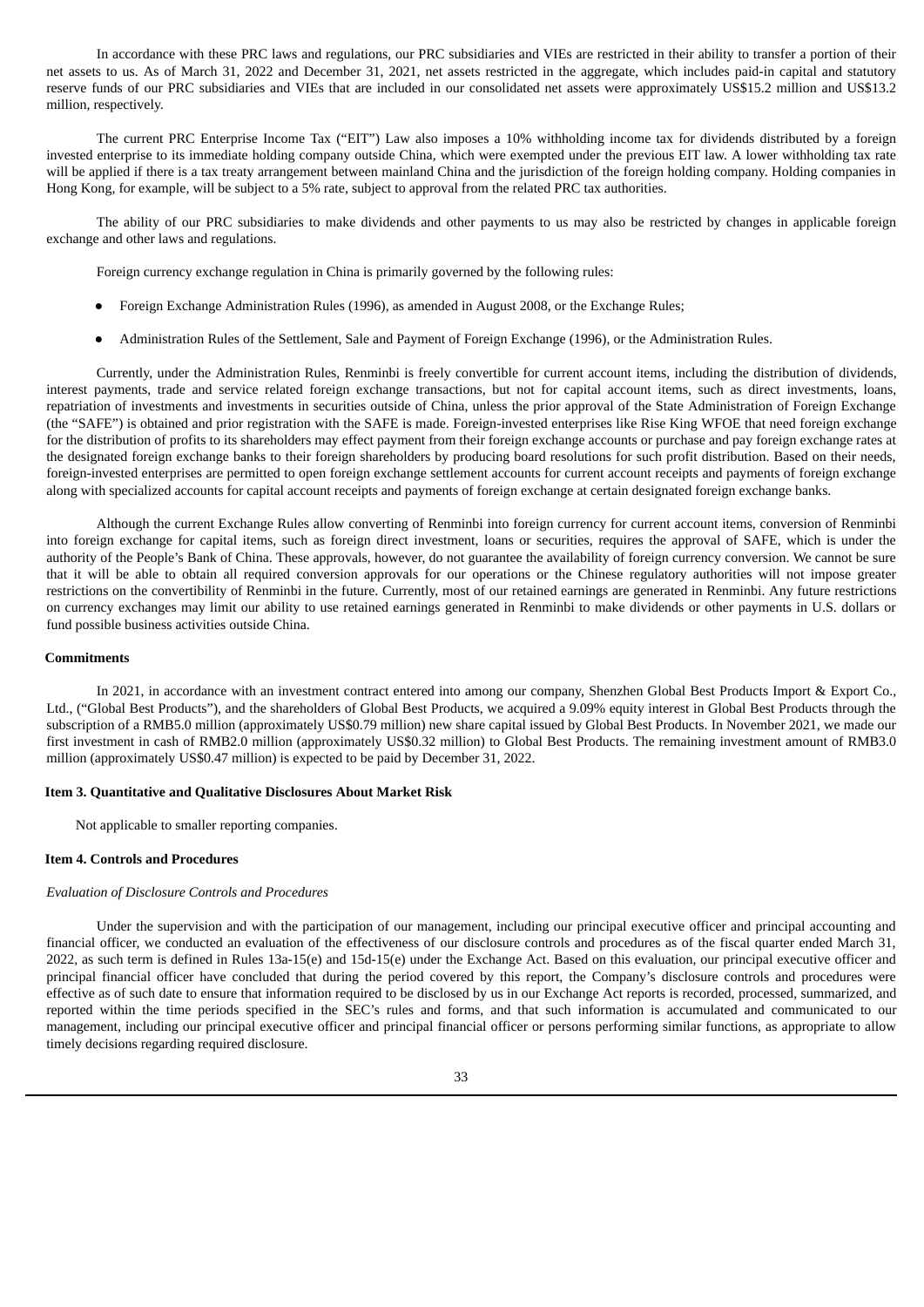# *Changes in Internal Control over Financial Reporting*

There was no change in our internal control over financial reporting that occurred during the first fiscal quarter of 2022 covered by this Quarterly Report on Form 10-Q that has materially affected, or is reasonably likely to materially affect, our internal control over financial reporting.

#### <span id="page-39-0"></span>**PART II. OTHER INFORMATION**

## <span id="page-39-1"></span>**Item 1. Legal Proceedings**

We are currently not a party to any legal or administrative proceedings and are not aware of any pending or threatened legal or administrative proceedings against us in all material aspects. We may from time to time become a party to various legal or administrative proceedings arising in the ordinary course of our business.

#### <span id="page-39-2"></span>**Item 1A. Risk Factors**

This information has been omitted based on the Company's status as a smaller reporting company.

#### <span id="page-39-3"></span>**Item 2. Unregistered Sales of Equity Securities and Use of Proceeds**

None.

# <span id="page-39-4"></span>**Item 3. Defaults Upon Senior Securities**

None.

#### <span id="page-39-5"></span>**Item 4. Mine Safety Disclosures**

Not applicable.

## <span id="page-39-6"></span>**Item 5. Other Information**

None.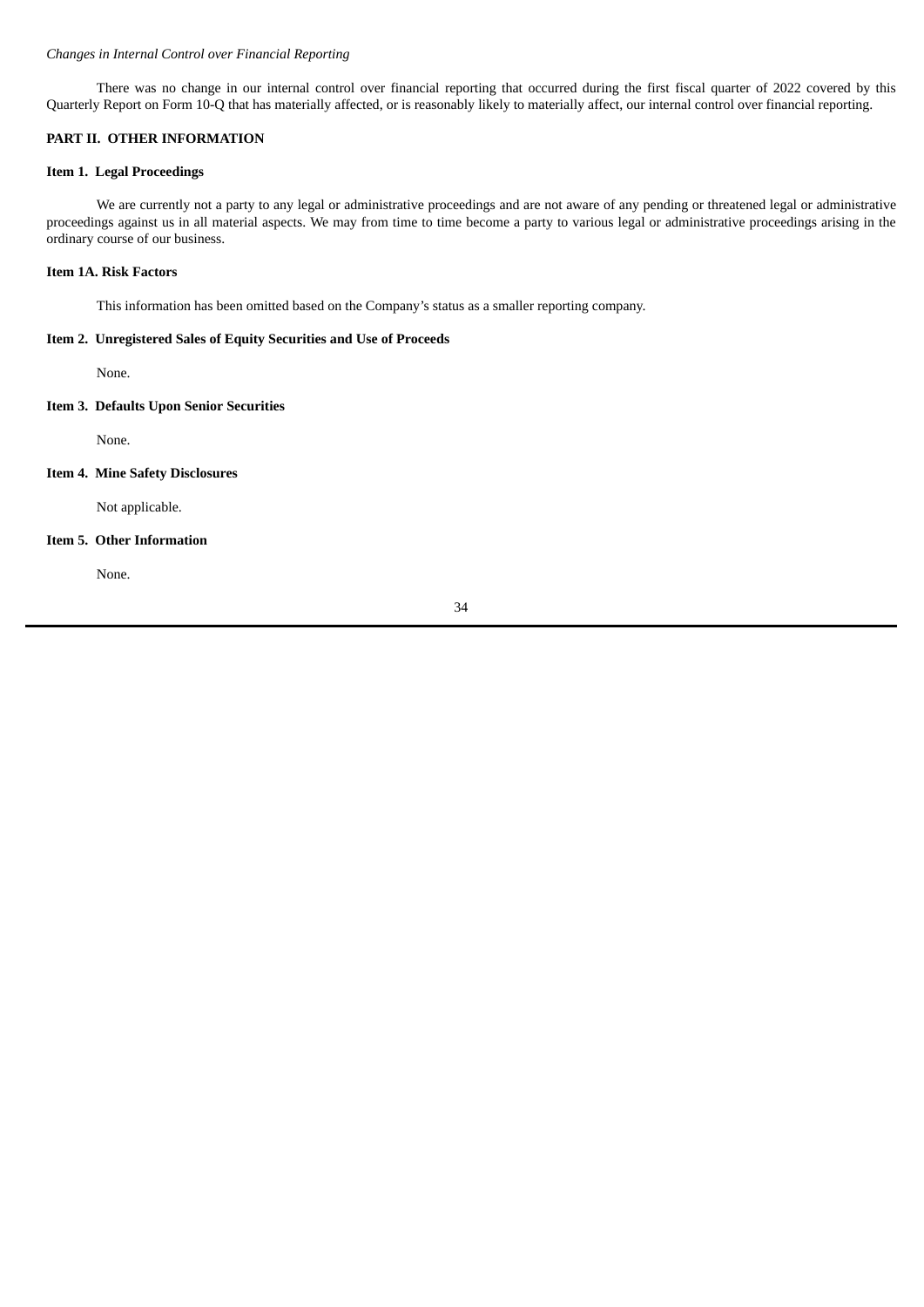# <span id="page-40-0"></span>**Item 6. Exhibits**

The exhibits listed on the Exhibit Index below are provided as part of this report.

| Exhibit<br>No. | <b>Document Description</b>                                                                                                                                                                                                                                                                                  |
|----------------|--------------------------------------------------------------------------------------------------------------------------------------------------------------------------------------------------------------------------------------------------------------------------------------------------------------|
| 31.1           | Certification of the Principal Executive Officer pursuant to Rule 13A-14(A)/15D-14(A) of the Securities Exchange Act of 1934, as adopted<br>pursuant to Section 302 of the Sarbanes-Oxley Act of 2002.                                                                                                       |
| 31.2           | Certification of the Principal Accounting and Financial Officer pursuant to Rule 13A-14(A)/15D-14(A) of the Securities Exchange Act of<br>1934, as adopted pursuant to Section 302 of the Sarbanes-Oxley Act of 2002.                                                                                        |
| 32.1           | Certification of the Principal Executive Officer and of the Principal Accounting and Financial Officer pursuant to 18 U.S.C. 1350 (Section 906<br>of the Sarbanes-Oxley Act of 2002).                                                                                                                        |
| 101            | The following materials are filed herewith: (i) Inline XBRL Instance, (ii) Inline XBRL Taxonomy Extension Schema, (iii) Inline XBRL<br>Taxonomy Extension Calculation, (iv) XBRL Taxonomy Extension Labels, (v) XBRL Taxonomy Extension Presentation, and (vi) Inline<br>XBRL Taxonomy Extension Definition. |
| 104            | Cover Page Interactive Data File - The cover page interactive data file does not appear in the Interactive Data File because its XBRL tags are<br>embedded within the Inline XBRL document.                                                                                                                  |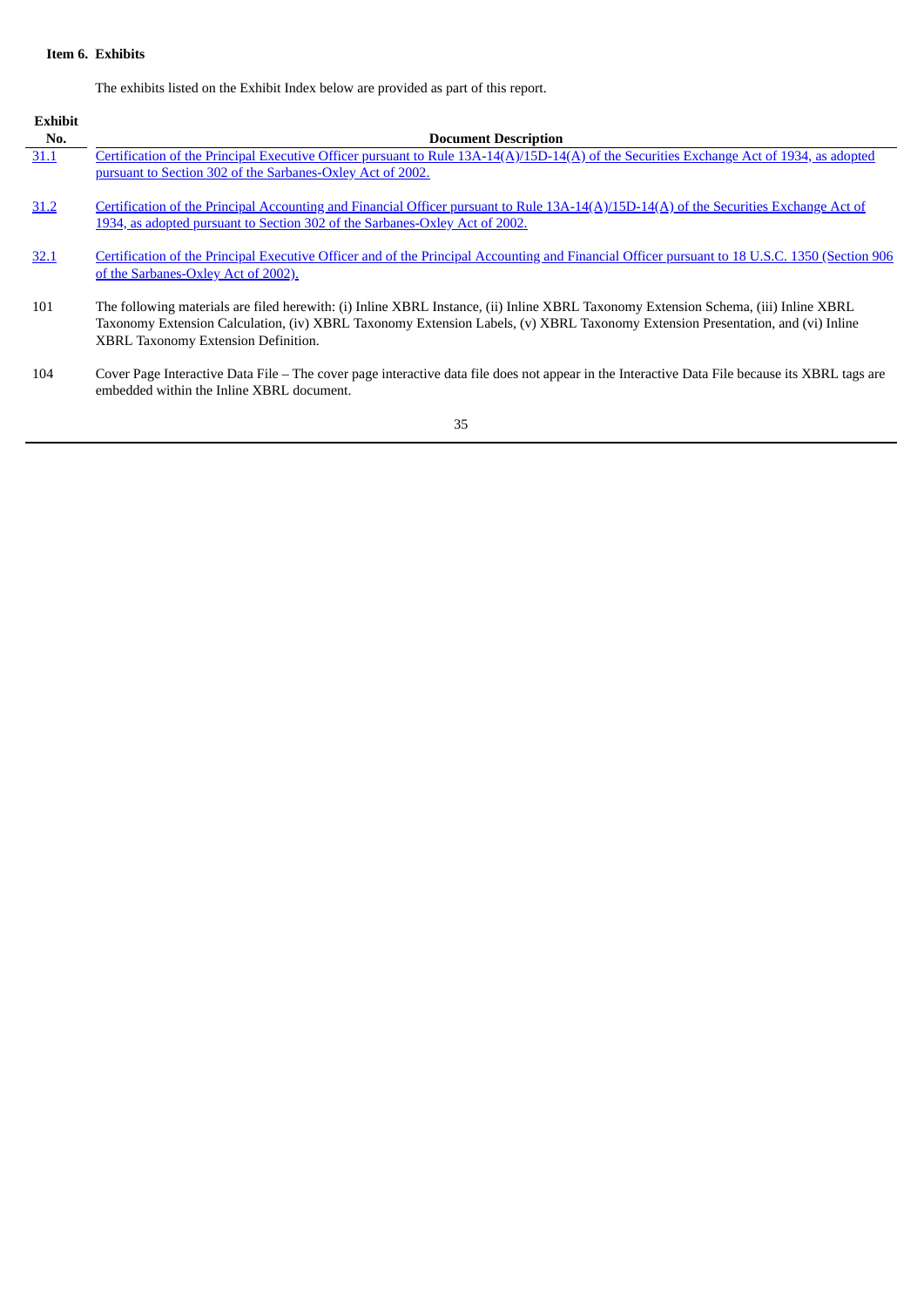## **SIGNATURES**

<span id="page-41-0"></span>Pursuant to the requirements of the Securities Exchange Act of 1934, the registrant has duly caused this report to be signed on its behalf by the undersigned thereunto duly authorized.

ZW DATA ACTION TECHNOLOGIES INC.

Date: May 16, 2022 By: /s/ Handong Cheng

Name: Handong Cheng Title: Chief Executive Officer (Principal Executive Officer)

By: /s/ Mark Li

Name: Mark Li Title: Chief Financial Officer (Principal Accounting and Financial Officer)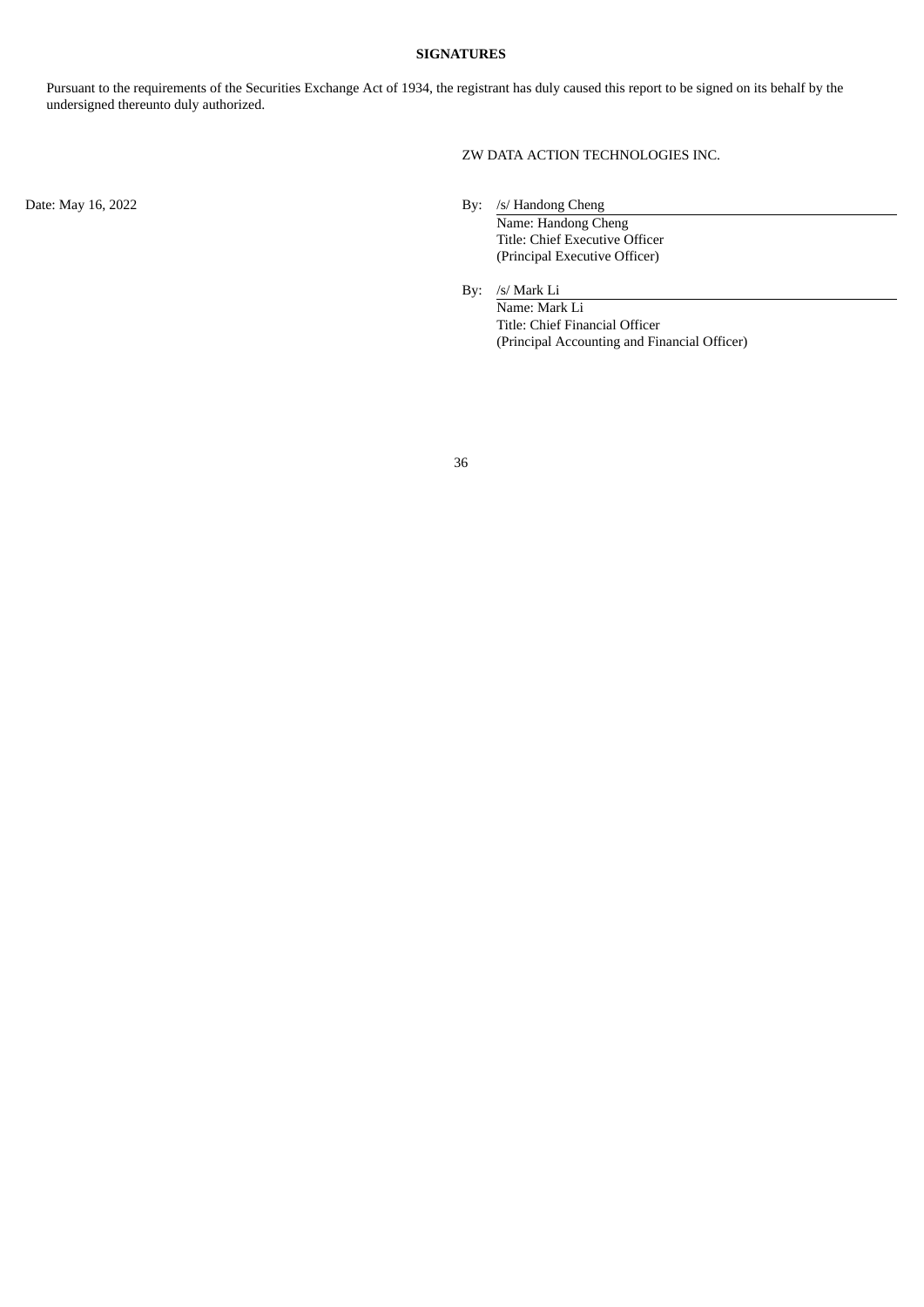#### **CERTIFICATION**

<span id="page-42-0"></span>I, Handong Cheng, certify that:

1. I have reviewed this Quarterly Report on Form 10-Q of ZW Data Action Technologies Inc.;

2. Based on my knowledge, this report does not contain any untrue statement of a material fact or omit to state a material fact necessary to make the statements made, in light of the circumstances under which such statements were made, not misleading with respect to the period covered by this report;

3. Based on my knowledge, the financial statements, and other financial information included in this report, fairly present in all material respects the financial condition, results of operations and cash flows of the registrant as of, and for, the periods presented in this report;

4. The registrant's other certifying officer(s) and I are responsible for establishing and maintaining disclosure controls and procedures (as defined in Exchange Act Rules 13a-15(e) and 15d-15(e)) and internal control over financial reporting (as defined in Exchange Act Rules 13a-15(f) and 15d-15(f)) for the registrant and have:

(a) Designed such disclosure controls and procedures, or caused such disclosure controls and procedures to be designed under our supervision, to ensure that material information relating to the registrant, including its consolidated subsidiaries, is made known to us by others within those entities, particularly during the period in which this report is being prepared;

(b) Designed such internal control over financial reporting, or caused such internal control over financial reporting to be designed under our supervision, to provide reasonable assurance regarding the reliability of financial reporting and the preparation of financial statements for external purposes in accordance with generally accepted accounting principles;

(c) Evaluated the effectiveness of the registrant's disclosure controls and procedures and presented in this report our conclusions about the effectiveness of the disclosure controls and procedures, as of the end of the period covered by this report based on such evaluation; and

(d) Disclosed in this report any change in the registrant's internal control over financial reporting that occurred during the registrant's most recent fiscal quarter (the registrant's fourth fiscal quarter in the case of an annual report) that has materially affected, or is reasonably likely to materially affect, the registrant's internal control over financial reporting; and

5. The registrant's other certifying officer(s) and I have disclosed, based on our most recent evaluation of internal control over financial reporting, to the registrant's auditors and the audit committee of the registrant's board of directors (or persons performing the equivalent functions):

(a) All significant deficiencies and material weaknesses in the design or operation of internal control over financial reporting which are reasonably likely to adversely affect the registrant's ability to record, process, summarize and report financial information; and

(b) Any fraud, whether or not material, that involves management or other employees who have a significant role in the registrant's internal control over financial reporting.

May 16, 2022

/s/ Handong Cheng Handong Cheng Chief Executive Officer (Principal Executive Officer)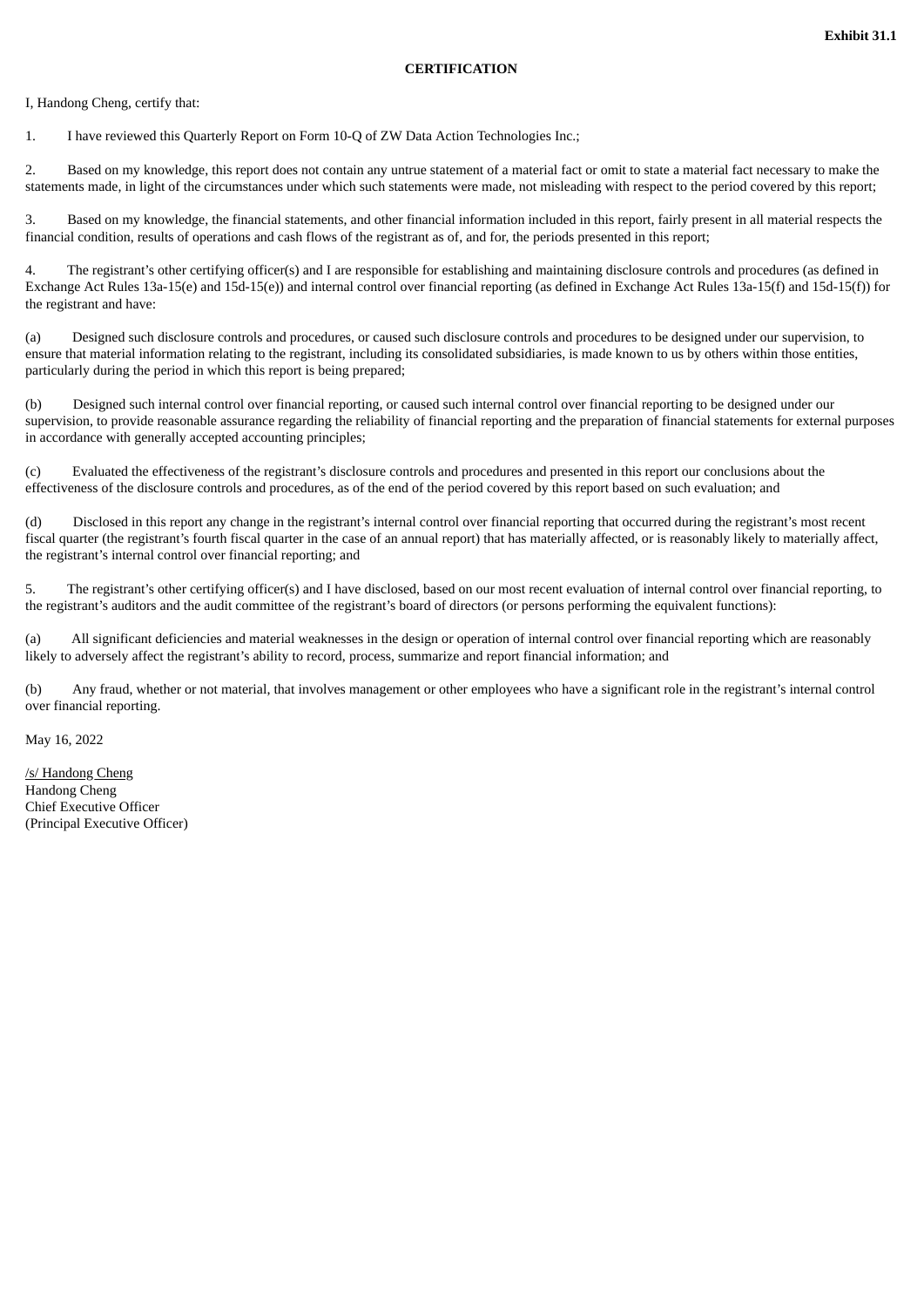#### **CERTIFICATION**

<span id="page-43-0"></span>I, Mark Li certify that:

1. I have reviewed this Quarterly Report on Form 10-Q of ZW Data Action Technologies Inc.;

2. Based on my knowledge, this report does not contain any untrue statement of a material fact or omit to state a material fact necessary to make the statements made, in light of the circumstances under which such statements were made, not misleading with respect to the period covered by this report;

3. Based on my knowledge, the financial statements, and other financial information included in this report, fairly present in all material respects the financial condition, results of operations and cash flows of the registrant as of, and for, the periods presented in this report;

4. The registrant's other certifying officer(s) and I are responsible for establishing and maintaining disclosure controls and procedures (as defined in Exchange Act Rules 13a-15(e) and 15d-15(e)) and internal control over financial reporting (as defined in Exchange Act Rules 13a-15(f) and 15d-15(f)) for the registrant and have:

(a) Designed such disclosure controls and procedures, or caused such disclosure controls and procedures to be designed under our supervision, to ensure that material information relating to the registrant, including its consolidated subsidiaries, is made known to us by others within those entities, particularly during the period in which this report is being prepared;

(b) Designed such internal control over financial reporting, or caused such internal control over financial reporting to be designed under our supervision, to provide reasonable assurance regarding the reliability of financial reporting and the preparation of financial statements for external purposes in accordance with generally accepted accounting principles;

(c) Evaluated the effectiveness of the registrant's disclosure controls and procedures and presented in this report our conclusions about the effectiveness of the disclosure controls and procedures, as of the end of the period covered by this report based on such evaluation; and

(d) Disclosed in this report any change in the registrant's internal control over financial reporting that occurred during the registrant's most recent fiscal quarter (the registrant's fourth fiscal quarter in the case of an annual report) that has materially affected, or is reasonably likely to materially affect, the registrant's internal control over financial reporting; and

5. The registrant's other certifying officer(s) and I have disclosed, based on our most recent evaluation of internal control over financial reporting, to the registrant's auditors and the audit committee of the registrant's board of directors (or persons performing the equivalent functions):

(a) All significant deficiencies and material weaknesses in the design or operation of internal control over financial reporting which are reasonably likely to adversely affect the registrant's ability to record, process, summarize and report financial information; and

(b) Any fraud, whether or not material, that involves management or other employees who have a significant role in the registrant's internal control over financial reporting.

May 16, 2022

/s/ Mark Li Mark Li Chief Financial Officer (Principal Accounting and Financial Officer)